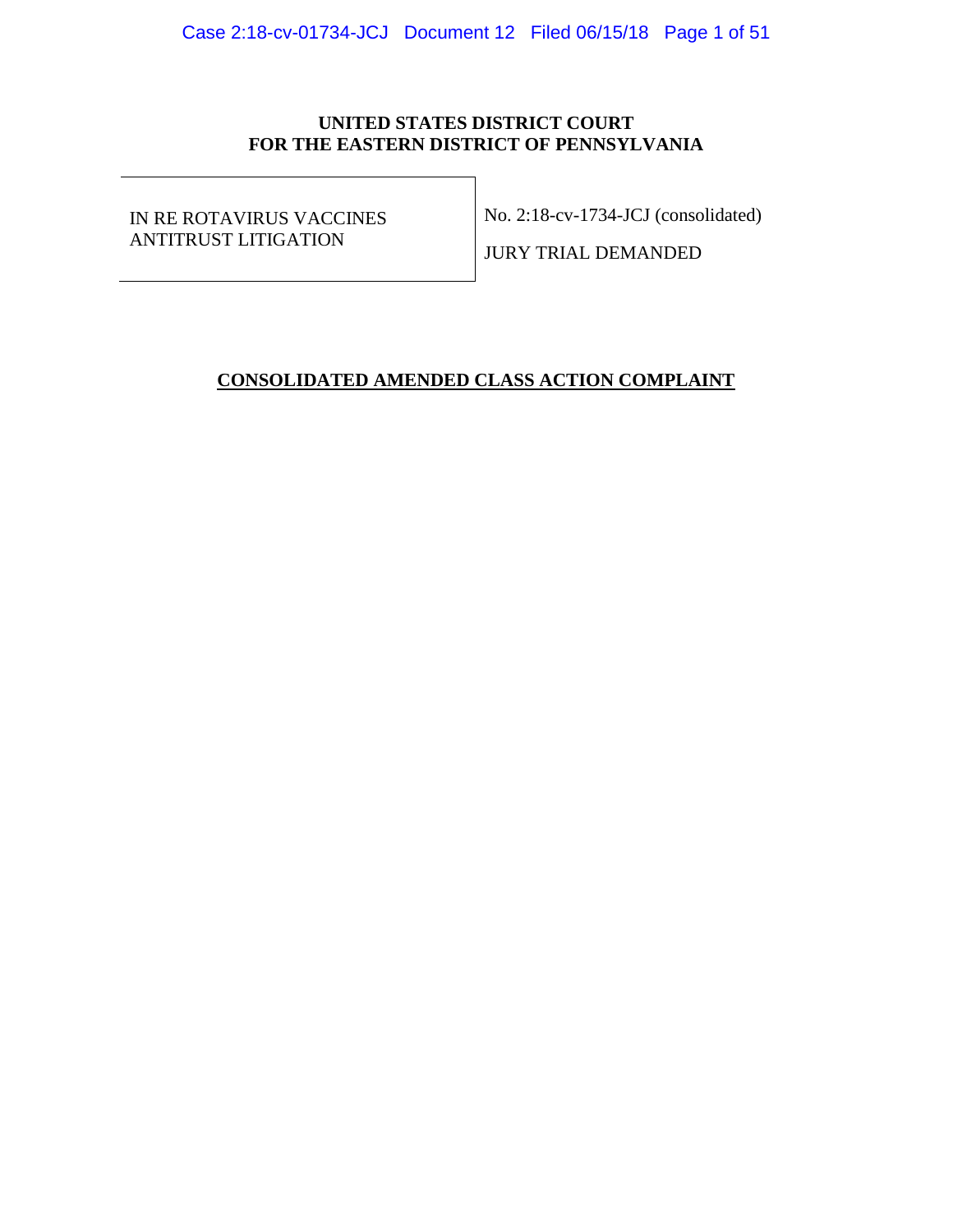# **TABLE OF CONTENTS**

## Page

| I.   |                                                        |                  |                                                        |  |  |  |
|------|--------------------------------------------------------|------------------|--------------------------------------------------------|--|--|--|
| II.  |                                                        |                  |                                                        |  |  |  |
|      | A.                                                     |                  |                                                        |  |  |  |
|      | <b>B.</b>                                              |                  |                                                        |  |  |  |
| III. |                                                        |                  |                                                        |  |  |  |
| IV.  |                                                        |                  |                                                        |  |  |  |
| V.   | BACKGROUND ON THE MANUFACTURE, REGULATION, AND SALE OF |                  |                                                        |  |  |  |
|      |                                                        |                  |                                                        |  |  |  |
|      | A.                                                     |                  |                                                        |  |  |  |
|      | <b>B.</b>                                              |                  |                                                        |  |  |  |
|      | C.                                                     |                  |                                                        |  |  |  |
| VI.  |                                                        |                  |                                                        |  |  |  |
| VII. |                                                        |                  | THE VACCINES INDUSTRY AND ITS RELEVANT MARKETS 11      |  |  |  |
|      | A.                                                     |                  |                                                        |  |  |  |
|      | <b>B.</b>                                              |                  |                                                        |  |  |  |
|      |                                                        |                  |                                                        |  |  |  |
|      |                                                        | 2.               | Measles, Mumps, and Rubella ("MMR") Vaccine Market  14 |  |  |  |
|      |                                                        | 3.               |                                                        |  |  |  |
|      |                                                        | $\overline{4}$ . |                                                        |  |  |  |
|      |                                                        | 5.               |                                                        |  |  |  |
|      |                                                        | 6.               |                                                        |  |  |  |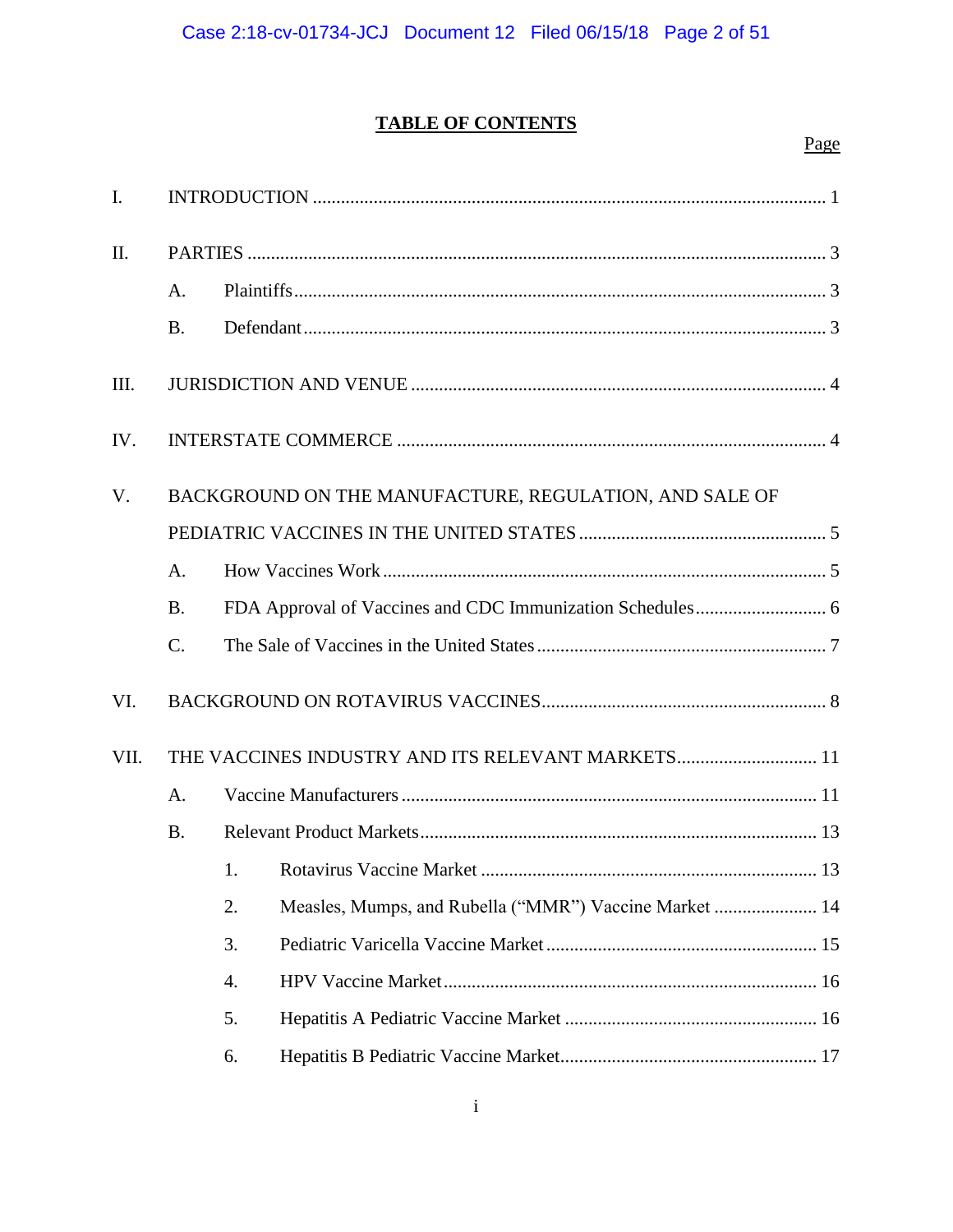|       |                 | 7.                                                                      | Haemophilus Influenzae Type B ("Hib") Vaccine Market 18           |  |  |  |
|-------|-----------------|-------------------------------------------------------------------------|-------------------------------------------------------------------|--|--|--|
|       |                 | 8.                                                                      |                                                                   |  |  |  |
|       | C.              |                                                                         |                                                                   |  |  |  |
|       | D.              |                                                                         |                                                                   |  |  |  |
| VIII. |                 |                                                                         | MERCK HAS WILLFULLY MAINTAINED ITS MONOPOLY POWER IN              |  |  |  |
|       |                 |                                                                         |                                                                   |  |  |  |
|       | A.              | Merck Has Monopoly Power in the Rotavirus Vaccine Market and Others  22 |                                                                   |  |  |  |
|       | <b>B.</b>       | Merck Implemented the Merck Bundle Through a Series of Exclusionary     |                                                                   |  |  |  |
|       |                 |                                                                         |                                                                   |  |  |  |
|       |                 | 1.                                                                      |                                                                   |  |  |  |
|       |                 | 2.                                                                      |                                                                   |  |  |  |
|       |                 | 3.                                                                      |                                                                   |  |  |  |
|       |                 | 4.                                                                      |                                                                   |  |  |  |
|       |                 | 5.                                                                      |                                                                   |  |  |  |
|       |                 | 6.                                                                      |                                                                   |  |  |  |
|       |                 | 7.                                                                      |                                                                   |  |  |  |
|       |                 | 8.                                                                      |                                                                   |  |  |  |
|       |                 | 9.                                                                      |                                                                   |  |  |  |
|       |                 | 10.                                                                     |                                                                   |  |  |  |
|       | $\mathcal{C}$ . |                                                                         |                                                                   |  |  |  |
|       | D.              | The Merck Bundle Has Substantially Foreclosed Competition in the        |                                                                   |  |  |  |
|       |                 |                                                                         |                                                                   |  |  |  |
| IX.   |                 |                                                                         |                                                                   |  |  |  |
|       | A.              |                                                                         | Economic Theory Demonstrates How The Merck Bundle Leads to Higher |  |  |  |
|       |                 |                                                                         |                                                                   |  |  |  |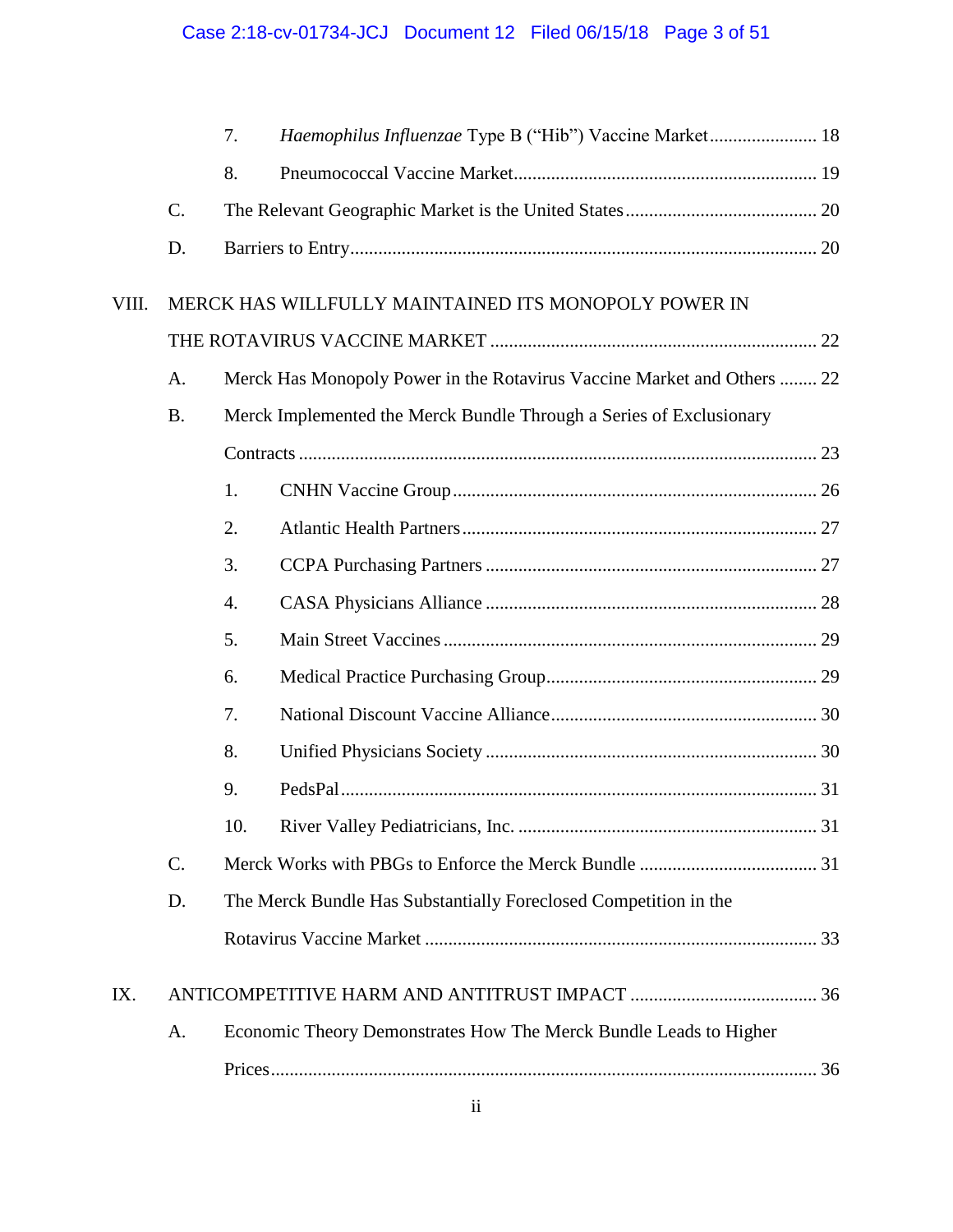|         | <b>B.</b> | Instead of Decreasing RotaTeq Prices After Rotarix Entered the Rotavirus |  |
|---------|-----------|--------------------------------------------------------------------------|--|
|         |           | Vaccine Market, Merck Increased Prices or Kept Them Constant 38          |  |
| $X_{-}$ |           |                                                                          |  |
|         |           |                                                                          |  |
|         |           |                                                                          |  |
|         |           |                                                                          |  |
|         |           |                                                                          |  |
|         |           |                                                                          |  |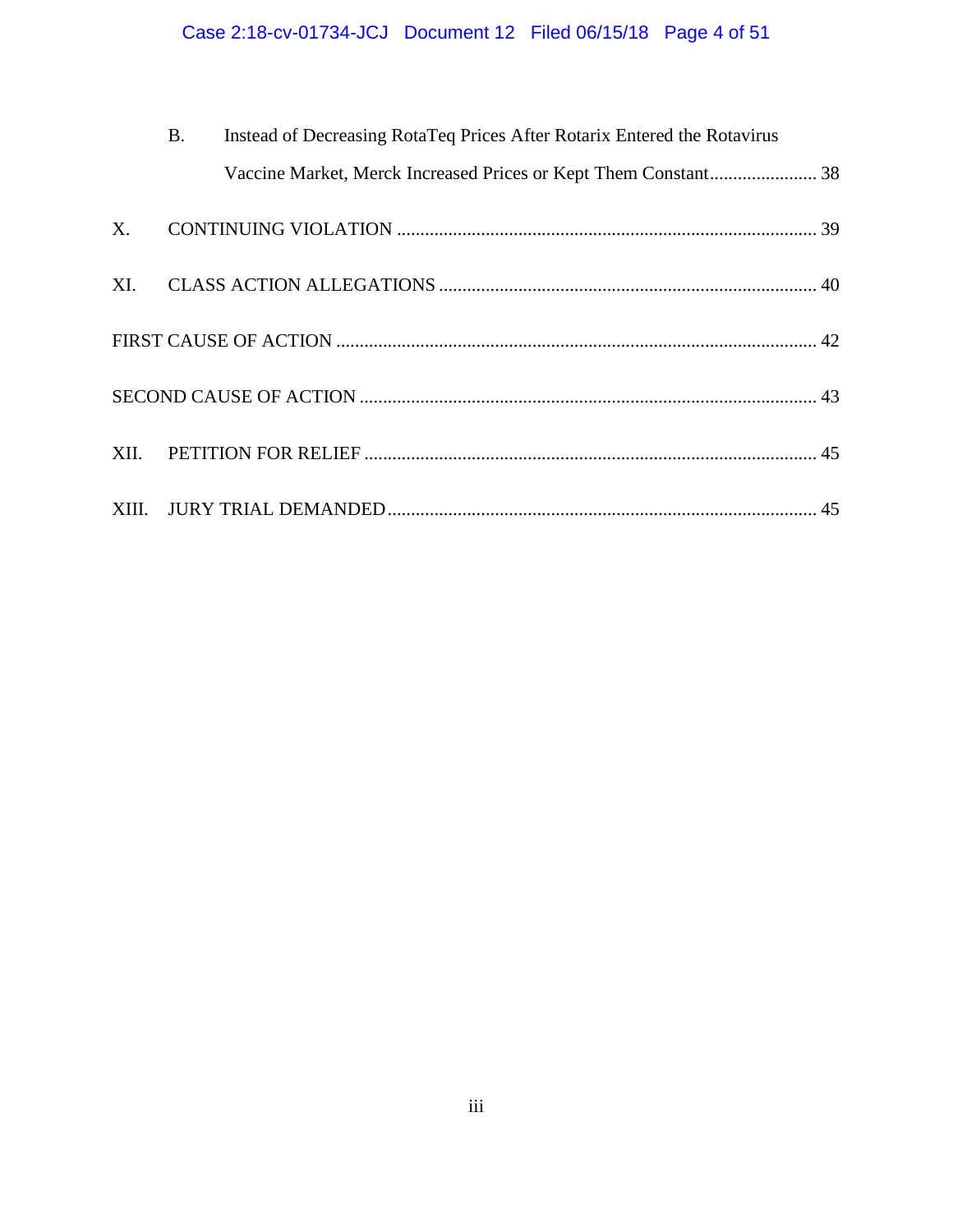#### Case 2:18-cv-01734-JCJ Document 12 Filed 06/15/18 Page 5 of 51

1. Sugartown Pediatrics, LLC, and Schwartz Pediatrics S.C. (together, "plaintiffs"), individually and on behalf of a class of all others similarly situated, bring this action for treble damages under the antitrust laws of the United States against Merck Sharp & Dohme Corporation ("defendant" or "Merck"). Plaintiffs challenge Merck's anticompetitive scheme to enhance and maintain its monopoly power in the market for rotavirus vaccines sold in the United States ("Rotavirus Vaccine Market"). Plaintiffs purchased rotavirus vaccines directly from Merck and bring this action to recover overcharges that resulted from Merck's illegal monopolization scheme.

#### **I. INTRODUCTION**

2. This action challenges Merck's anticompetitive vaccine bundling scheme whereby Merck leverages its monopoly power in multiple pediatric vaccine markets to maintain its monopoly power in the Rotavirus Vaccine Market and, consequently, to charge supracompetitive prices to purchasers of its rotavirus vaccines.

3. Merck is one of the world's largest vaccines manufacturers and a leading manufacturer of vaccines in the United States. It is the sole United States manufacturer in the markets for multiple pediatric vaccines, including MMR (measles, mumps, and rubella), varicella, and human papilloma virus ("HPV"), holding 100% of United States sales for those vaccines. Merck is by far the dominant seller in the Rotavirus Vaccine Market, marketing its vaccine under the trade name RotaTeq; its only competitor in the Rotavirus Vaccine Market is GlaxoSmithKline plc ("GSK"), which markets its rotavirus vaccine under the trade name Rotarix.

4. Merck was the only seller of rotavirus vaccine in the United States from 2006 until 2008, when GSK received approval to market Rotarix. Even before the threat of competition from GSK, Merck had contracts that offered "bundled" price penalties that would condition non-penalty prices on buyer "loyalty" to an entire bundle of different Merck vaccines. In preparation for GSK's introduction of a competing rotavirus vaccine, Merck added a condition to its contracts that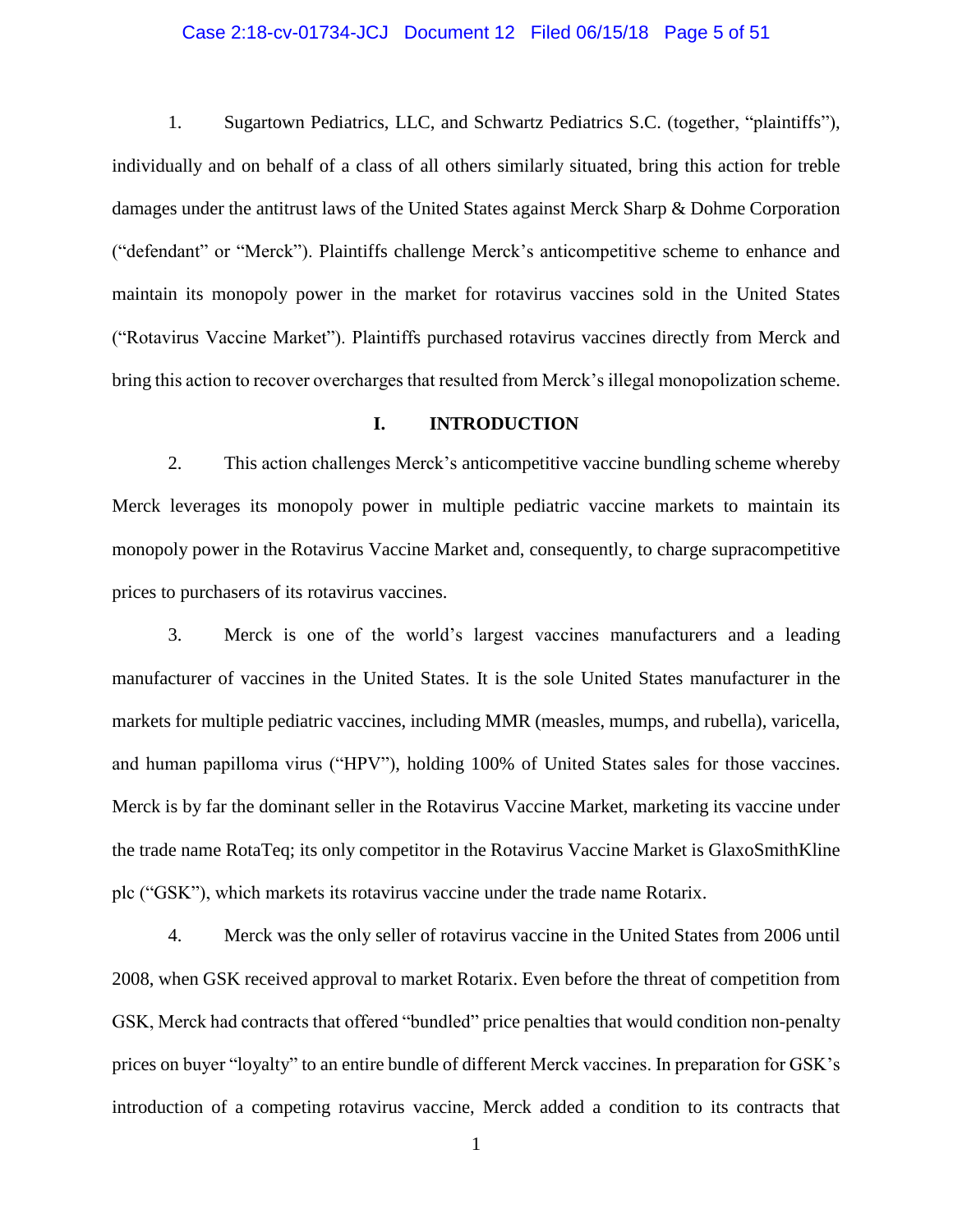#### Case 2:18-cv-01734-JCJ Document 12 Filed 06/15/18 Page 6 of 51

required customers to buy all or nearly all of their pediatric rotavirus vaccines from Merck or face substantial price penalties on not only RotaTeq but also on all other bundled Merck vaccines (the "RotaTeq Bundled Loyalty Condition" or the "Merck Bundle"). This new bundle meant that any Merck customer who also wanted to buy significant amounts of Rotarix from GSK (a "Merck Disloyal Buyer" or "Disloyal Buyer")<sup>1</sup> would be faced with paying substantial penalties on any RotaTeq the customer continued to buy from Merck, *plus* substantial price penalties on all other Merck vaccines in the Merck Bundle (including those for which there is no other supplier).

5. Upon information and belief, the Merck Bundle forecloses competition in greater than 40% of the Rotavirus Vaccine Market. The Merck Bundle substantially forecloses competition by limiting GSK's ability to profitably win sales to foreclosed buyers with price cuts, thereby allowing Merck to maintain its monopoly share of the Rotavirus Vaccine Market despite continuing to charge foreclosed buyers monopoly prices. Because the Merck Bundle penalized Merck Disloyal Buyers with high penalty prices, GSK could maximize its profits by selling to such Disloyal Buyers at high prices just below the penalty prices charged by Merck.

6. In other words, the Merck Bundle bifurcated the market between Merck Loyal and Disloyal Buyers, reducing the ability of GSK to compete on price for the Loyal Buyers, and the incentive to compete on price for the Disloyal Buyers. As a result, the Merck Bundle incentivized GSK to maintain high prices instead of competing aggressively with Merck on the price of rotavirus vaccines. And as a result of the softened competition caused by the Merck Bundle, there was less competitive pressure on Merck to reduce pricing of RotaTeq.

7. Due to the Merck Bundle, instead of significantly decreasing the price of RotaTeq

 $\overline{a}$ 

<sup>&</sup>lt;sup>1</sup> As opposed to Disloyal Buyers, "Merck Loyal Buyers" or "Loyal Buyers" are those that were willing to abide by the terms of Merck's Bundle.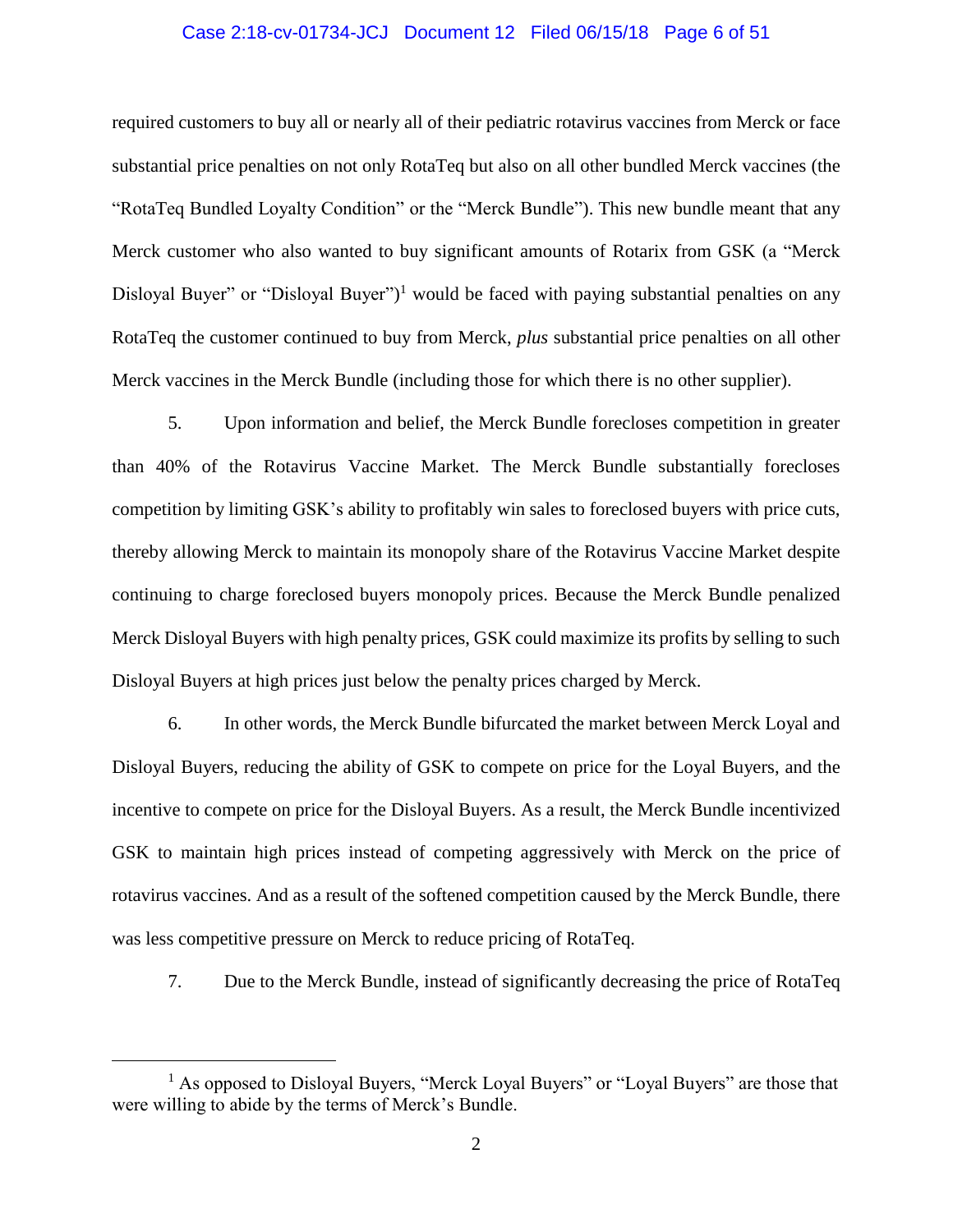#### Case 2:18-cv-01734-JCJ Document 12 Filed 06/15/18 Page 7 of 51

when GSK entered the market, as would normally be expected to result from competitive entry into a monopoly market, Merck has maintained the price of RotaTeq at supracompetitive levels, actually *increasing* its list price despite facing competition from GSK.

8. As a result, plaintiffs and the proposed class paid artificially inflated prices for rotavirus vaccines.

#### **II. PARTIES**

#### **A. Plaintiffs**

9. Plaintiff Sugartown Pediatrics, LLC ("Sugartown") is a private pediatric medical practice with two office locations: one in Newtown Square, PA, and one in Malvern, PA, both of which are located in this District. During the class period (defined below), Sugartown purchased rotavirus vaccines (including RotaTeq directly from Merck) and was injured as a result of paying overcharges due to Merck's anticompetitive conduct as alleged herein.

10. Plaintiff Schwartz Pediatrics S.C. ("Schwartz") is a private pediatric medical practice with two office locations: one in Bartlett, IL and one in Schaumburg, IL. During the class period (defined below), Schwartz purchased rotavirus vaccines (including RotaTeq directly from Merck) and was injured as a result of paying overcharges due to Merck's anticompetitive conduct as alleged herein.

#### **B. Defendant**

11. Defendant Merck Sharp & Dohme Corporation ("Merck") is a company organized under the laws of New Jersey and headquartered in Whitehouse Station, New Jersey. Merck Sharp & Dohme Corporation is a wholly-owned subsidiary of the entity formerly known as Schering-Plough Corporation, which has in turn been renamed Merck & Co, Inc. Defendant Merck sells pediatric vaccines in the United States, including RotaTeq. Merck has facilities in numerous states, including research, development, and manufacturing facilities in this District. In particular, Merck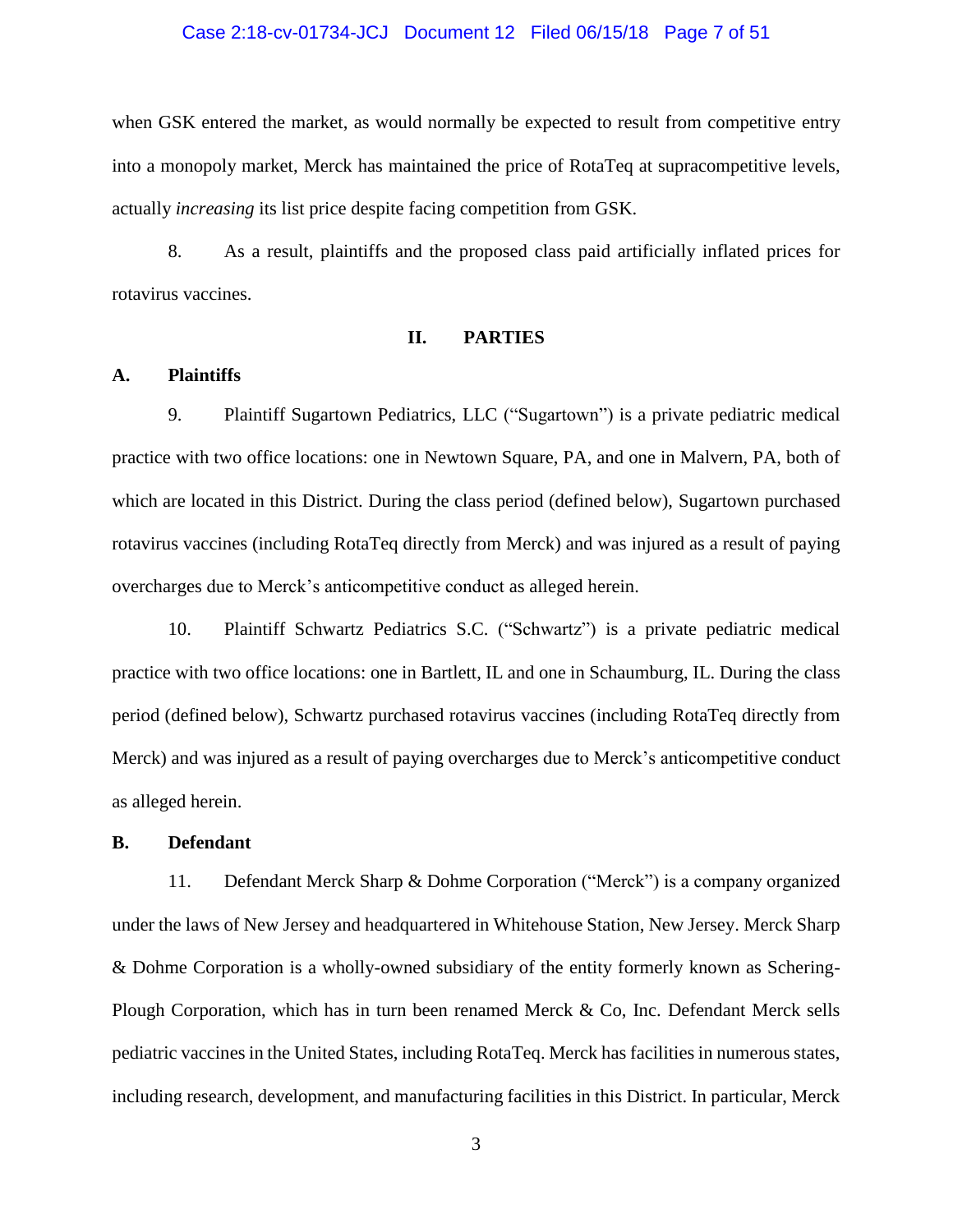#### Case 2:18-cv-01734-JCJ Document 12 Filed 06/15/18 Page 8 of 51

tests and manufactures vaccines at its "West Point" facility in Lansdale, PA, and has a major research facility located in North Wales, PA.

#### **III. JURISDICTION AND VENUE**

12. This action alleges violations of sections 1 and 2 of the Sherman Act, 15 U.S.C. §§ 1 and 2, and seeks relief under section 4 of the Clayton Act, 15 U.S.C. § 15(a), to recover treble damages, costs of suit, and reasonable attorneys' fees for the injuries sustained by plaintiffs and members of the class. This Court has subject matter jurisdiction over this action pursuant to 15 U.S.C. §§ 4 and 15, and 28 U.S.C. §§ 1331 and 1337.

13. Venue is proper in this District under 15 U.S.C. § 22 and 28 U.S.C. § 1391(b)(1)- (2) because Merck resides in and is an inhabitant of this District or is found or transacts business in this District and because a substantial part of the acts or omissions giving rise to the claims set forth herein occurred in this District.

14. This Court has personal jurisdiction over defendant because during the class period defendant had facilities involved in the research, development, and manufacturing of vaccines in this District; marketed and sold RotaTeq in this District; and has had substantial contacts within this District in furtherance of the anticompetitive activity alleged herein.

### **IV. INTERSTATE COMMERCE**

15. The pharmaceutical vaccine products at issue in this case, including RotaTeq, are sold in interstate commerce, and Merck's conduct set forth herein substantially affected interstate commerce throughout the United States and caused antitrust injury throughout the United States.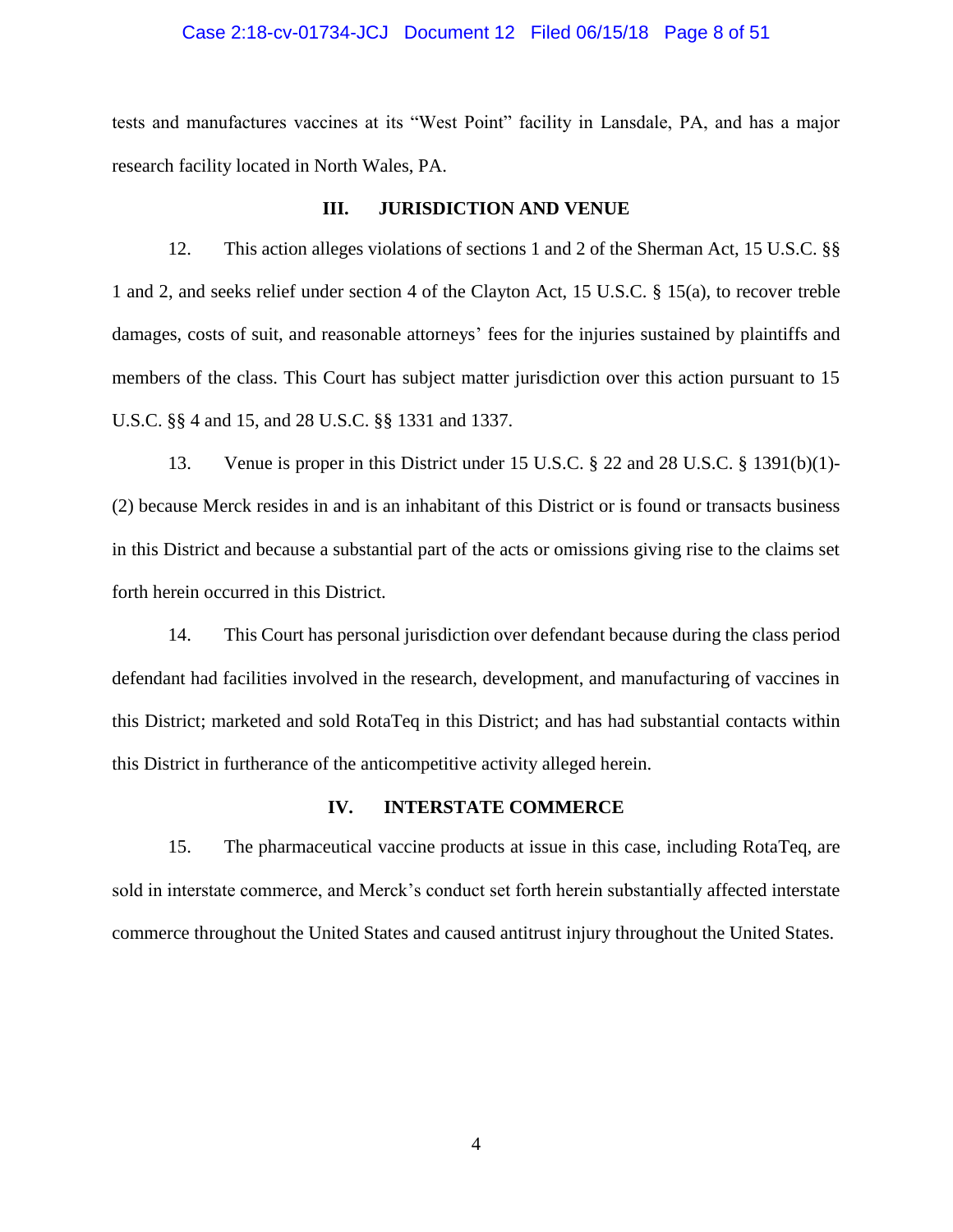## **V. BACKGROUND ON THE MANUFACTURE, REGULATION, AND SALE OF PEDIATRIC VACCINES IN THE UNITED STATES**

### **A. How Vaccines Work**

16. Vaccines help a patient develop immunity by, essentially, imitating an infection. A vaccine typically contains an agent that resembles a disease-causing micro-organism, and is often made from a weakened or killed form of the microbe, its toxins, or one of its surface proteins. The agent stimulates the body's immune system to recognize the agent as a threat, and in so doing, causes the body to create antibodies designed to fight the disease-causing organism. Thus, when exposed to a live version of the micro-organism in the future, the vaccinated body's immune system can more easily recognize and destroy these micro-organisms that it later encounters.

17. Because vaccines are meant to stimulate a particular immune response to a particular pathogen, vaccines for one disease (*e.g*., rotavirus) are not interchangeable with vaccines for another (*e.g*., polio).

18. Vaccines are manufactured in several different ways. These include live, attenuated vaccines, which contain a version of the living virus that has been weakened so that it does not cause disease, as well as inactivated vaccines, which are made by killing the virus during the process of making the vaccine.

19. For most vaccines—in particular, inactivated vaccines—the first dose does not provide as much immunity as possible. As a result, many vaccines require multiple doses to reach maximum immunity. In addition, because immunity can decrease over time, booster doses are often used to rebuild immunity. Booster doses are typically distinct from the initial vaccine given to a patient and can be configured in different ways.

20. Because of the large number of different diseases requiring vaccination, a child often needs multiple vaccine injections during a single visit to the doctor's office. As a result,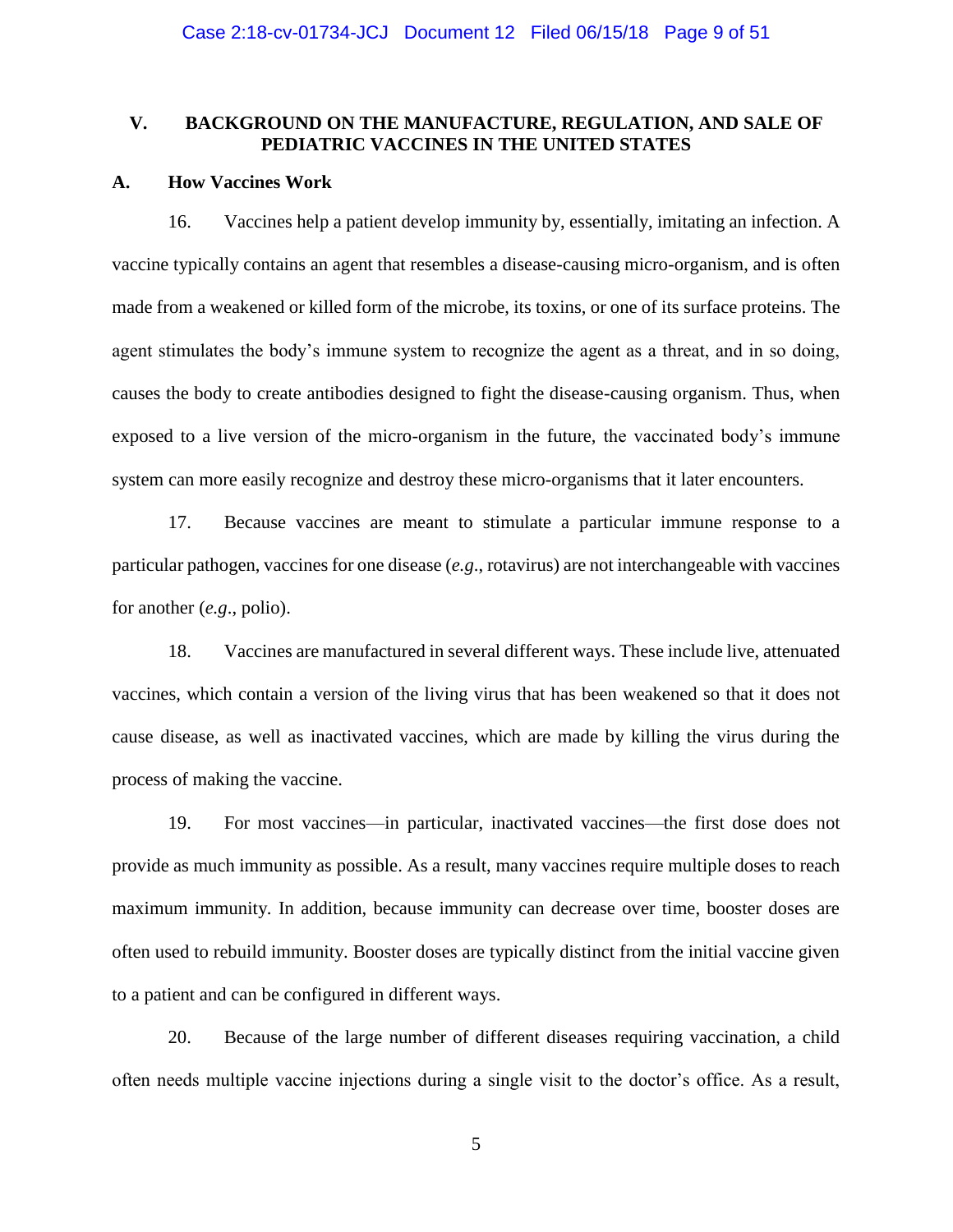#### Case 2:18-cv-01734-JCJ Document 12 Filed 06/15/18 Page 10 of 51

manufacturers have developed several combination vaccines, which inoculate against multiple diseases with a single dose injection.

#### **B. FDA Approval of Vaccines and CDC Immunization Schedules**

21. Vaccines are part of a category of pharmaceutical products known as biologics, or biopharmaceuticals. Biologics are drugs manufactured from biological sources as opposed to drugs that are produced through chemical synthesis. In the United States, both biologics and non-biologic pharmaceuticals are regulated by the Food and Drug Administration ("FDA"). However, biologics and non-biologic pharmaceuticals differ in that biologic products cannot receive FDA approval through the Abbreviated New Drug Application ("ANDA") process, which allows drugs that are demonstrated to be "bioequivalent" to an approved drug to be marketed as generics. Instead, in 2009, Congress passed the Biologics Price Competition and Innovation Act ("BPCIA") which provided an abbreviated approval pathway for licensure of biologic products that are "biosimilar" to an approved reference drug. However, even under this abbreviated approval pathway, in order to get FDA approval for a biologic product, a potential biologics manufacturer ("sponsor") must undertake expensive clinical trials to establish safety, purity, and effectiveness.

22. Vaccine licensure requires clinical trials and extensive lab testing that can take several years for completion. A sponsor who wishes to get approval for a new biologic product must first file an Investigational New Drug ("IND") application. The IND describes the vaccine, its method of manufacture, and quality control tests for release. After receiving approval for the IND, the sponsor may begin pre-licensure clinical trials in human subjects. There are three phases of clinical trials, each of which expands the number of human subjects. If at any stage in the process the data raise significant concerns about safety or effectiveness, the FDA may request additional information or halt ongoing clinical studies. If all three phases of clinical trials are successful, the sponsor may submit a Biologics License Application ("BLA"), which is a request for permission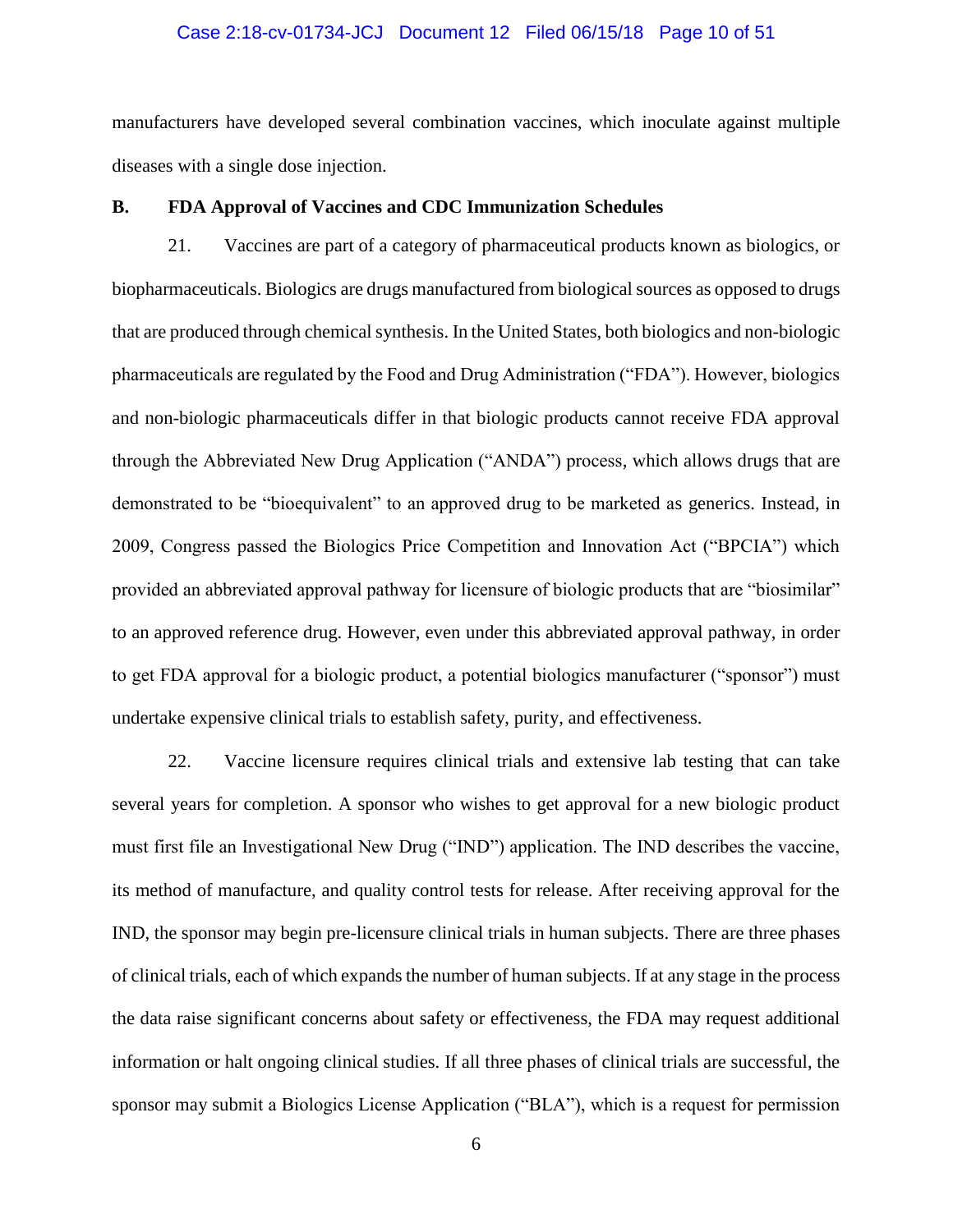## Case 2:18-cv-01734-JCJ Document 12 Filed 06/15/18 Page 11 of 51

to introduce a biologic product into interstate commerce. The FDA reviews the BLA and provides a final response letter to the sponsor, often requiring further clinical trials prior to final approval and licensure.

23. Each year, the Center for Disease Control's ("CDC") Advisory Committee on Immunization Practices ("ACIP") publishes immunization schedules recommended for pediatric and adolescent persons living in the United States. The schedules have been approved by the American Academy of Pediatrics, the American Academy of Family Physicians, and the American College of Obstetricians and Gynecologists.

24. The current version of the schedule requires the following 15 vaccinations, which protect against 16 diseases, for all people under 18 years of age: (1) hepatitis B; (2) rotavirus; (3) diphtheria, tetanus, and acellular pertussis ("DTaP"); (4) tetanus, diphtheria, and acellular pertussis booster ("Tdap"); (5) *haemophilus influenzae* type b ("Hib"); (6) pneumococcal conjugate; (7) inactivated poliovirus ("IPV"); (8) influenza; (9) measles, mumps, and rubella ("MMR"); (10) varicella virus; (11) hepatitis A; (12) meningococcal disease; (13) human papillomavirus ("HPV"); (14) meningococcal B; and (15) pneumococcal polysaccharide.

### **C. The Sale of Vaccines in the United States**

25. In the United States, pediatric vaccines are sold separately to the public sector and the private sector. In the public sector, federal government agencies such as the Veterans Administration and the Department of Defense purchase vaccines under the Federal Supply Schedule ("FSS"). In addition, the CDC purchases vaccines based on prices negotiated by the Department of Health and Human Services under the Vaccines for Children ("VFC") program. The VFC program distributes these vaccines at no charge to state health departments and certain public health agencies for distribution to physicians' offices and public health clinics registered as VFC providers where they are used to vaccinate eligible children based on inability to pay. The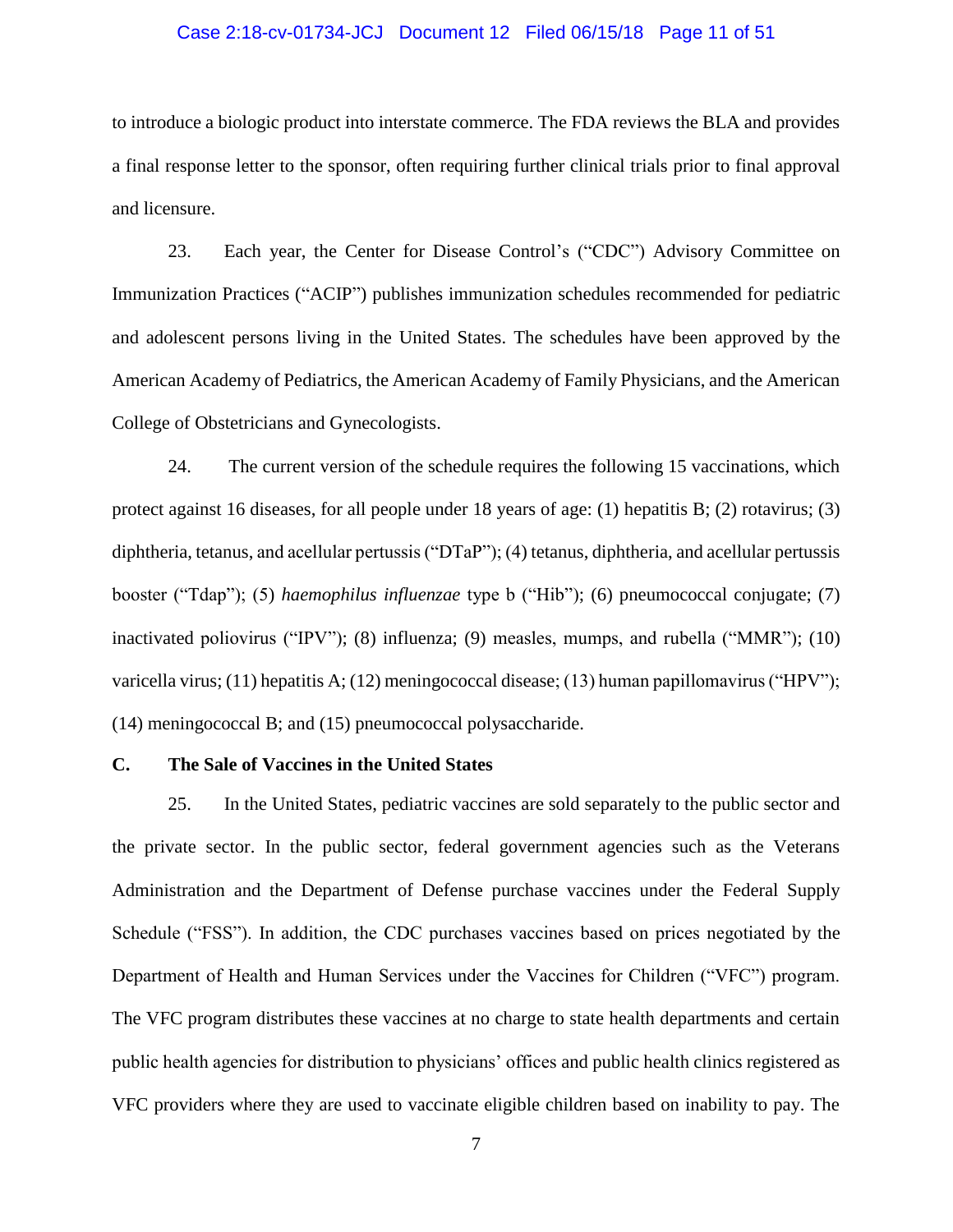#### Case 2:18-cv-01734-JCJ Document 12 Filed 06/15/18 Page 12 of 51

pricing obtained under the FSS and the VFC program is available only to specified government entities and is not offered to the private sector.

26. In the private sector, physician practices and hospitals purchase vaccines directly from manufacturers such as Merck or from wholesalers. Most physicians, physician practices, and hospitals purchase their vaccines pursuant to contracts negotiated by Physician Buying Groups ("PBGs") or other similar group purchasing organizations ("GPOs"). Those entities, and their roles in the marketplace, are explained further below.

### **VI. BACKGROUND ON ROTAVIRUS VACCINES**

27. Rotavirus is the leading cause of severe acute gastroenteritis (vomiting and severe diarrhea) among infants and young children worldwide. The disease can be severe, leading to dehydration and death. Before rotavirus vaccines were prevalent, rotavirus disease was a common and serious health problem for children in the United States, with nearly all children in the United States experiencing at least one rotavirus infection before their fifth birthday. Every year before the vaccine was available, more than 200,000 children in the United States had to go to the emergency room, 55,000 to 70,000 had to be hospitalized, and up to 60 died.

28. The first vaccine for rotavirus, RotaShield, was licensed by Wyeth Pharmaceuticals and recommended by the CDC for routine childhood immunization in 1998. Wyeth Pharmaceuticals, however, withdrew the vaccine in 1999 due to safety concerns. Scientists associated the vaccine with a rare intestinal problem called intussusception, a potentially fatal telescoping of part of the bowel.

29. Merck was developing its RotaTeq vaccine while RotaShield was on the market. RotaTeq is a pentavalent vaccine; meaning that it protects patients against five rotavirus strains: G1, G2, G3, G4, and P1. It is created by combining human rotavirus genes with WC3 cow virus. It is administered in three oral doses that are provided as a ready-to-use liquid. The vaccine was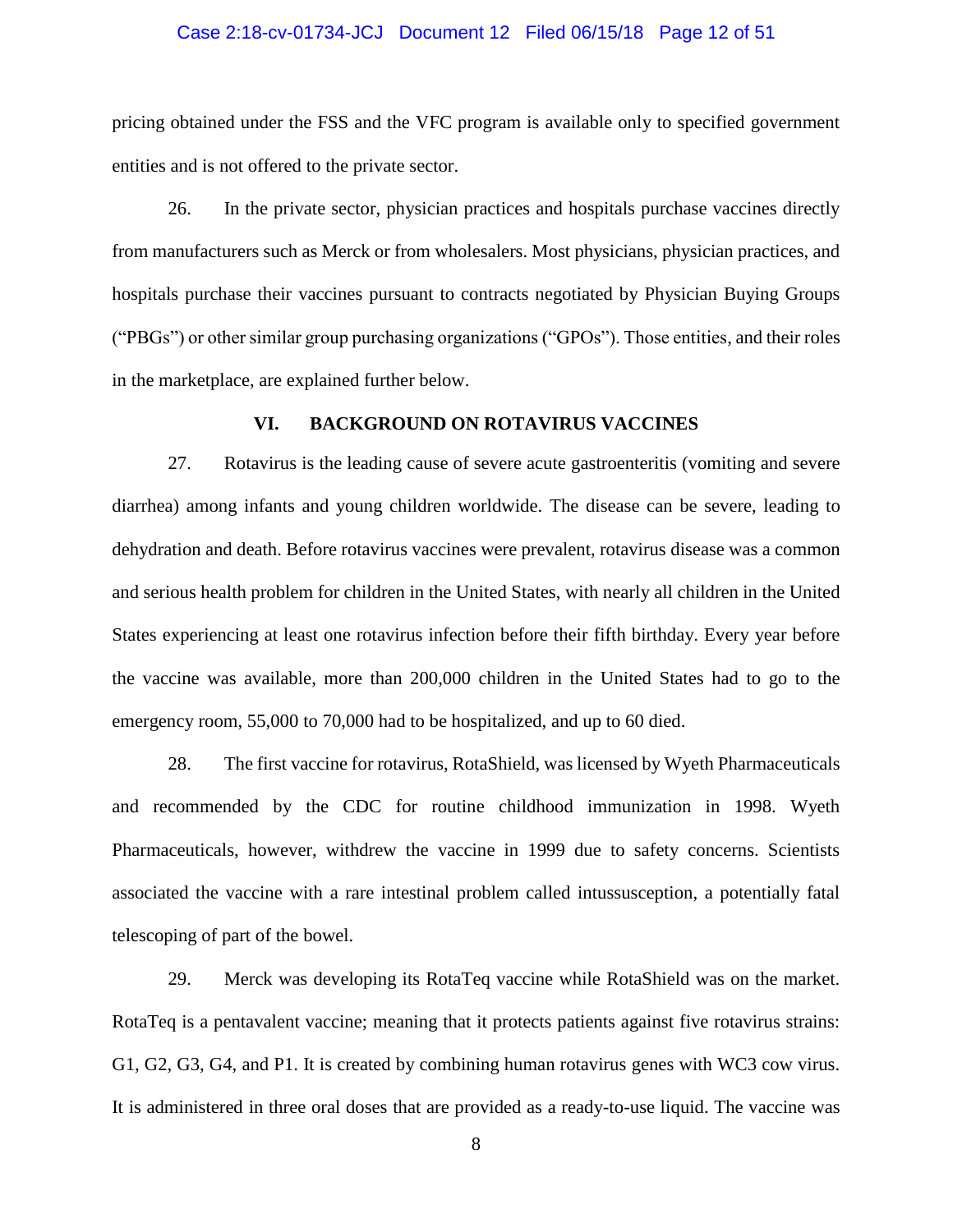## Case 2:18-cv-01734-JCJ Document 12 Filed 06/15/18 Page 13 of 51

created by Dr. H. Fred Clark of the Wistar Institute of the University of Pennsylvania and Dr. Paul Offit, Chief of Infectious Diseases at the Children's Hospital of Philadelphia ("CHOP"). From 1992 to 1993, Merck licensed the RotaTeq vaccine from CHOP and initiated an efficacy trial, with Drs. Clark and Offit as primary investigators. This trial led to a blinded, randomized, placebocontrolled proof-of-concept trial in 439 infants aged 2–6 months old, conducted between 1993 and 1994.

30. After Wyeth withdrew its RotaShield vaccine in 1999, Merck accelerated its testing. In March 2001, Merck began a double-blind, randomized, placebo-controlled "Rotavirus Efficacy and Safety Trial" ("REST trial"), which was believed to be large enough to demonstrate the efficacy of RotaTeq conclusively and to rule out increased intussusception risk. The REST trial tested RotaTeq on 68,000 infants administered at 2–3 months followed by two subsequent doses, each 1–2 months after the last. With the successful results, RotaTeq was licensed by the FDA in February 2006. At the time, Merck was the only manufacturer selling a rotavirus vaccine in the United States. Like many of Merck's vaccines, RotaTeq is routinely administered to infants and young children as part of a regular vaccine schedule recommended by the CDC.

31. GSK's Rotarix was developed by Dr. Richard Ward and Dr. David Bernstein at Cincinnati Children's Hospital Medical Center in the early 1990s. Rotarix is an oral live attenuated human vaccine administered in two doses and is provided as a powder that is reconstituted before administration. Unlike RotaShield or Merck's RotaTeq, Rotarix is a single strain or monovalent vaccine, which means it specifically protects against one strain of rotavirus, the G1 strain, which is the strain responsible for the majority of infections in the United States, and induces some crossprotection against other less-common strains (G3, G4, and G9). Rotarix is also unique among other rotavirus vaccine candidates in being a human rather than a rhesus or bovine reassortant virus.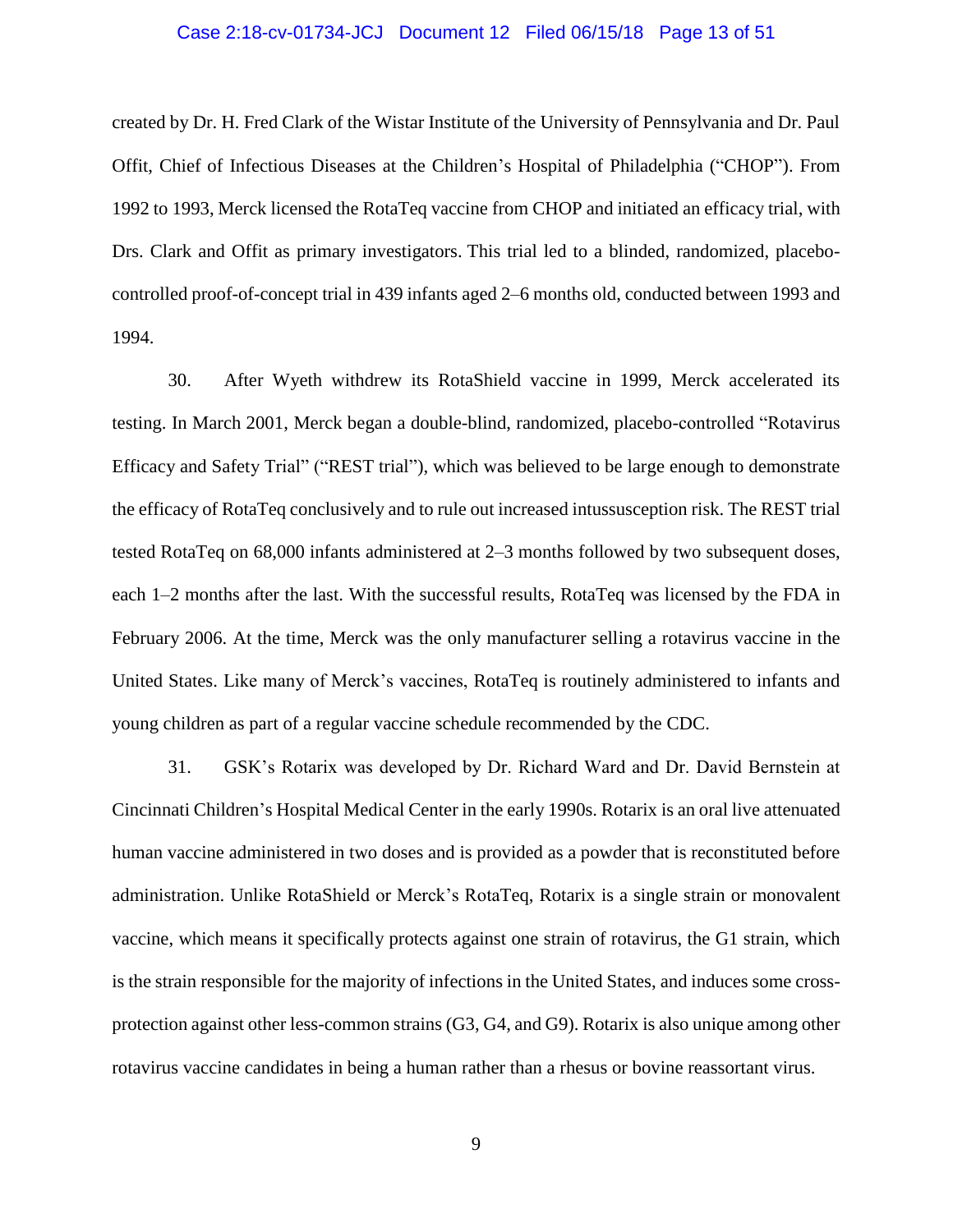#### Case 2:18-cv-01734-JCJ Document 12 Filed 06/15/18 Page 14 of 51

32. In 1995, Cincinnati Children's Hospital entered a licensing agreement with the Virus Research Institute, which merged with T Cell Sciences in August 1998 to form Avant Immunotherapeutics. Avant funded a Phase II clinical trial of Rotarix from August 1997 to June 1998 with Dr. Bernstein, now a consultant to Avant and Cincinnati Children's Hospital researcher, as the trial's principal investigator. This trial proved successful and there were few adverse events in the children tested. Avant completed a 2-year extension in May 2000 which showed that effectiveness remained after two years from inoculation. GSK (then, SmithKline Beecham) negotiated worldwide marketing rights in 1997. GSK completed I/II bridging and Phase II trials in 2002. It then initiated a Phase III trial of 63,000 children aged 6 weeks to 6 months in the third quarter of 2003. The Phase III trial was billed by GlaxoSmithKline Biologicals as the largest infant vaccine trial ever conducted. Rotarix was approved by the FDA in April 2008 for sale in the United States.

33. Revised ACIP recommendations for the use of rotavirus vaccine were published in February 2009. Because of similar estimates of efficacy and safety, neither ACIP nor the Academies of Pediatrics or Family Physicians state a preference for one vaccine over the other. In addition, ACIP recommends that the rotavirus vaccine series be completed with the same product whenever possible. In other words, if a patient begins the series with RotaTeq, it should complete that series with RotaTeq and should not switch to Rotarix, and vice versa.

34. Merck and GSK are the only companies that market a rotavirus vaccine in the United States. But despite competition from Rotarix—a product that the CDC has stated is just as effective as RotaTeq in preventing rotavirus infection—Merck continues to dominate the Rotavirus Vaccine Market in the United States, currently enjoying over 70% market share.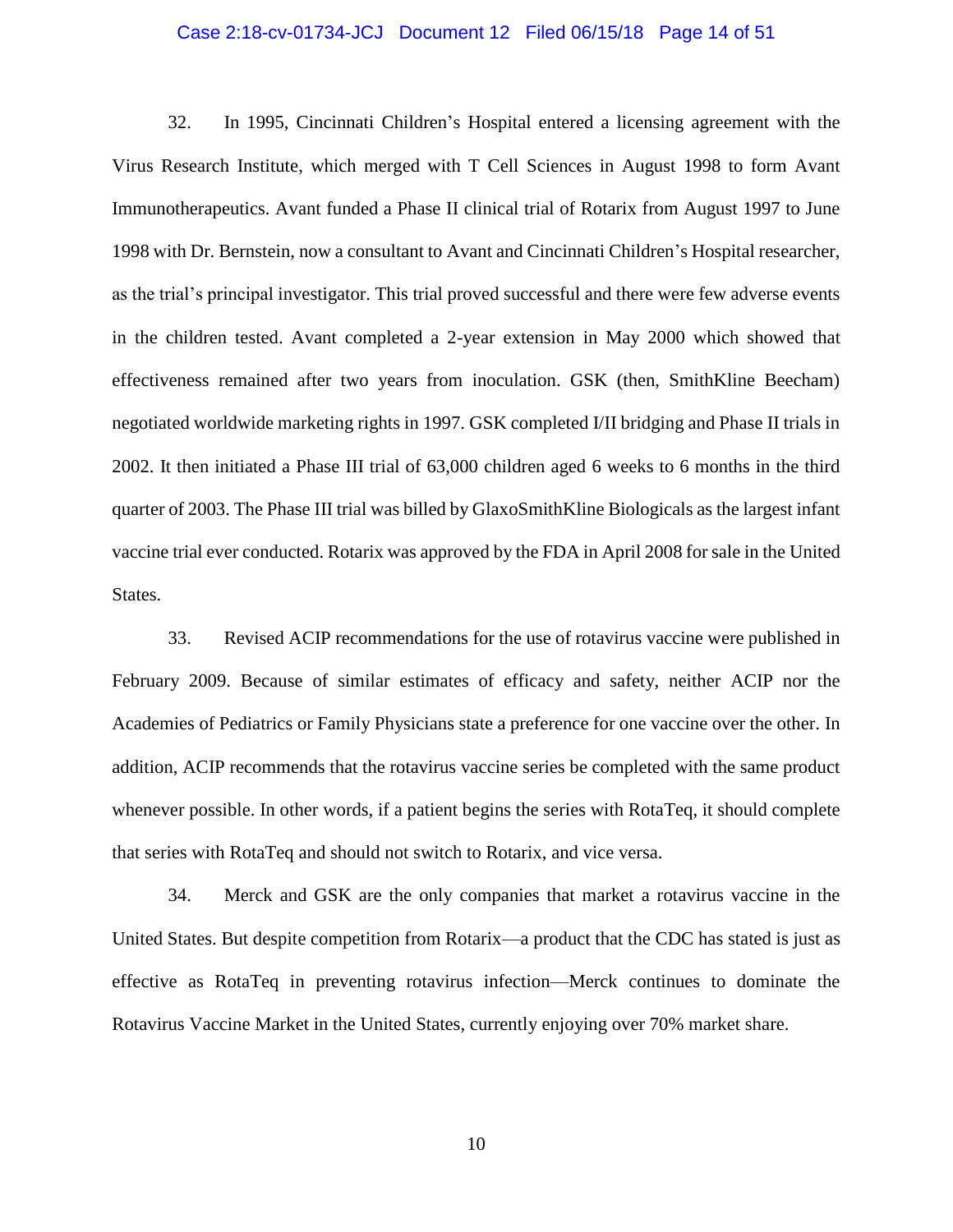### **VII. THE VACCINES INDUSTRY AND ITS RELEVANT MARKETS**

#### **A. Vaccine Manufacturers**

35. The sales of vaccines are large and rapidly expanding. In 2005, global vaccine sales generated approximately \$10 billion in revenue, and that number more than quadrupled to approximately \$41 billion in 2015. Vaccines are commonly segmented into two target segments: adult and pediatric.

36. In recent decades, vaccine markets in the United States have become highly concentrated. In 1967, 26 different companies held vaccine licenses in the United States, but by 2002, that number had dropped to 12. In 2008, only four companies sold pediatric vaccines in the United States: Merck, GSK, Sanofi Pasteur Inc. ("Sanofi"), and Pfizer, Inc. ("Pfizer"). Novartis began selling one pediatric vaccine in the United States in February 2010 but sold its pediatric vaccine business to GSK in March of 2015. After Novartis sold its vaccine business to GSK, there were again only four manufacturers in the United States selling the pediatric vaccines recommended on the ACIP schedule. The pediatric vaccine marketplace is highly concentrated among Merck, Sanofi, GSK, and Pfizer.

37. In addition to this concentration, two of the largest vaccines manufacturers, Merck and Sanofi, have reached agreements to cooperate in various ways in their sales of vaccines. Since 1994, Merck and Sanofi have operated a joint venture, Sanofi Pasteur MSD, which markets both companies' lines of vaccines in Europe. In the United States, because Merck and Sanofi have complementary vaccine lines and similar bundling programs, most PBGs provide access to, monitor, and enforce loyalty to both companies' complementary bundles.

38. The following chart indicates the vaccine products manufactured by Merck and its rivals in 2011: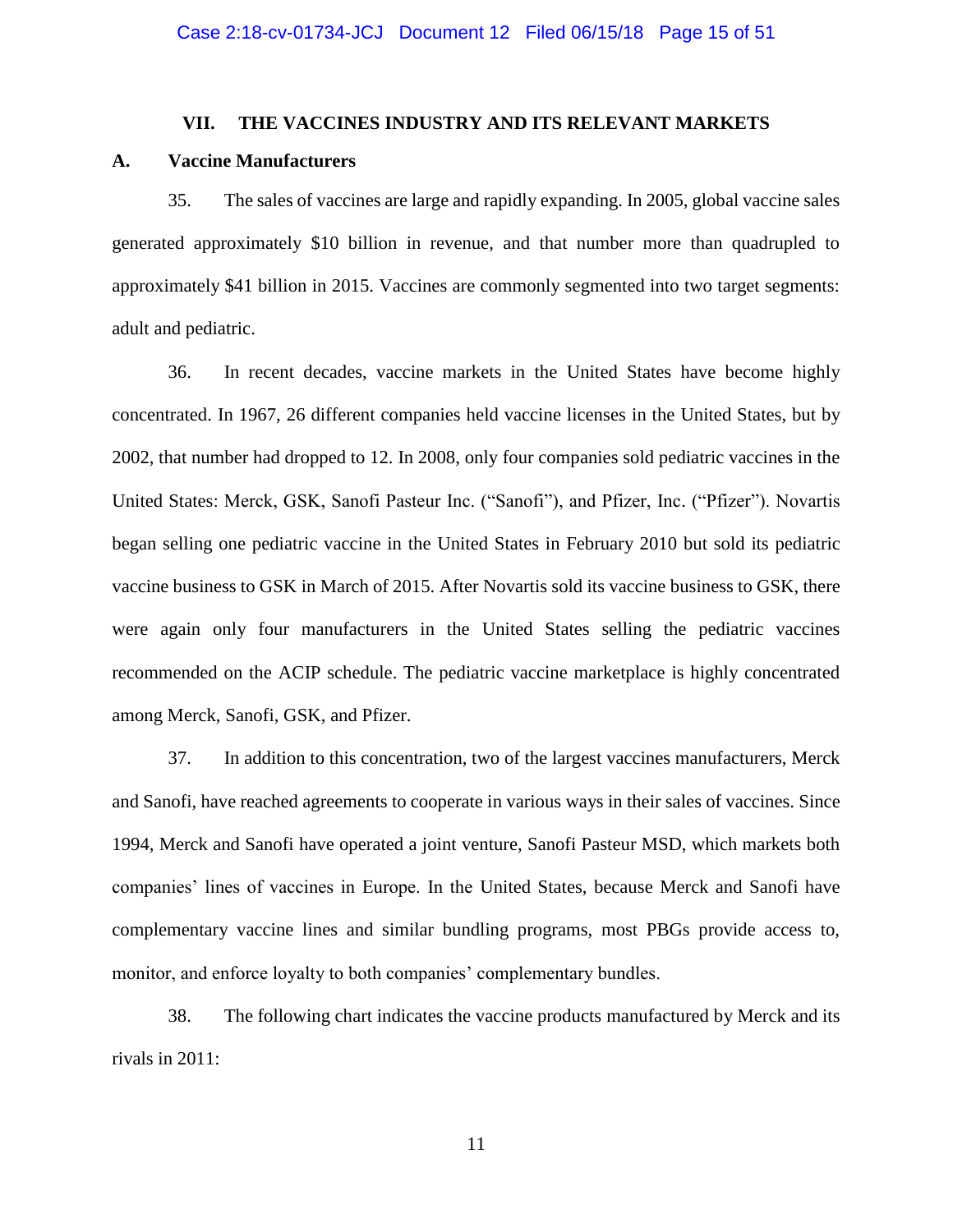|                     | <b>Merck</b>  | <b>Sanofi</b> | <b>GSK</b>      | <b>Novartis</b> | <b>Pfizer</b> |
|---------------------|---------------|---------------|-----------------|-----------------|---------------|
| <b>Hepatitis B</b>  | Recombivax    |               | Engerix B       |                 |               |
|                     | Comvax $*^3$  |               | Twinrix $*^2$   |                 |               |
|                     |               |               | Pediarix*       |                 |               |
| <b>DTaP</b>         |               | Daptacel      | <b>Infanrix</b> |                 |               |
|                     |               | Pentacel*     | Kinrix*         |                 |               |
|                     |               |               | Pediarix*       |                 |               |
| <b>Tdap</b>         |               | Adacel        | <b>Boostrix</b> |                 |               |
| Polio (IPV)         |               | <b>IPOL</b>   | Kinrix*         |                 |               |
|                     |               | Pentacel*     | Pediarix        |                 |               |
| <b>Pneumococcal</b> | Pneumovax     |               |                 |                 | Prevnar       |
| <b>Hib</b>          | Pedvax $HIB3$ | <b>ActHIB</b> | Hiberix         |                 |               |
|                     | Comvax*       | Pentacel*     |                 |                 |               |
| <b>Rotavirus</b>    | RotaTeq       |               | Rotarix         |                 |               |
| <b>MMR</b>          | <b>MMRII</b>  |               |                 |                 |               |
| <b>Varicella</b>    | Varivax       |               |                 |                 |               |
|                     | ProQuad*      |               |                 |                 |               |
|                     | Zostavax      |               |                 |                 |               |
| <b>Hepatitis A</b>  | Vaqta         |               | Havrix          |                 |               |
|                     |               |               | Twinrix*        |                 |               |
| <b>Meningitis</b>   |               | Menactra      |                 | Menveo          |               |
| (MCV4)              |               | Menomune      |                 |                 |               |
| <b>HPV</b>          | Gardasil      |               | Cervarix        |                 |               |

 $\overline{a}$ 

<sup>&</sup>lt;sup>2</sup> A "\*" indicates a combination vaccine. Additionally, Twinrix can only be used for adults and therefore is not functionally interchangeable with pediatric Hepatitis A vaccines.

<sup>3</sup> Along with Comvax, PedvaxHIB was the subject of a recall in late 2007. Merck had limited supplies for sale from 2007 through 2010.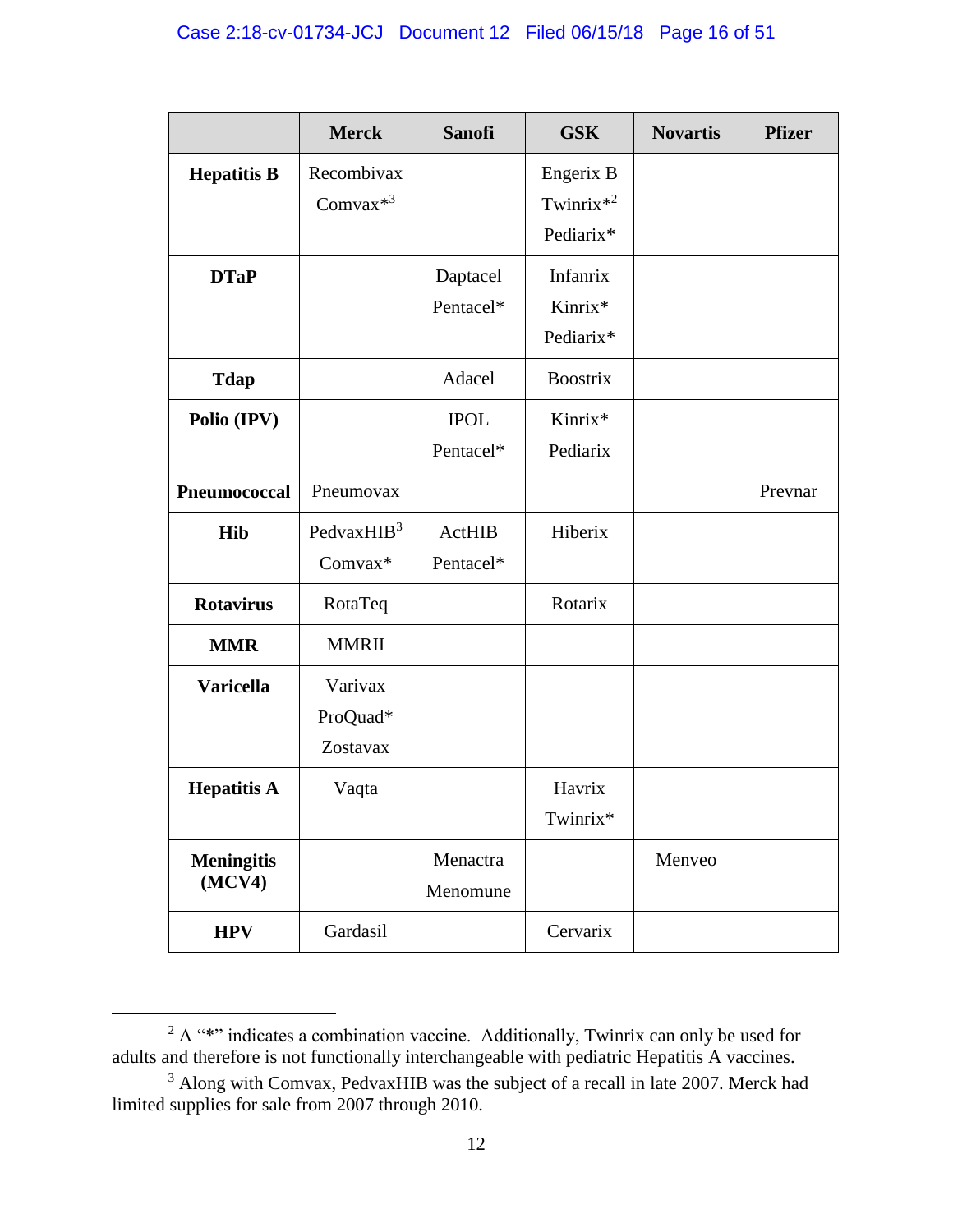#### **B. Relevant Product Markets**

39. The Merck Bundle effectively leveraged Merck's market power in a number of pediatric vaccine markets to maintain its monopoly power in the Rotavirus Vaccine Market. To the extent that plaintiffs must prove monopoly power circumstantially by first defining a relevant product market, the following eight product markets are potentially relevant to plaintiffs' antitrust claims.

### **1. Rotavirus Vaccine Market**

40. The sale of rotavirus vaccines in the United States is a relevant product market.

41. The Rotavirus Vaccine Market contains all FDA-approved vaccines that inoculate against rotavirus.

42. In February 2006, the FDA licensed RotaTeq, a rotavirus vaccine marketed by Merck, for sale in the United States. RotaTeq is administered in a three-dose series, with doses administered at ages two, four, and six months.

43. In April 2008, the FDA licensed Rotarix, a rotavirus vaccine marketed by GSK, for sale in the United States. Rotarix is administered in a two-dose series, with doses administered at ages two and four months. Since April 2008, Rotarix has been the only rival to RotaTeq in the Rotavirus Vaccine Market.

44. Revised ACIP recommendations for the use of rotavirus vaccine were published in February 2009. Because of similar estimates of efficacy and safety, neither ACIP nor the Academies of Pediatrics or Family Physicians state a preference for either Rotarix or RotaTeq.

45. The ACIP pediatric immunization schedule recommends rotavirus vaccine as a two- or three-dose series, with the first dose at two months, the second at four months, and the third at six months (if RotaTeq is used).

46. There are no reasonably available substitutes for rotavirus vaccines.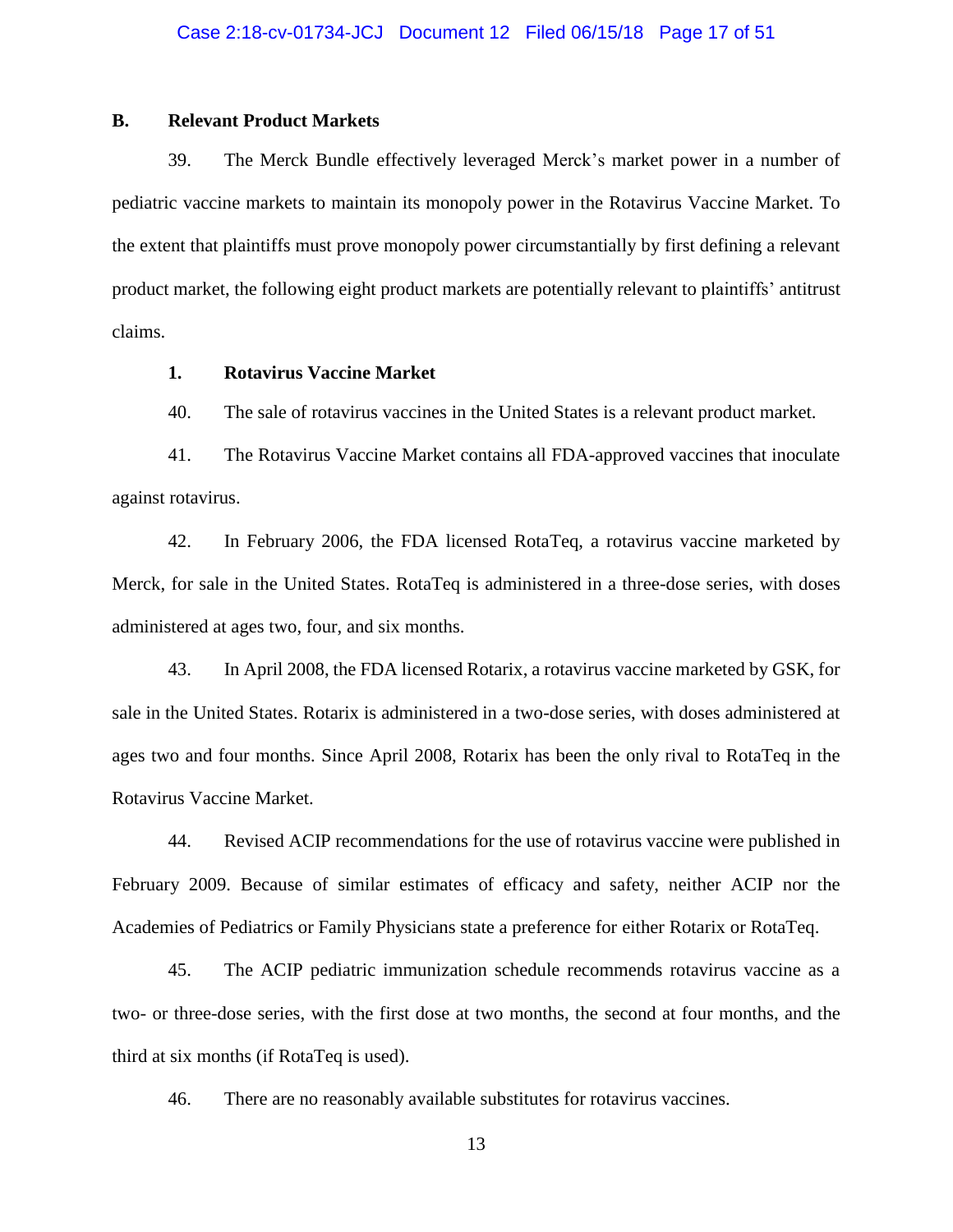#### Case 2:18-cv-01734-JCJ Document 12 Filed 06/15/18 Page 18 of 51

47. Prior to 2008, Merck had 100% market share in the Rotavirus Vaccine Market. After GSK entered the market in 2008, Merck's market share dropped, but on information and belief remained above 68% through the present day. In 2016, Merck's market share was 73%.

48. At all relevant times, Merck possessed monopoly power in the Rotavirus Vaccine Market.

49. A small but significant, non-transitory increase above competitive prices for rotavirus vaccines would not cause a significant loss of sales such as to make the increase unprofitable.

50. Due to the conduct challenged herein, Merck has sold its rotavirus vaccine at supracompetitive prices well in excess of marginal costs and in excess of the competitive price, and has enjoyed high profit margins.

## **2. Measles, Mumps, and Rubella ("MMR") Vaccine Market**

51. The sale of MMR vaccines in the United States is a relevant product market.

52. The MMR Vaccine Market contains all FDA-approved vaccines that inoculate against the measles (rubeola), mumps, and rubella (German measles) viruses.

53. The ACIP pediatric vaccine schedule recommends that children get a two-dose series of MMR vaccine at ages twelve through fifteen months and at ages four through six years.

54. There are two MMR vaccines available in the United States, MMRII and ProQuad. ProQuad is a combination vaccine that also inoculates against Varicella. Merck sells both MMRII and ProQuad.

55. There are no reasonably available substitutes for MMR vaccines.

56. A small but significant, non-transitory increase above competitive prices for MMR vaccines would not cause a significant loss of sales such as to make the increase unprofitable.

57. Merck is the sole provider of MMR vaccines in the United States and has been the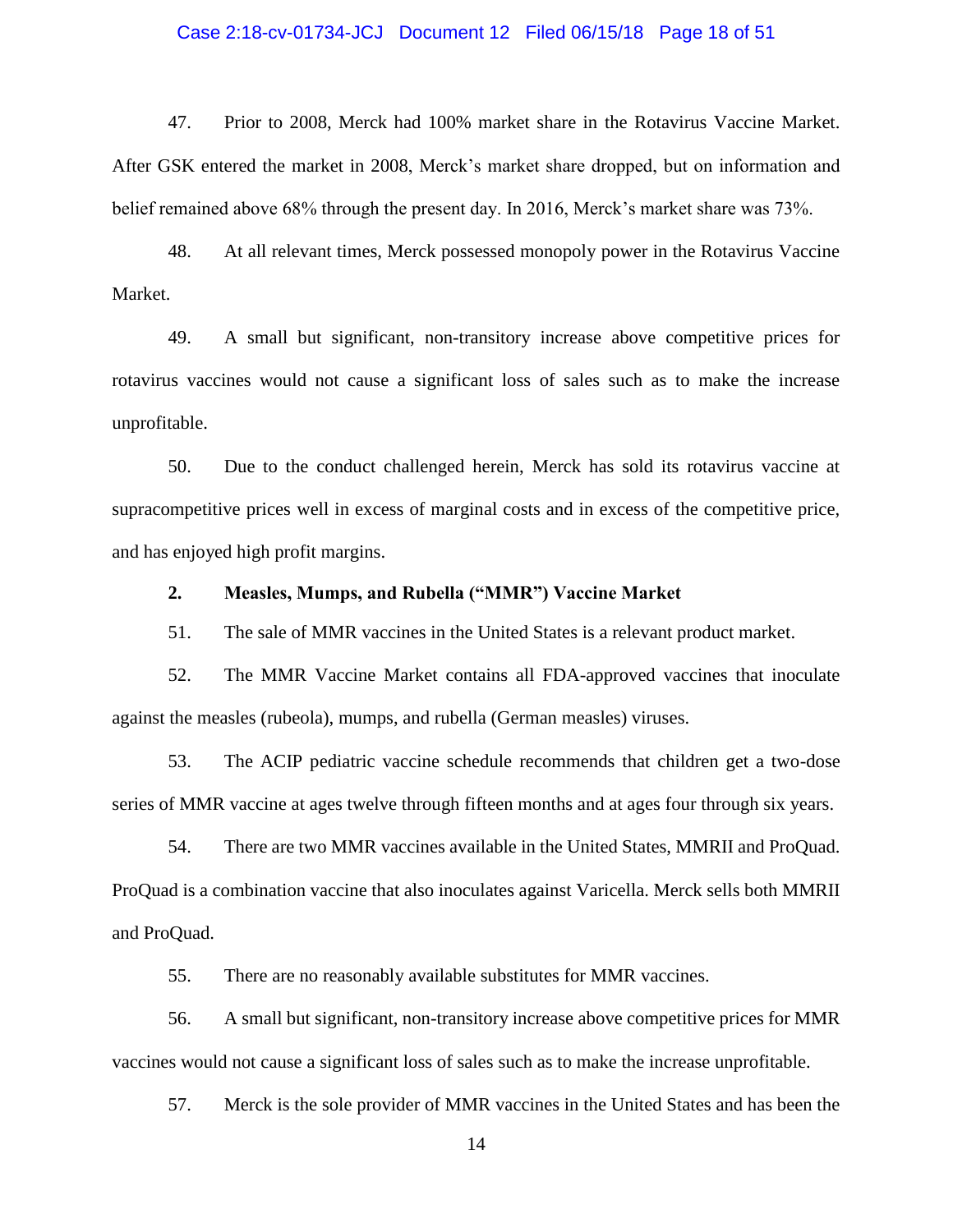#### Case 2:18-cv-01734-JCJ Document 12 Filed 06/15/18 Page 19 of 51

sole provider for the relevant period.

### **3. Pediatric Varicella Vaccine Market**

58. The sale of pediatric varicella vaccines in the United States is a relevant product market.

59. The Pediatric Varicella Vaccine Market contains all vaccines that inoculate against the varicella virus, commonly known as chicken pox, that are FDA-approved for use in children from birth to 18 years of age.

60. The ACIP pediatric vaccine schedule recommends that children get a two-dose series of varicella vaccine at ages twelve through fifteen months and at ages four through six years.

61. There are two pediatric varicella vaccines available in the United States: Varivax and ProQuad. ProQuad is a combination vaccine that also inoculates against MMR. Merck sells both Varivax and ProQuad.

62. Merck and GSK also sell adult varicella vaccines, brand name Zostavax and Shingrix, to prevent and treat Shingles, a disease which results from a recurrence of the varicella virus in adults. Merck received a license to sell Zostavax in 2006 for use in people 60 years of age and older and GSK received a license to sell Shingrix in 2017 for use in people 50 years of age and older. Neither is indicated for pediatric use and neither is substitutable for pediatric varicella vaccines.

63. There are no reasonably available substitutes for pediatric varicella vaccines.

64. A small but significant, non-transitory increase above competitive prices for pediatric varicella vaccines would not cause a significant loss of sales such as to make the increase unprofitable.

65. Merck is the sole provider of pediatric varicella vaccines in the United States and has been the sole provider for the relevant period.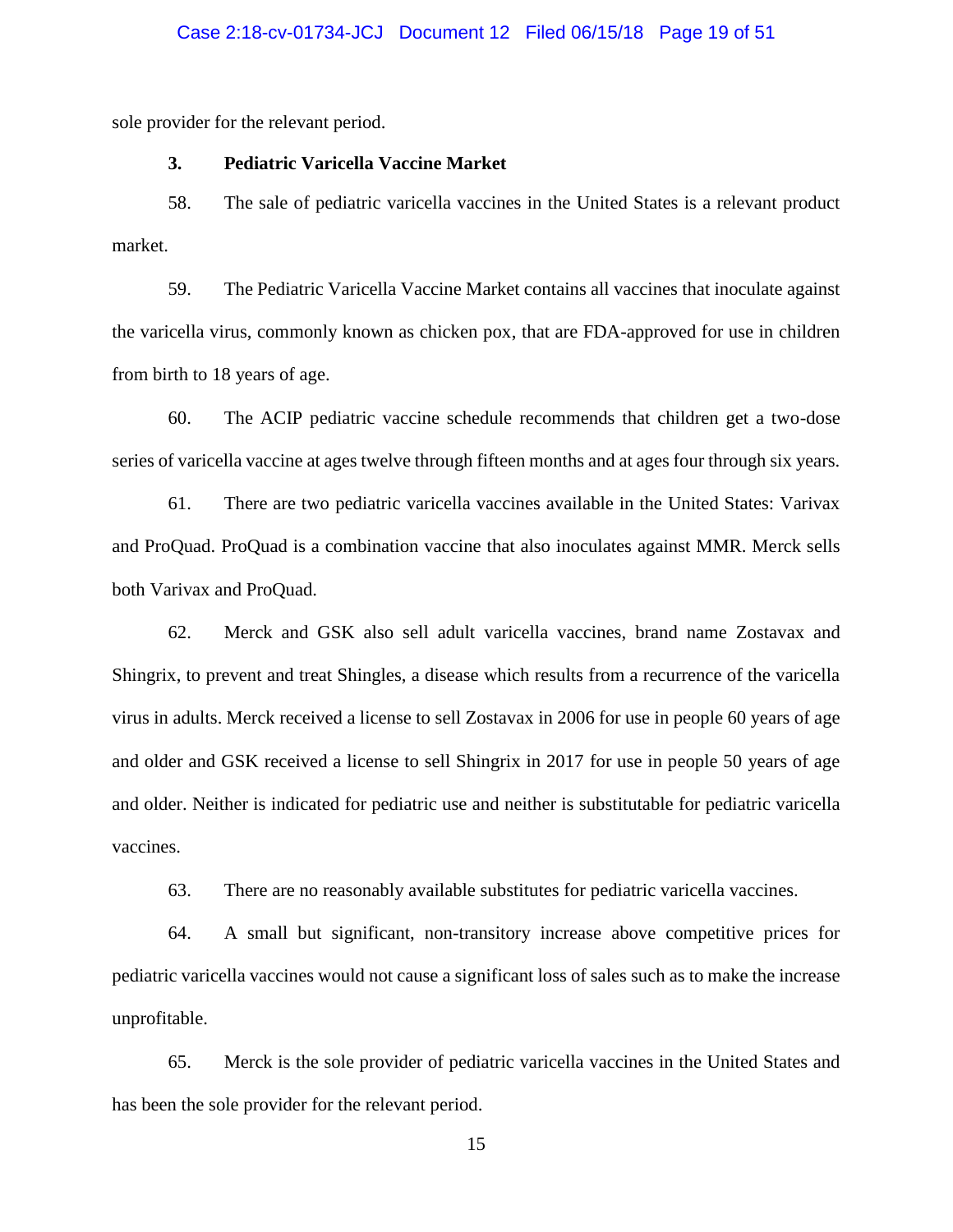## **4. HPV Vaccine Market**

66. The sale of HPV vaccines in the United States is a relevant product market.

67. The HPV vaccine inoculates against human papillomavirus infection.

68. The HPV Vaccine Market contains all FDA-approved vaccines that inoculate against human papillomavirus, which can cause a variety of cancers, such as cervical cancer in women, and genital warts in both men and women.

69. The ACIP pediatric vaccine schedule recommends that adolescents receive a threedose series of HPV vaccine on a schedule of 0, 1 to 2, and 6 months, to all adolescents aged 11 through 12 years.

70. During the relevant period, there have been two HPV vaccines available in the United States: Gardasil and Cervarix. Merck sells Gardasil, which was licensed in June 2006, and is one of its most profitable products, grossing over \$1.9 billion in 2015. GSK sells Cervarix, which was licensed by the FDA in 2009.

71. There are no reasonably available substitutes for HPV vaccines.

72. A small but significant, non-transitory increase to competitive prices for HPV vaccines would not cause a significant loss of sales such as to make the increase unprofitable.

73. Merck was the sole provider of HPV vaccines in the United States until 2009, and has maintained a dominant share of the HPV Vaccine Market since then and throughout the relevant period. In 2015, Merck had a 99.7% share in the HPV Vaccine Market, and in 2016, GSK exited the market, restoring Merck's 100% market share.

#### **5. Hepatitis A Pediatric Vaccine Market**

74. The sale of pediatric hepatitis A vaccines in the United States is a relevant product market.

75. The hepatitis A vaccine inoculates against the hepatitis A virus, which causes liver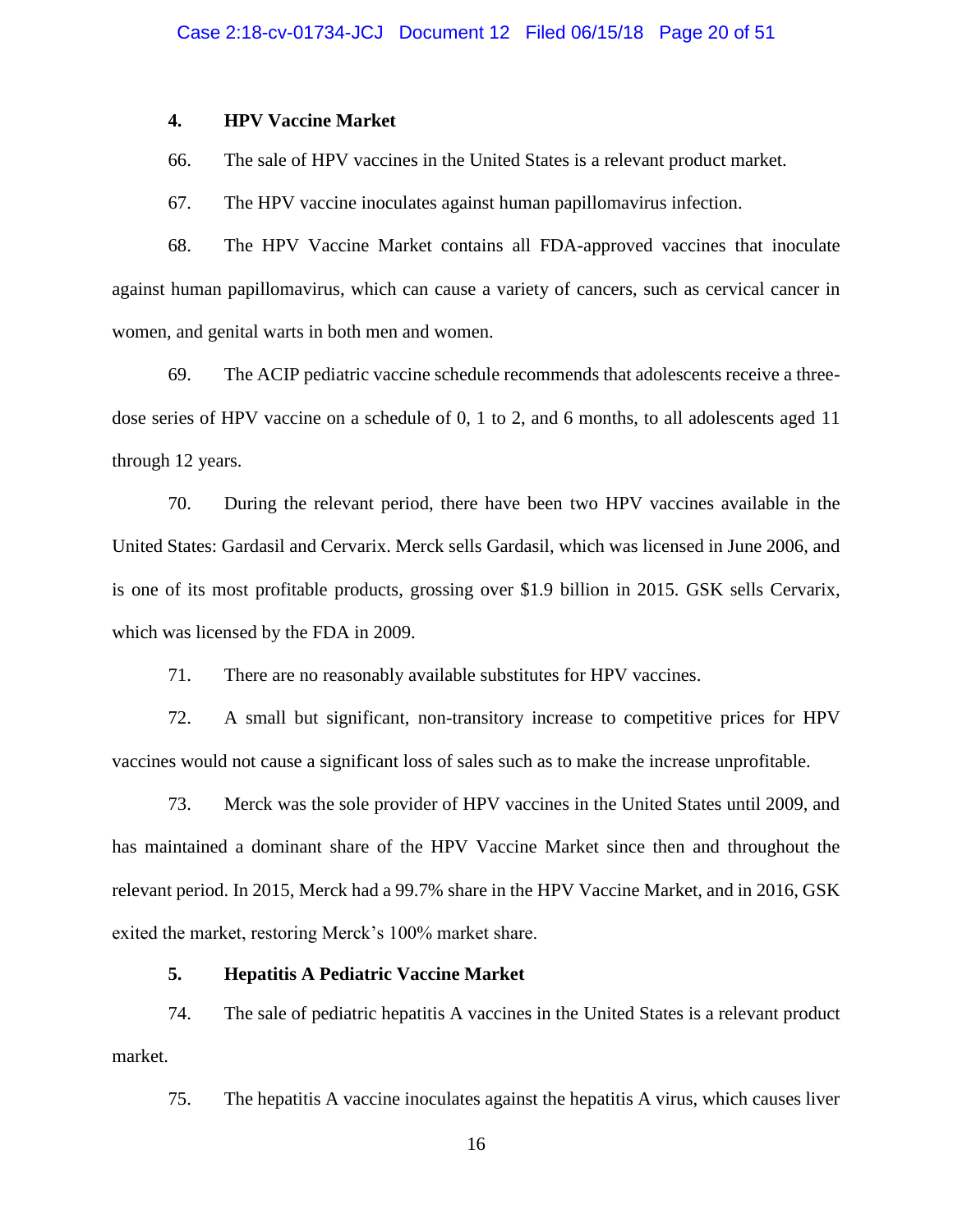#### Case 2:18-cv-01734-JCJ Document 12 Filed 06/15/18 Page 21 of 51

disease.

76. The Hepatitis A Pediatric Vaccine Market contains all FDA-approved vaccines for use in children from birth to 18 years of age that inoculate against the hepatitis A virus.

77. The ACIP pediatric vaccine schedule recommends that children get a two-dose series of hepatitis A vaccine at ages twelve through twenty-three months and a second dose six to eighteen months after the first dose.

78. There are two pediatric hepatitis A vaccines available in the United States, Havrix and Vaqta. GSK sells Havrix and Merck sells Vaqta. GSK also sells Twinrix, a combination hepatitis A and hepatitis B vaccine, but it can only be used for adults and therefore is not functionally interchangeable with pediatric hepatitis A vaccines.

79. There are no reasonably available substitutes for pediatric hepatitis A vaccines.

80. A small but significant, non-transitory increase above competitive prices for hepatitis A pediatric vaccines would not cause a significant loss of sales such as to make the increase unprofitable.

## **6. Hepatitis B Pediatric Vaccine Market**

81. The sale of pediatric hepatitis B vaccines in the United States is a relevant product market.

82. Hepatitis B vaccines inoculate against the hepatitis B virus, which can cause lifelong infection, cirrhosis (scarring) of the liver, liver cancer, and liver failure.

83. The Hepatitis B Pediatric Vaccine Market contains all FDA-approved vaccines that inoculate against the hepatitis B virus and are approved for use in children aged 0 to 18.

84. The ACIP pediatric vaccine schedule recommends that children get three doses of hepatitis B vaccine: at birth, between one and two months, and between six and eighteen months.

85. There are currently four different hepatitis B vaccines available in the United States.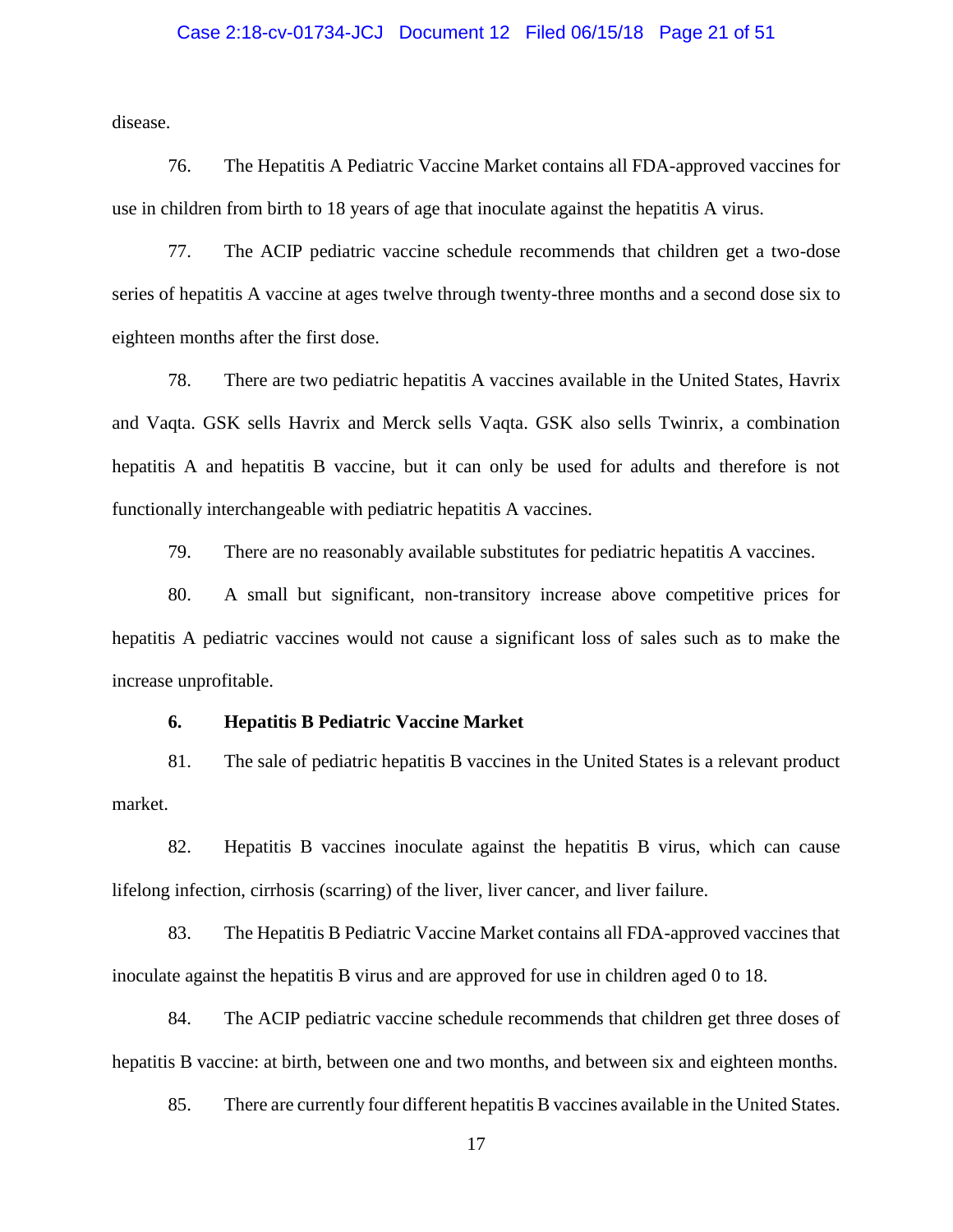#### Case 2:18-cv-01734-JCJ Document 12 Filed 06/15/18 Page 22 of 51

GSK sells Engerix B and Pediarix, a combination vaccine that includes pediatric hepatitis B vaccine. Merck sells Recombivax HB and sold Comvax until it was discontinued. GSK also sells Twinrix, a combination hepatitis A and hepatitis B vaccine, but it can only be used for adults and therefore is not functionally interchangeable with pediatric hepatitis B vaccines.

86. There are no reasonably available substitutes for pediatric hepatitis B vaccines.

87. A small but significant, non-transitory increase above competitive prices for pediatric hepatitis B vaccines would not cause a significant loss of sales such as to make the increase unprofitable.

### **7.** *Haemophilus Influenzae* **Type B ("Hib") Vaccine Market**

88. The sale of *haemophilus influenzae* type b ("Hib") vaccines in the United States is a relevant product market.

89. Hib vaccines inoculate against a type of bacteria called *haemophilus influenzae* type b, which can cause meningitis (an infection of the covering of the brain and spinal cord), pneumonia (lung infection), and epiglottitis (a severe throat infection).

90. The Hib Vaccine Market contains all FDA-approved vaccines that inoculate against *haemophilus influenzae* type b.

91. The ACIP pediatric vaccine schedule recommends that children get three or four doses of Hib vaccine at two, four, and six months (depending on the brand of vaccine used), and a booster dose between twelve and fifteen months.

92. There are currently five different Hib vaccines available in the United States. The five vaccines are ActHIB, Hiberix, PedvaxHIB, Pentacel, and Menhibrix. GSK sells Hiberix and Menhibrix, the latter of which is only approved by ACIP for the last dose of the Hib series. Merck sells PedvaxHIB. Sanofi sells ActHIB and Pentacel. Merck also sold Comvax until March 31, 2014, at which point it was discontinued.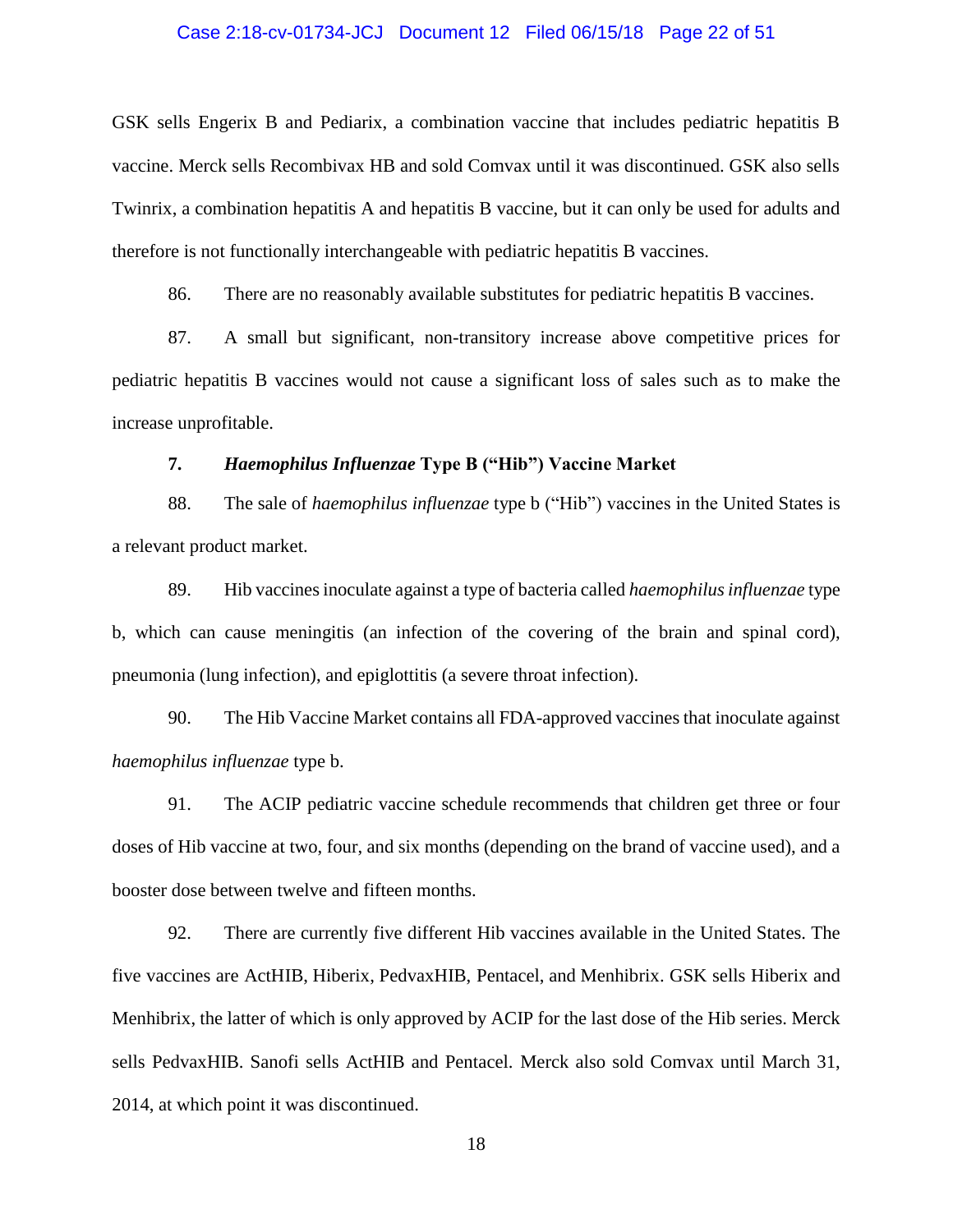#### Case 2:18-cv-01734-JCJ Document 12 Filed 06/15/18 Page 23 of 51

93. There are no reasonably available substitutes for Hib vaccines.

94. A small but significant, non-transitory increase above competitive prices for Hib vaccines would not cause a significant loss of sales such as to make the increase unprofitable.

95. Sanofi has held a dominant share of the Hib Vaccine Market throughout the relevant period. Merck suspended production of both of its Hib vaccines from 2007 through 2009 because inspections of its facilities revealed contamination by foreign bacteria. Between 2010 and 2013, Merck's market share in the Hib Vaccine Market (including Pedvax HIB and Comvax) increased steadily from about 8% to 18%. However, Merck and Sanofi co-marketed their largely complementary line of vaccines, and their combined share in the Hib Vaccine market was greater than 98%, leaving GSK with less than 2%.

#### **8. Pneumococcal Vaccine Market**

96. The sale of pneumococcal vaccines in the United States is a relevant product market.

97. Pneomococcal vaccines inoculate against the bacteria *Streptococcus pneumoniaea* which can cause pneumonia, meningitis, and sepsis.

98. The Pneumococcal Vaccine Market contains all FDA-approved vaccines that inoculate against *Streptococcus pneumoniaea.* There are two types of Pneumococcal vaccines sold in the United States, pneumococcal conjugate vaccine (PCV 7 and PCV13) and pneumococcal polysaccharide vaccine (PPSV23).

99. PCV7 and PCV13 vaccines are sold by Pfizer under the brand names Prevnar and Prevnar13. Prevnar13 was approved by the FDA for sale in the United States on February 24, 2010.

100. PPSV23 vaccines are sold by Merck under the brand name Pneumovax. Pneumovax was licensed for sale in the United States in 2011.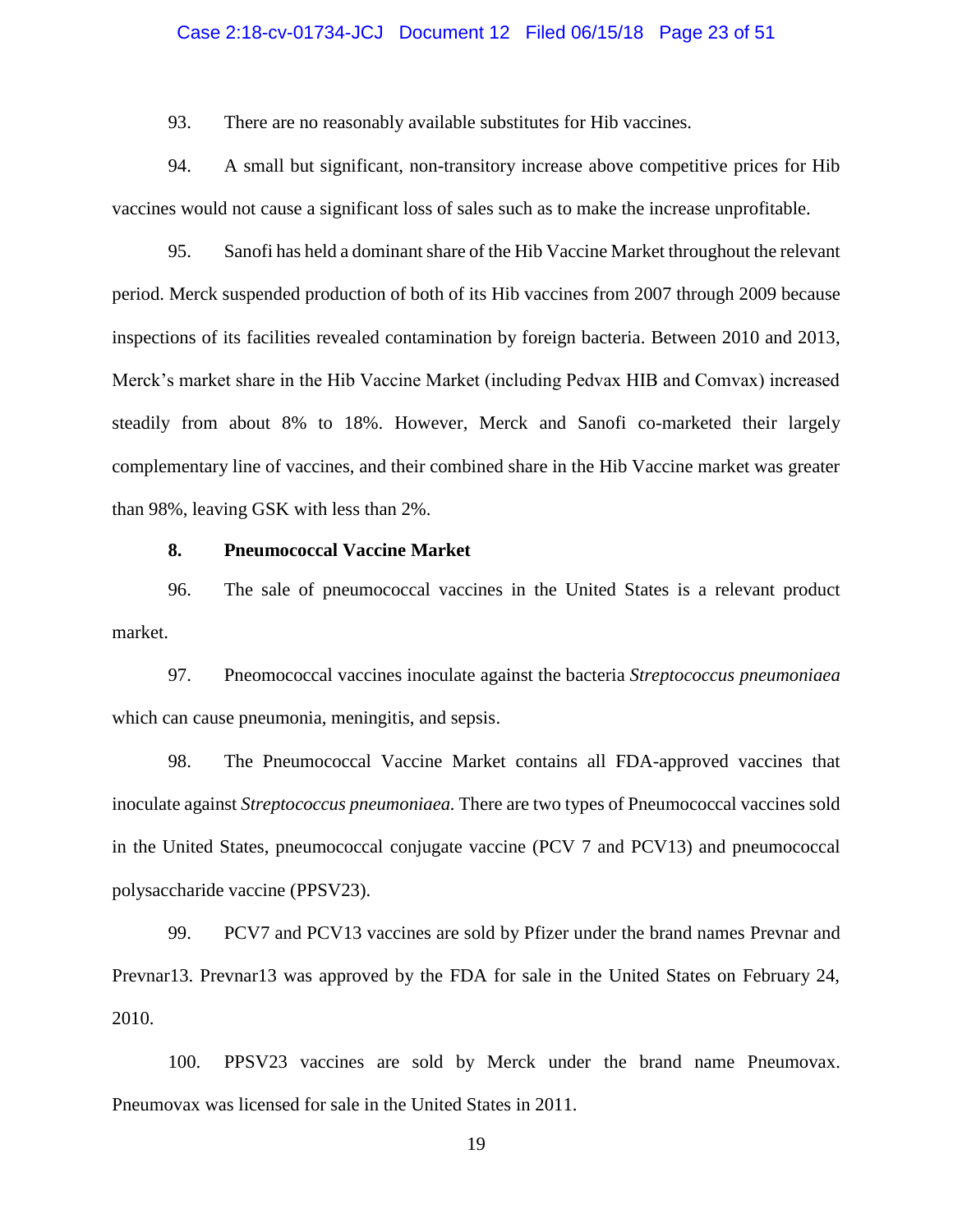#### Case 2:18-cv-01734-JCJ Document 12 Filed 06/15/18 Page 24 of 51

101. The ACIP pediatric vaccine schedule recommends doctors administer three doses of Prevnar to infants at two, four, and six months, and a fourth dose between twelve and fifteen months.

102. The CDC recommends a dose of Pneumovax for adults over the age of 65, even if they have gotten one or more doses of pneumococcal vaccine before the age of 65, and also recommends the use of Pneumovax as a catch-up vaccine for children ages 2-18 years who have not completed the recommended infant schedule.

103. There are no reasonably available substitutes for pneumococcal vaccines.

104. A small but significant, non-transitory increase above competitive prices for pneumococcal vaccines would not cause a significant loss of sales such as to make the increase unprofitable.

### **C. The Relevant Geographic Market is the United States**

105. The relevant geographic market for the vaccine product markets described above is the United States. Vaccines are subject to a complex regulatory framework under which drug approval in the United States is governed by the FDA. In addition, prices vary widely as between inside and outside of the United States, respectively, due to different national regulatory regimes.

#### **D. Barriers to Entry**

106. United States vaccines markets, including pediatric vaccine markets, are characterized by high barriers to entry including substantial upfront fixed costs, intellectual property protection, and substantial regulatory hurdles. As one academic study notes, "threat of new entrants in this market is seemingly low as the barriers to entry when developing biological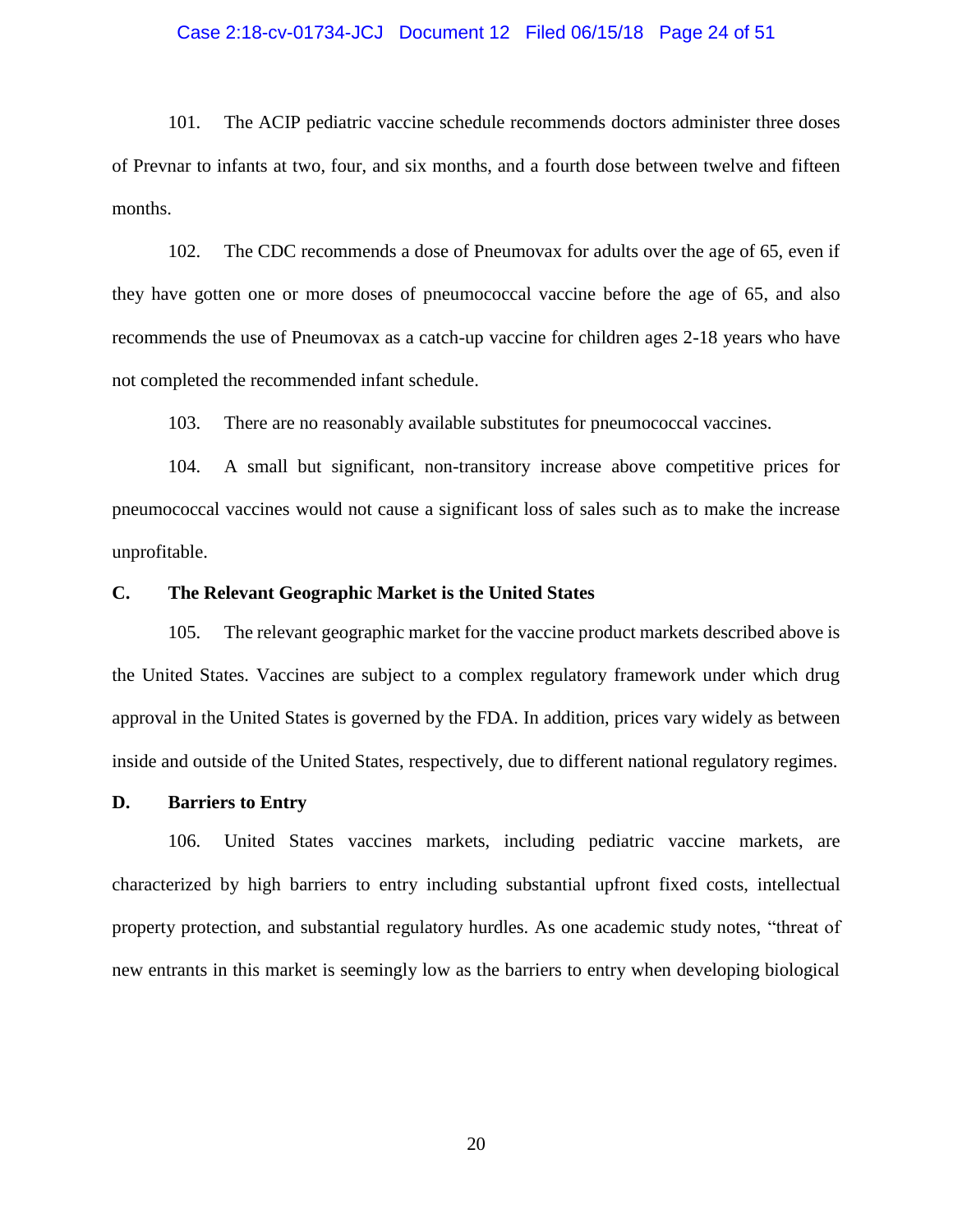#### Case 2:18-cv-01734-JCJ Document 12 Filed 06/15/18 Page 25 of 51

products like vaccines are quite high."<sup>4</sup>

 $\overline{a}$ 

107. Vaccine manufacturing is characterized by high fixed costs and economies of scale. The processes used to manufacture vaccines often use proprietary cell lines and virus strains that are difficult to duplicate. In addition, a manufacturer cannot bring a vaccine to market in the United States without obtaining an FDA license through the regulatory process for biologics. The ANDA process is not available for biologics in the United States, and the approval process for biosimilar products requires new entrants to perform costly clinical studies in order to obtain FDA approval. Those time-consuming and costly clinical trials may or may not result in licensing for a new vaccine. As a result, fixed costs are high in United States vaccine markets and barriers to entry make it difficult for new companies to develop, license, and bring a new vaccine to market.

108. In addition to large upfront costs for R&D and capital expenditures necessary to manufacture a vaccine, there are substantial economies of scale in vaccine manufacturing. Thus, established firms with larger output can have lower per-unit costs than new entrants with lower volumes due to the ability to spread such costs as plant administration, quality control, laboratory operation, health and safety, and utilities over a higher volume of output.

109. Another barrier to entry is created by the long period of time required to gain FDA approval for a vaccine. Even if an entrant were willing to incur the costs of entry today, it would not be able to compete with incumbent manufacturers for several years until it received a license from the FDA to market its product in the United States. For example, as described above, GSK initiated Phase III trials for Rotarix in 2003, but was not licensed by the FDA to make sales in the

<sup>4</sup> Kevin W. Caves & Hal J. Singer, *Bundles in the Pharmaceutical Industry: A Case Study of Pediatric Vaccines* at 14 (2011) (quoting Frost & Sullivan, Global Vaccines Market, Dec. 7, 2009, at 4), *available at* https://www.law.berkeley.edu/wp-content/uploads/2015/04/Caves-Singer-Bundles-in-the-Pharmaceutical-Industry-2011.pdf.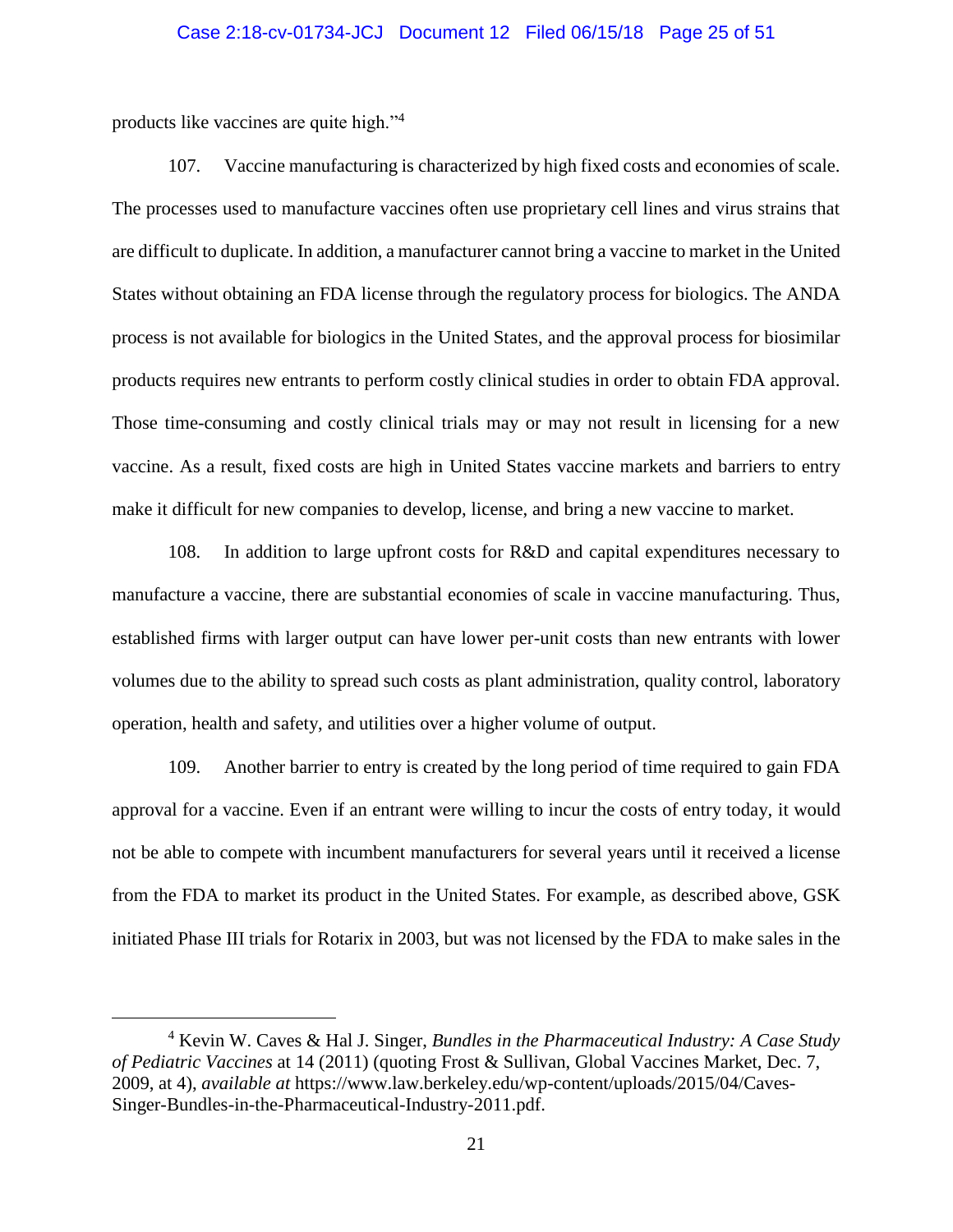#### Case 2:18-cv-01734-JCJ Document 12 Filed 06/15/18 Page 26 of 51

United States until five years later in 2008. Altogether it can take more than 10 years to bring a new vaccine to market.

110. The existence of high entry barriers is also indicated by the rarity of market entry. For example, Merck has yet to experience any competition in the MMR vaccine market since the introduction of its MMR vaccines more than forty years ago. Likewise, in the Rotavirus Vaccine Market, high entry barriers are confirmed by the lack of additional entry over the last 10 years.

## **VIII. MERCK HAS WILLFULLY MAINTAINED ITS MONOPOLY POWER IN THE ROTAVIRUS VACCINE MARKET**

#### **A. Merck Has Monopoly Power in the Rotavirus Vaccine Market and Others**

111. Merck has had monopoly power in the following markets throughout the relevant period and up to the present: the Rotavirus Vaccine Market, the MMR Vaccine Market, the Varicella Vaccine Market, and the HPV Vaccine Market. In addition, at certain times during the relevant period, Merck has had market power in the Hepatitis B Pediatric Vaccine Market and the Hepatitis A Pediatric Vaccine Market. Merck has had the power to foreclose competition and price above competitive levels in each of these markets during the relevant period.

112. From the time it received FDA approval to sell RotaTeq in February 2006 until GSK entered the market in 2008, Merck had a 100% monopoly in the Rotavirus Vaccine Market in the United States. Merck also had a 100% monopoly in the MMR, Varicella, and HPV Vaccine Markets, as well as a substantial share in the Hepatitis A and Hepatitis B Pediatric Vaccine Markets.

113. In 2008, GSK planned to bring a competing rotavirus vaccine, Rotarix, to market. Rotarix was approved by the FDA in April 2008 for sale in the United States. At the time, GSK sold competing hepatitis A, hepatitis B, and Hib pediatric vaccines, but did not sell an MMR vaccine, a Varicella vaccine, or an HPV vaccine (until Cervarix was introduced later).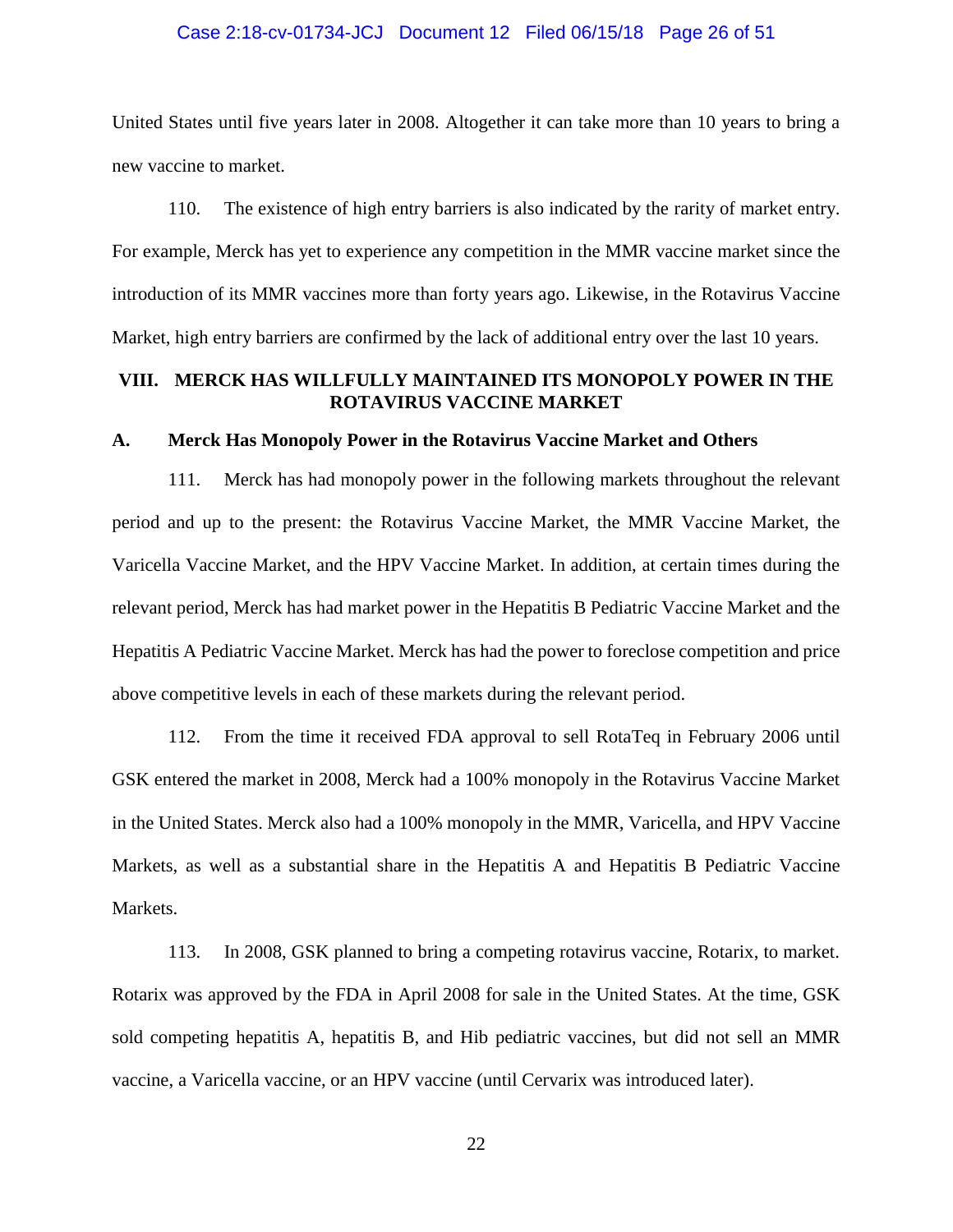#### Case 2:18-cv-01734-JCJ Document 12 Filed 06/15/18 Page 27 of 51

114. Merck responded to this competition from GSK not by lowering the price of RotaTeq as economics would predict, but instead by using the Merck Bundle to foreclose competition from GSK. Upon information and belief, these contracts foreclose competition in more than 40% of the relevant market, and they have allowed Merck to leverage its monopoly power in multiple pediatric vaccine markets to maintain its monopoly power in the Rotavirus Vaccine Market. This scheme effectively divided the Rotavirus Vaccine Market in a way that softened competition by impairing competitive incentives, and thereby allowed both Merck and GSK to price at monopoly levels even after GSK entered the market with Rotarix.

#### **B. Merck Implemented the Merck Bundle Through a Series of Exclusionary Contracts**

115. Merck was the sole seller of pediatric rotavirus vaccine in the United States from 2006 until GSK received approval to sell Rotarix in 2008. In response to this competitive threat from GSK in the Rotavirus Vaccine Market, Merck added an exclusionary RotaTeq Bundled Loyalty Condition to its contracts, thereby bundling RotaTeq with its other pediatric vaccines.

116. Under the RotaTeq Bundled Loyalty Condition, Merck customers must agree to purchase all or nearly all of their rotavirus vaccines from Merck, and thus forego purchasing Rotarix from GSK. Customers who do not abide by this loyalty requirement would face paying steep disloyalty penalties not only on their purchases of RotaTeq, but also on all of their purchases of hepatitis A, hepatitis B, Hib, Varicella, MMR, and HPV vaccines from Merck. Thus, customers who would purchase Rotarix from GSK are penalized by being forced to pay substantially higher prices for all of the vaccines in the Merck Bundle—including those vaccines for which Merck is the sole seller—from 2% to 58% higher, depending on the vaccine.

117. As part of the scheme challenged in this case, in May 2008, and in anticipation of competition from GSK in the rotavirus vaccine market, Merck sent a letter to Atlantic Health Partners ("AHP"), a PBG, to amend Merck's contract with AHP so that it would now require 80%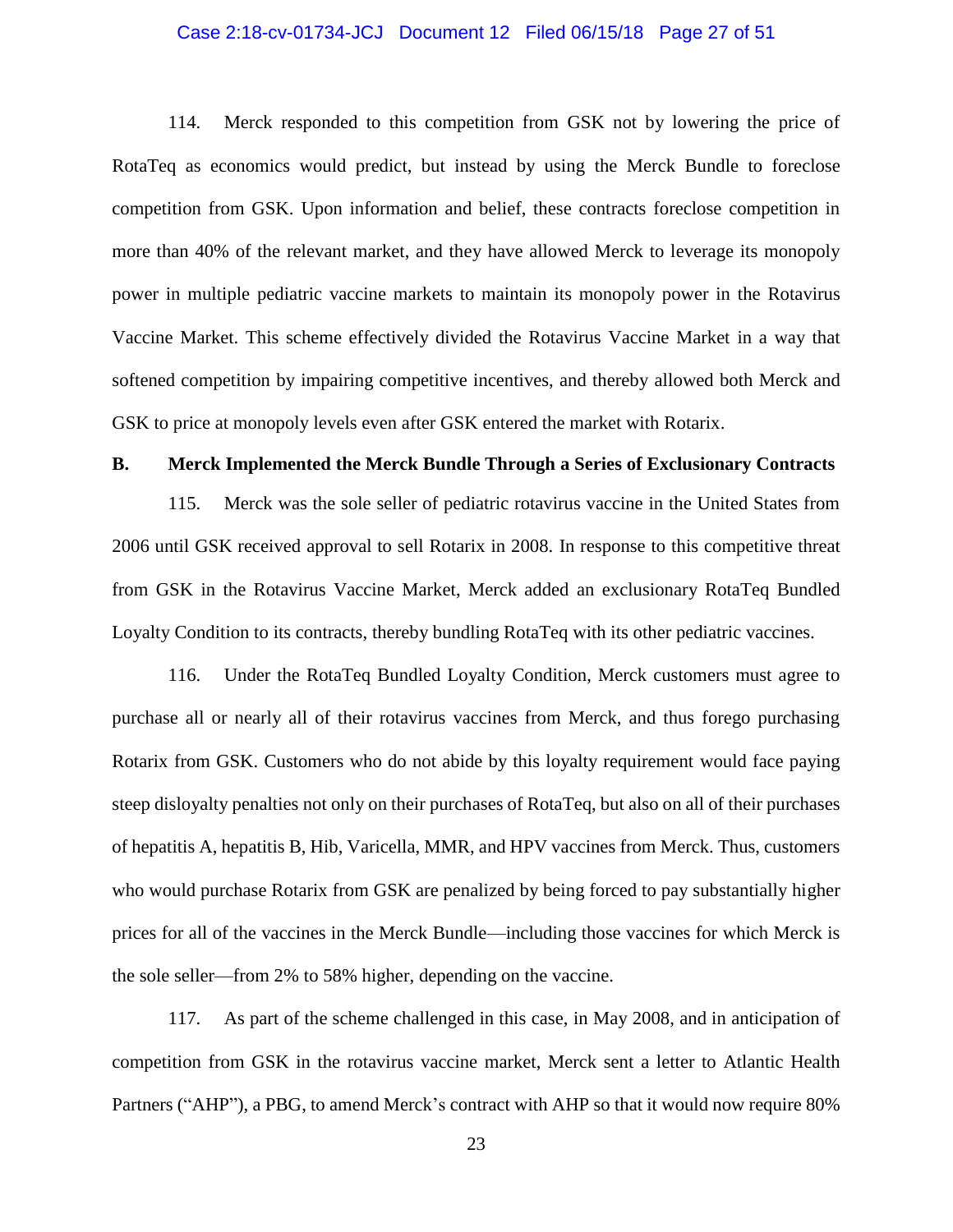## Case 2:18-cv-01734-JCJ Document 12 Filed 06/15/18 Page 28 of 51

market share loyalty on Merck's rotavirus vaccine in order to avoid bundled penalty prices on Merck's MMR II, Pneumovax23, ProQuad, Varivax, Gardasil, and Zostavax vaccines. This new condition is the RotaTeq Bundled Loyalty Condition.

118. Although physicians, practices, and hospitals purchase vaccines directly from manufacturers, most do so pursuant to contracts negotiated by PBGs or other similar GPOs (collectively referred to as "buying groups").

119. PBGs are typically privately held, for-profit entities, with membership consisting of thousands of family practices, pediatricians, and other independent medical practices. PBGs perform various services on behalf of their members, including coordinating and aggregating member purchases of vaccines and other healthcare supplies through group purchasing contracts with major vaccine manufacturers and medical supply distributors. Because PBGs seldom charge membership dues or participation fees, most or all of their compensation typically comes in the form of rebates and administrative fees paid by vendors (based on PBG members' aggregate expenditures). To qualify for non-penalty vaccine prices, PBGs typically require that participating practices agree to contractual terms that typically include manufacturer exclusivity. Manufacturers grant rebates to PBGs based on their success in enrolling practices and aggregating purchase volumes. The receipt of these administrative fees and rebates is usually dependent on the PBG's compliance with the loyalty terms contained in their contracts, and thus provides a strong incentive for the PBG to ensure its members maintain loyalty to the manufacturer. PBGs may share some portion of these rebates with their members, and may also keep some portion for themselves.

120. Through the bundling scheme alleged herein, Merck has coopted the PBGs—who are paid by the vaccine manufacturers even though they ostensibly work on behalf of physicians to impose and enforce its anticompetitive and exclusionary conduct. Continuing to the present,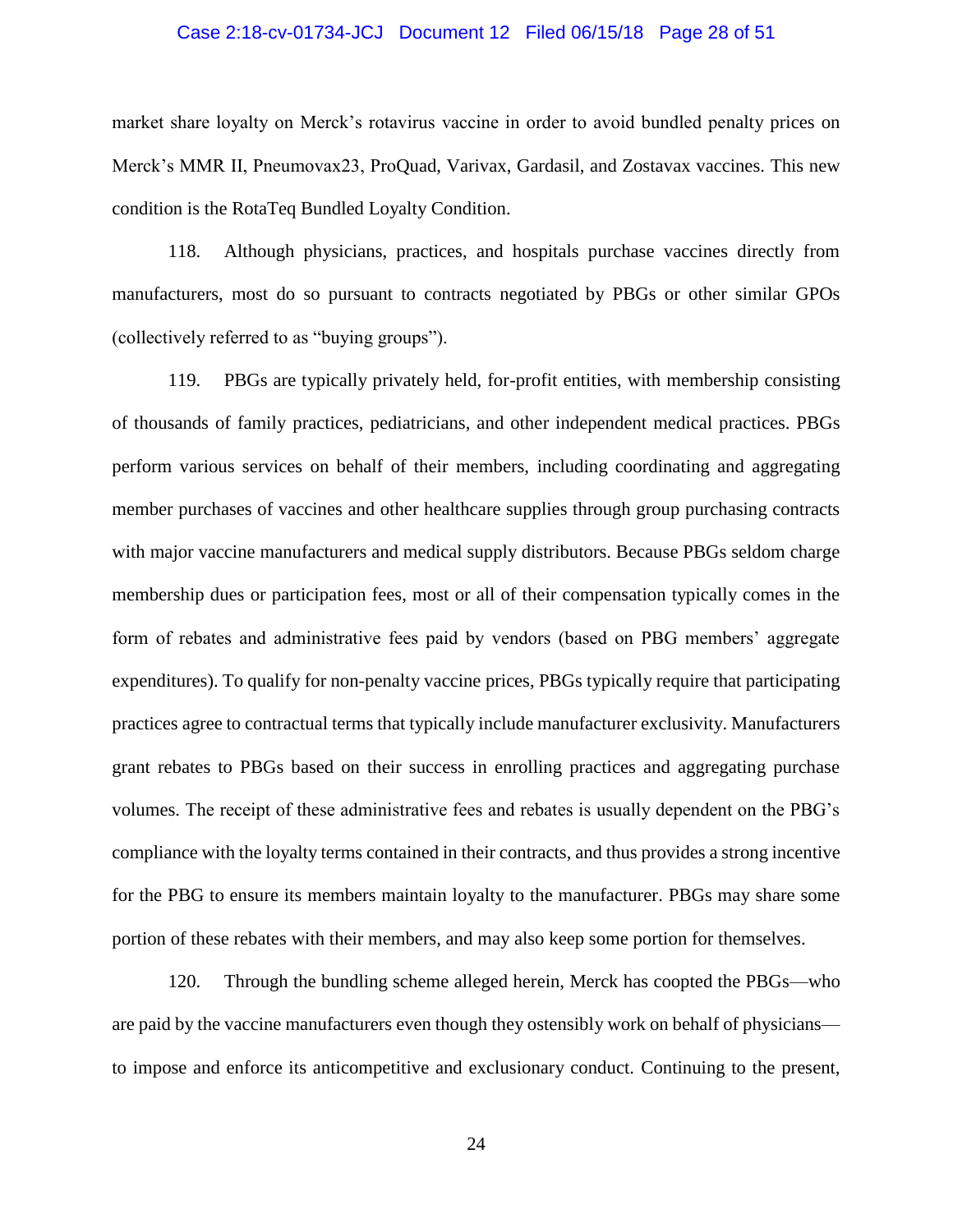## Case 2:18-cv-01734-JCJ Document 12 Filed 06/15/18 Page 29 of 51

Merck has imposed the Merck Bundle through a series of exclusionary contracts with PBGs and other GPOs, and by extension, on the providers and institutions that are members of these groups. On information and belief, before GSK entered the Rotavirus Vaccine Market, Merck already had agreements in place with buying groups that provided buyers certain contract prices for all vaccines in Merck's portfolio if (and only if) the buyers committed to buying all or nearly all of their hepatitis A and hepatitis B vaccines from Merck. Notably, before GSK received approval for Rotarix, Merck's contract prices were not contingent upon loyalty to RotaTeq, a vaccine for which Merck faced no competition, unlike with the vaccines for hepatitis A, hepatitis B, and Hib. In response to GSK's entry into the Rotavirus Vaccine Market, however, Merck added the RotaTeq Bundled Loyalty Condition to its contracts. This condition required the purchaser either to maintain a high RotaTeq share (such as 90% or 100%) of its total rotavirus vaccine purchases, or to be penalized by losing contract prices on all of Merck's pediatric vaccines and being forced to pay the higher "list" prices for the Merck vaccines. Merck has continued to sign additional contracts and contract amendments through the present that include the RotaTeq Bundled Loyalty Condition.

121. After the addition of the RotaTeq Bundled Loyalty Condition, customers' receipt of bundled contract prices for Merck's portfolio of pediatric vaccines became contingent on maintaining loyalty to RotaTeq. Buying groups generate revenue primarily through the administrative fees and rebates paid by manufacturers as a percent of the buying group's total purchases of the manufacturer's products. When Merck added the RotaTeq Bundled Loyalty Condition to its contracts, however, it also made receipt of these rebates contingent upon the PBG or GPO maintaining member loyalty to RotaTeq, whereas before the RotaTeq Bundled Loyalty Condition was added, loyalty was only required on Merck's other vaccines. For example, under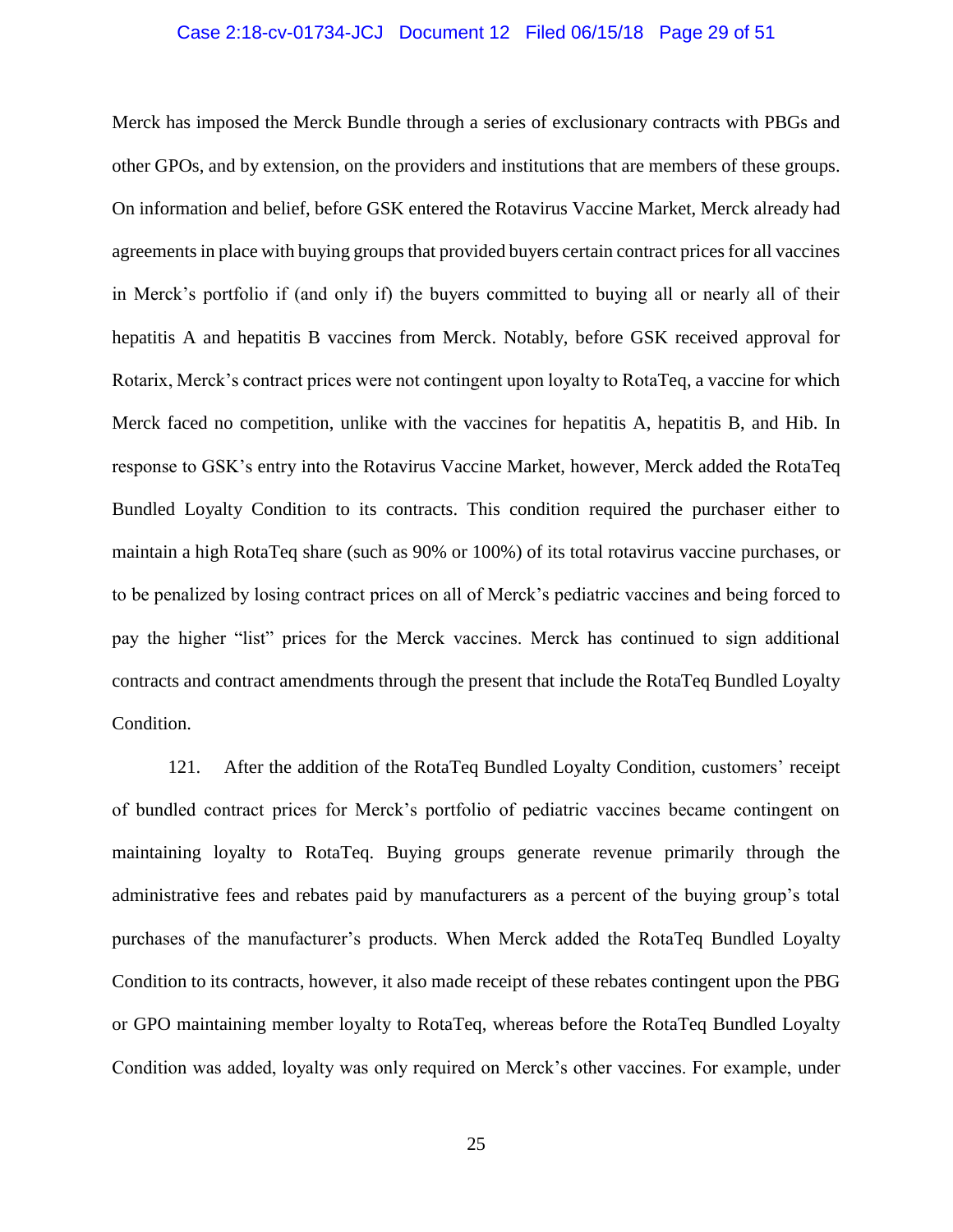#### Case 2:18-cv-01734-JCJ Document 12 Filed 06/15/18 Page 30 of 51

the new RotaTeq Bundled Loyalty Condition, if a buying group's members failed to meet their collective loyalty requirement on RotaTeq, that buying group would now face a catastrophic event, namely losing its administrative fee earned on *all* of its members' pediatric vaccine purchases from Merck, not just those earned on RotaTeq purchases.

122. Because Merck and Sanofi manufacture vaccines in complementary rather than competing markets (the only exception being the Hib Vaccine Market, which Merck withdrew from for much of the relevant period), many of Merck's bundled loyalty contracts allow customers to purchase Sanofi's complementary vaccines, but *forbid* the customer from purchasing competing vaccines from GSK. Thus, buying groups who sign contracts with Merck to offer bundled pricing to their members generally cannot enter into a simultaneous agreement with GSK to offer GSK's products to their members at bundled prices. In addition, in order not to jeopardize their administrative fees and rebates, Sanofi/Merck buying groups must actively discourage their members from purchasing GSK's Rotarix by threatening to remove the member from the group, which would force the member to pay penalty prices for all of Merck's bundled vaccines.

123. The following summarizes some of the PBGs and GPOs that have exclusionary contracts with Merck that contain the RotaTeq Bundled Loyalty Condition, requiring *de facto*  exclusivity or near exclusivity on Merck's rotavirus vaccines:

#### **1. CNHN Vaccine Group**

124. CNHN Vaccine Group offers a vaccine group purchase program with Merck. CNHN Vaccine Group's Purchase Information explains that:

**To receive our CNHN contract pricing, members agree to purchase Sanofi or Merck products where competing vaccines exist.** In return our members receive the region's best pricing on the full portfolio of Sanofi and Merck vaccines. Occasionally, a competing product may briefly be lower-priced; however, CNHN practices realize significant savings when you calculate the total vaccine purchases made annually by our practices.... **CNHN** members cannot selectively **participate in CNHN vaccine contract for some vaccine and simultaneously**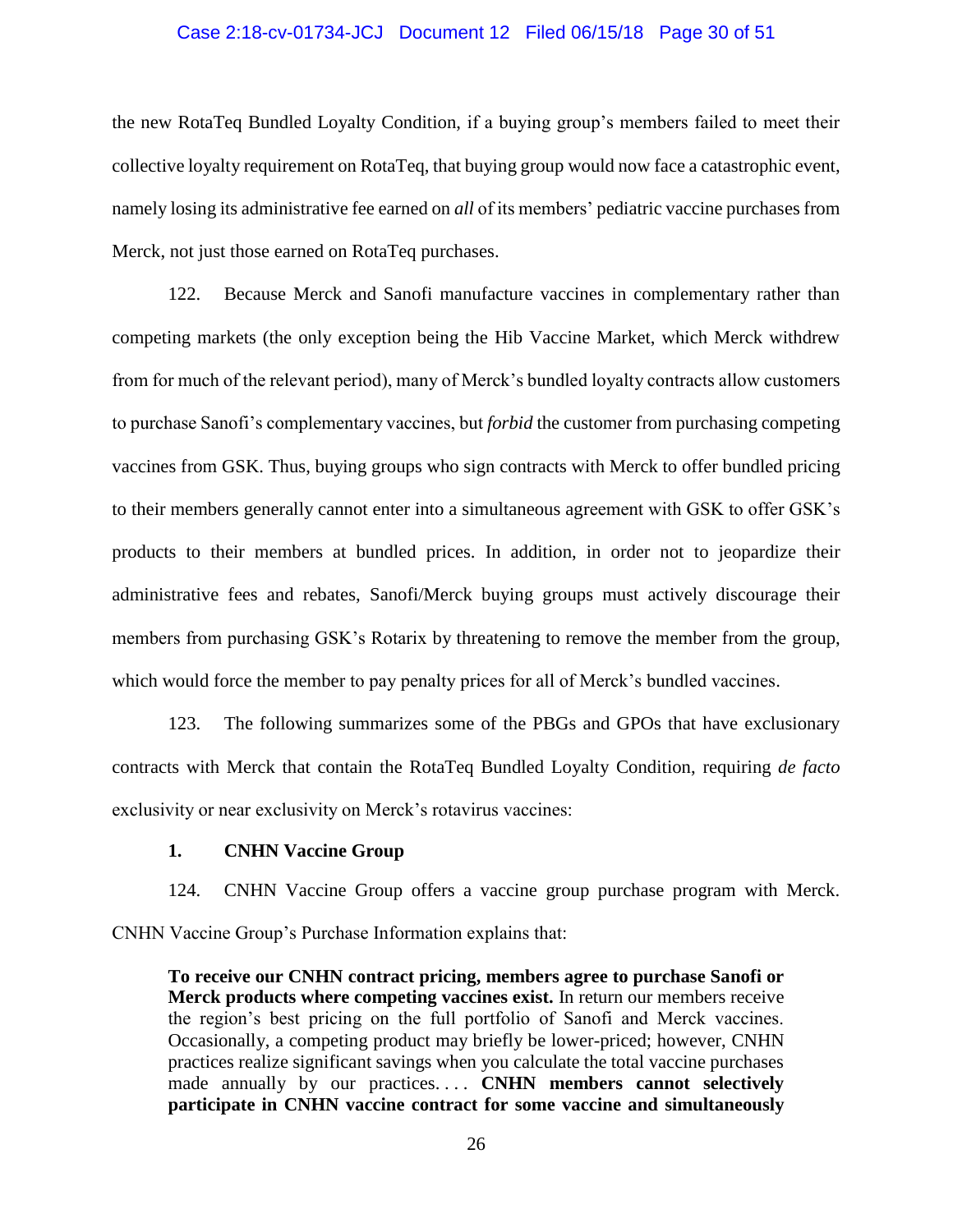**purchase competing products off contract.** CNHN pricing is tiered to contract performance. The closer we come to 100% ordering compliance, the better we all do. CNHN does not endorse practices ordering small amounts of competing products. Doing so violates our contract terms and jeopardizes group pricing for all our participating CNHN members.<sup>5</sup>

125. This language indicates that, because of the incentives created by the Merck Bundle, CNHN does not offer GSK vaccines, and actively discourages its members from purchasing Rotarix or other GSK vaccines outside of its contract because that could lead to steep penalties from Merck under these contracts.

## **2. Atlantic Health Partners**

126. Atlantic Health Partners is a leading PBG specializing in vaccines. AHP has negotiated exclusive vaccine purchasing contracts with both Merck and Sanofi. Participating physicians' practices agree to exclusivity on rotavirus vaccines (as well as others) in exchange for avoiding penalties on its prices for Merck's vaccine portfolio.

## **3. CCPA Purchasing Partners**

 $\overline{a}$ 

127. CCPA Purchasing Partners offers a "Merck Contract Only" that requires physician practices to agree to "purchase Merck's Hepatitis A (Vaqta), Hepatitis B (Recombivax HB), MMR (M-M-R II), Varicella (Varivax), HPV (Gardasil/Gardasil9), Rotavirus (RotaTeq), HIB (Pe[d]Vax HIB) and Pneumococcal (Pneumovax23) vaccine products as needed. By selecting this option, [the] practice agrees **not** to purchase GlaxoSmithKline's Havrix, Engerix-B, Twinrix, Hiberix, Cervarix, Rotarix, and Pediarix products, and/or any other vaccine product that competes with the Merck products noted above. It is understood that failure to comply with these compliance terms

<sup>5</sup> *CNHN Vaccine Group Purchase Information*, *available at* https://childrensnational.org/ -/media/cnhs-site/files/healthcare-providers/cnhn/vaccine contract.pdf?la=en&hash=9EE24D 92C0B1D5A8CB84267B688E0B6205C8877.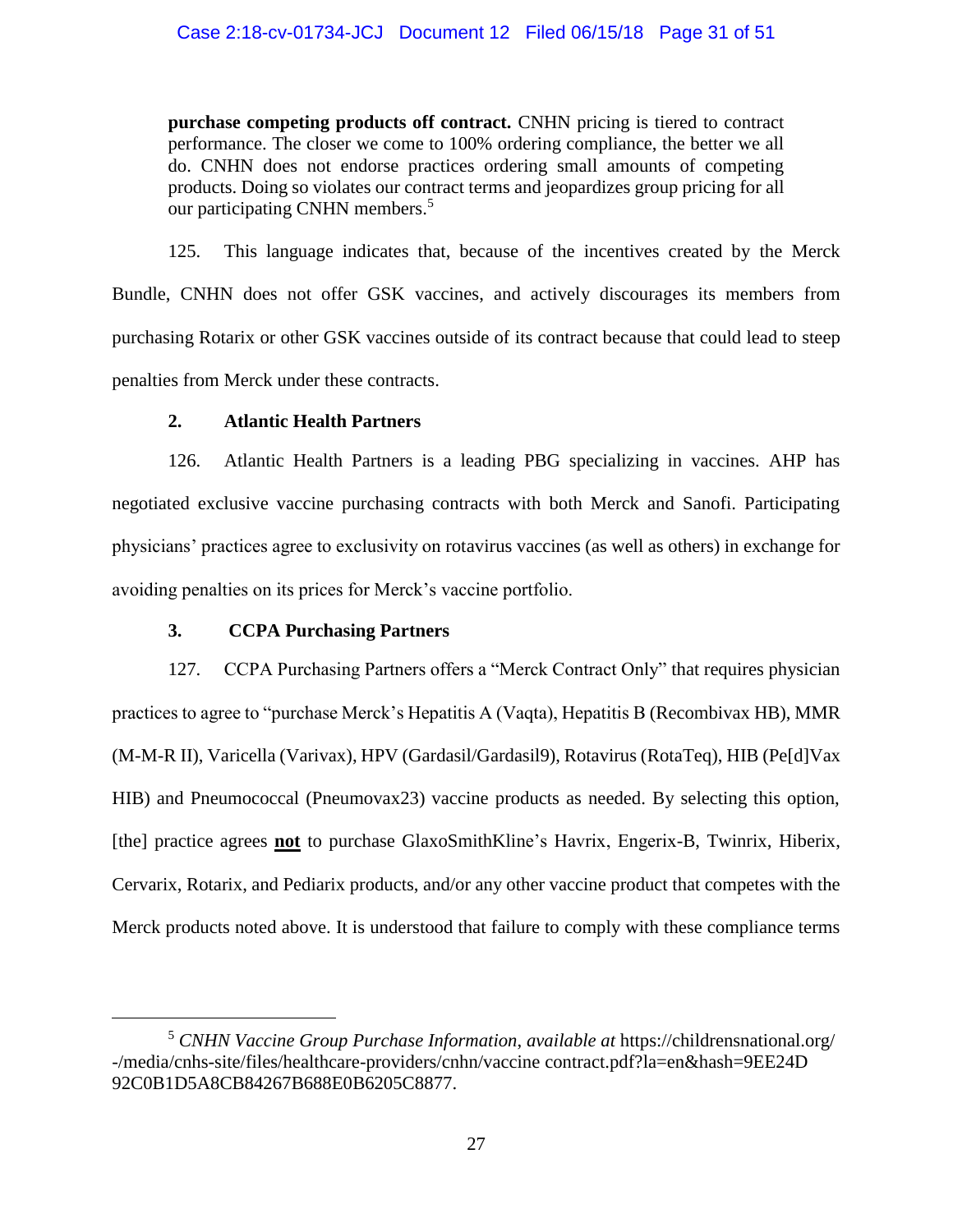## Case 2:18-cv-01734-JCJ Document 12 Filed 06/15/18 Page 32 of 51

may result in price increases, loss of administrative awards, and termination of [the] practice from CCPAPP's Merck contract." 6

128. The CCPA Purchasing Partners Vaccine Contracting Guide further explains that "[i]f your practice is participating *only* in the Merck agreement (and not the Sanofi Pasteur agreement with CCPAPP), your practice must agree to purchase as needed: Merck's Hepatitis A (Vaqta), Hepatitis B (Recombivax HB), Measles, Mumps and Rubella Virus (M-M-R II), Varicella (Varivax), HPV (Gardasil/Gardasil9), Rotavirus (RotaTeq), HIB (PedvaxHib) and Pneumococcal (Pneumovax 23) vaccine products. By selecting this option, your practice agrees not to purchase GlaxoSmithKline's Hepatitis A (Havrix), Hepatitis B (Engerix-B), Hepatitis A-Hepatitis B combination (Twinrix), HPV (Cervarix), Rotavirus (Rotarix), HIB (Hiberix), and Polio-DTap-Hepatitis B combination (Pediarix) products, and/or any other vaccine product that competes with the Merck products noted above."<sup>7</sup>

### **4. CASA Physicians Alliance**

 $\overline{a}$ 

129. CASA Physicians Alliance offered its members a Merck contract that included "Core Products," which "should be purchased through Merck or one of the Prime Distributors approved by Merck in lieu of equivalent vaccines from any other vendors."<sup>8</sup> The Core Products included RotaTeq. If CASA members met the performance requirements on the core products, it

<sup>6</sup> *CCPA Purchasing Partners Vaccine Contracting & Compliance Form*, *available at*  https://www.ccpapp.org/assets/1/7/7.\_2016\_Vaccine\_Contracting\_and\_Compliance\_Form\_ Fillable1.pdf.

<sup>7</sup> *CCPA Purchasing Partners Vaccine Contracting Guide*, *available at*  https://www.ccpapp.org/assets/1/7/CCPAPP\_Vaccine\_Contracting\_Guide\_2016.pdf.

<sup>8</sup> *CASA Physicians Alliance Participation Agreement*, *available at*  http://www.casaalliance.net/download/AAADM%20-B%20PARTICIPATION%20 AGREEMENT%20CURRENT%20032917.pdf?inline.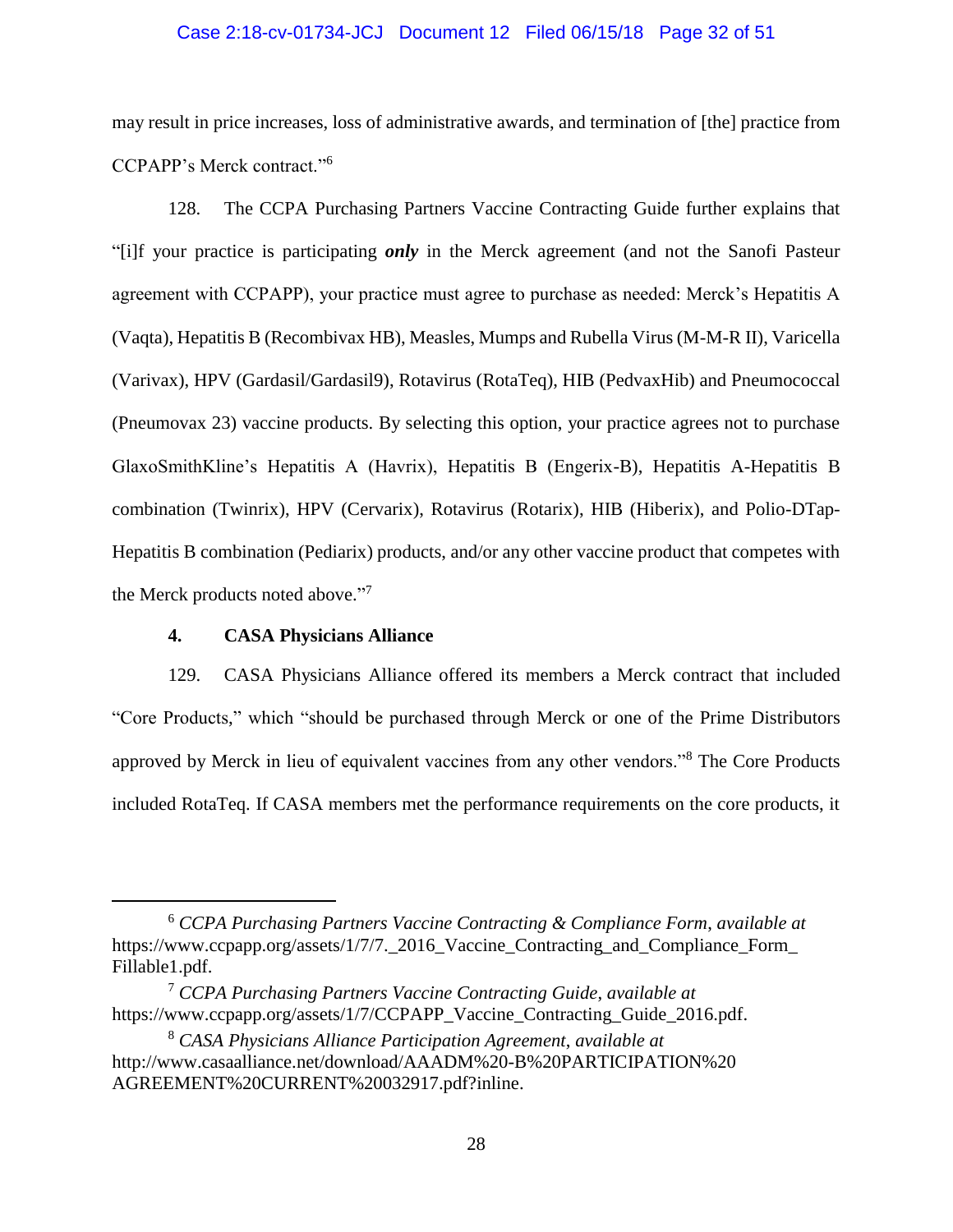#### Case 2:18-cv-01734-JCJ Document 12 Filed 06/15/18 Page 33 of 51

provided penalty-free prices on the full-line of Merck vaccines, including Gardasil, MMRII, ProQuad, Varivax, and RotaTeq.<sup>9</sup>

#### **5. Main Street Vaccines**

130. Merck's agreement with the Main Street Vaccines PBG "requires the preferential use of: RECOMBIVAX, VAQTA, RotaTeq, Gardasil/Gardasil 9, [and] ZOSTAVAX."<sup>10</sup> Main Street Vaccines also has agreements with its individual members that require exclusivity to Merck's vaccines, and do not allow the customer to purchase any competing vaccines from GSK, such as Rotarix. According to the Main Street Vaccines' web page describing the agreements, "Members can use any combination of Merck vaccine *but may not use competing vaccines from other manufacturers*." 11

### **6. Medical Practice Purchasing Group**

131. Medical Practice Purchasing Group ("MPPG") offers special pricing and additional rebates to physician members. Under the MPPG contract, members agree "to use the full portfolio of vaccine-related pharmaceutical products covered under the MPPG contracts in the volume and ratios contemplated by the recommended immunization schedules."<sup>12</sup> MPPG pays rebates, which it calls "loyalty payments," to members "since our group pricing is based on brand loyalty. Members purchasing our contracted partners' products and not their competitors' can earn

 $\overline{a}$ 

<sup>9</sup> *Discount vaccines available to CASA Physician GPO members*, *available at* http://www.casaalliance.net/merck.

<sup>10</sup> *The Main Street Vaccines/Merck Agreement*, *available at*  http://www.mainstreetvacs.com/merck-2/.

<sup>11</sup> *Id.* (emphasis added).

<sup>12</sup> *MPPG Member Agreement*, *available at* http://www.mppg.net/wp-content/uploads/ 2016/04/April-2016-participation\_agreement\_.pdf.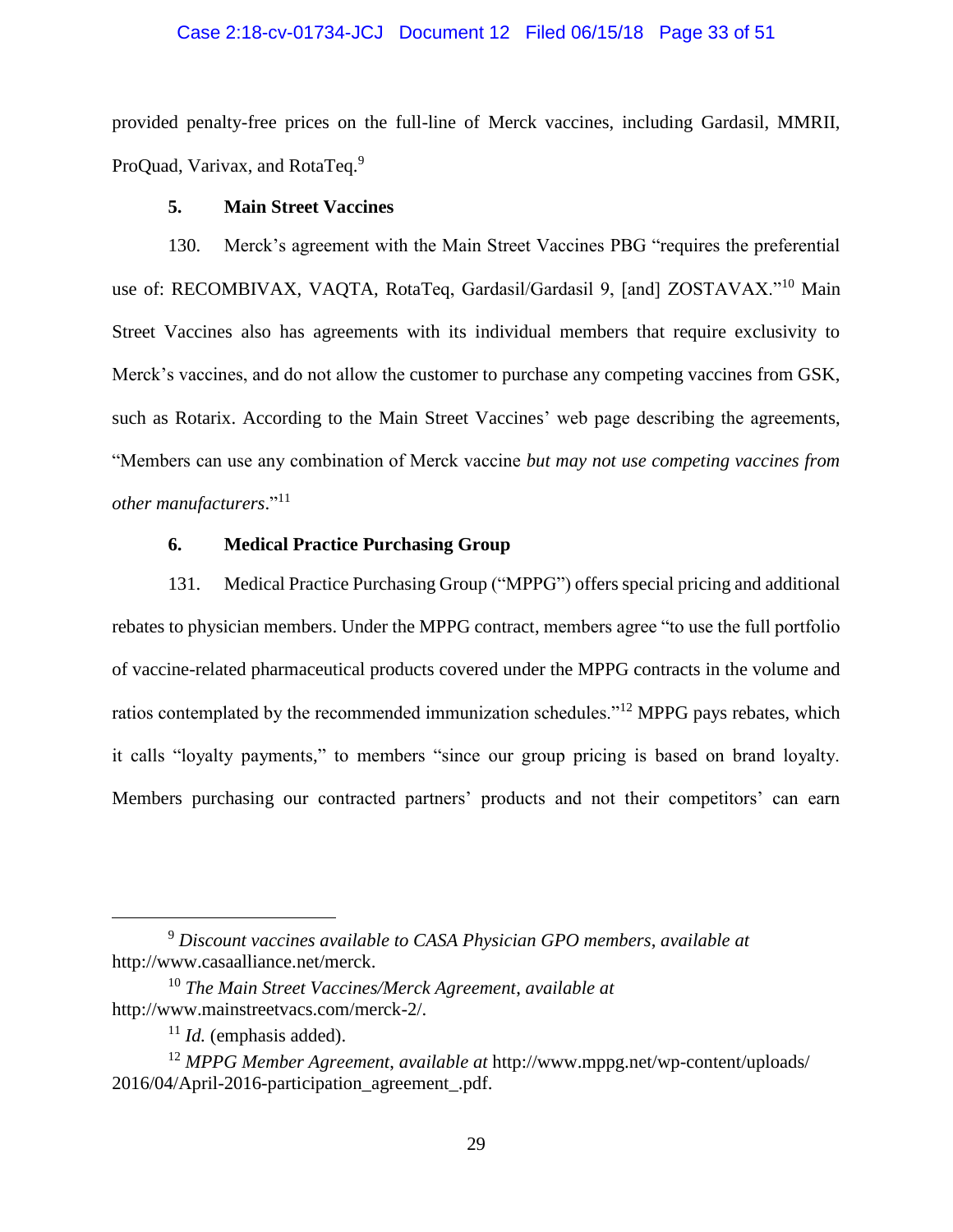### Case 2:18-cv-01734-JCJ Document 12 Filed 06/15/18 Page 34 of 51

eligibility for these awards."<sup>13</sup> MPPG's FAQs also remind members that "[i]f you are interested in receiving the vaccine discounts, keep in mind our group pricing is based on our members purchasing Merck and/or Sanofi Pasteur vaccines and not their competitors."<sup>14</sup> This indicates that the contract between MPPG and Merck disincentivized the PBG from offering any vaccines to its members that compete with Merck's vaccines, such as Rotarix, or from making GSK vaccines available to its members. The FAQs also note that "Our compliance rates are exceptionally high and we appreciate our members' dedication to the group's benefit."<sup>15</sup>

### **7. National Discount Vaccine Alliance**

132. National Discount Vaccine Alliance's ("NDVA") 2009 Membership Agreement for Merck vaccines required that NDVA and its members maintain a minimum level of 90% market share on RotaTeq and other Merck pediatric vaccines, or "be considered non-compliant and subject to immediate removal from the contract. This will be monitored no less than quarterly."<sup>16</sup> If a medical practice is non-compliant, it risks having penalties imposed as follows: 34% on purchases of Recombivax, 29% on purchases of Vaqta, 6% on purchases of RotaTeq, 3% on purchases of ProQuad, MMR, and Varivax, and 2% on purchases of Pneumovax 23, Zostavax and Gardasil.<sup>17</sup>

### **8. Unified Physicians Society**

133. Unified Physicians Society ("UPS") is a for-profit PBG that has thousands of

 $\overline{a}$ 

<sup>13</sup> *FAQs*, *available at* http://www.mppg.net/membership/faqs/.

<sup>14</sup> *Id.*

<sup>15</sup> *Id.*

<sup>16</sup> *Membership Agreement*, *available at* http://nebula.wsimg.com/79e43736b37bf4e496 ee7e8d092d1404?AccessKeyId=178AB8FC86C5F686B8A4&disposition=0&alloworigin=1. <sup>17</sup> *Id.*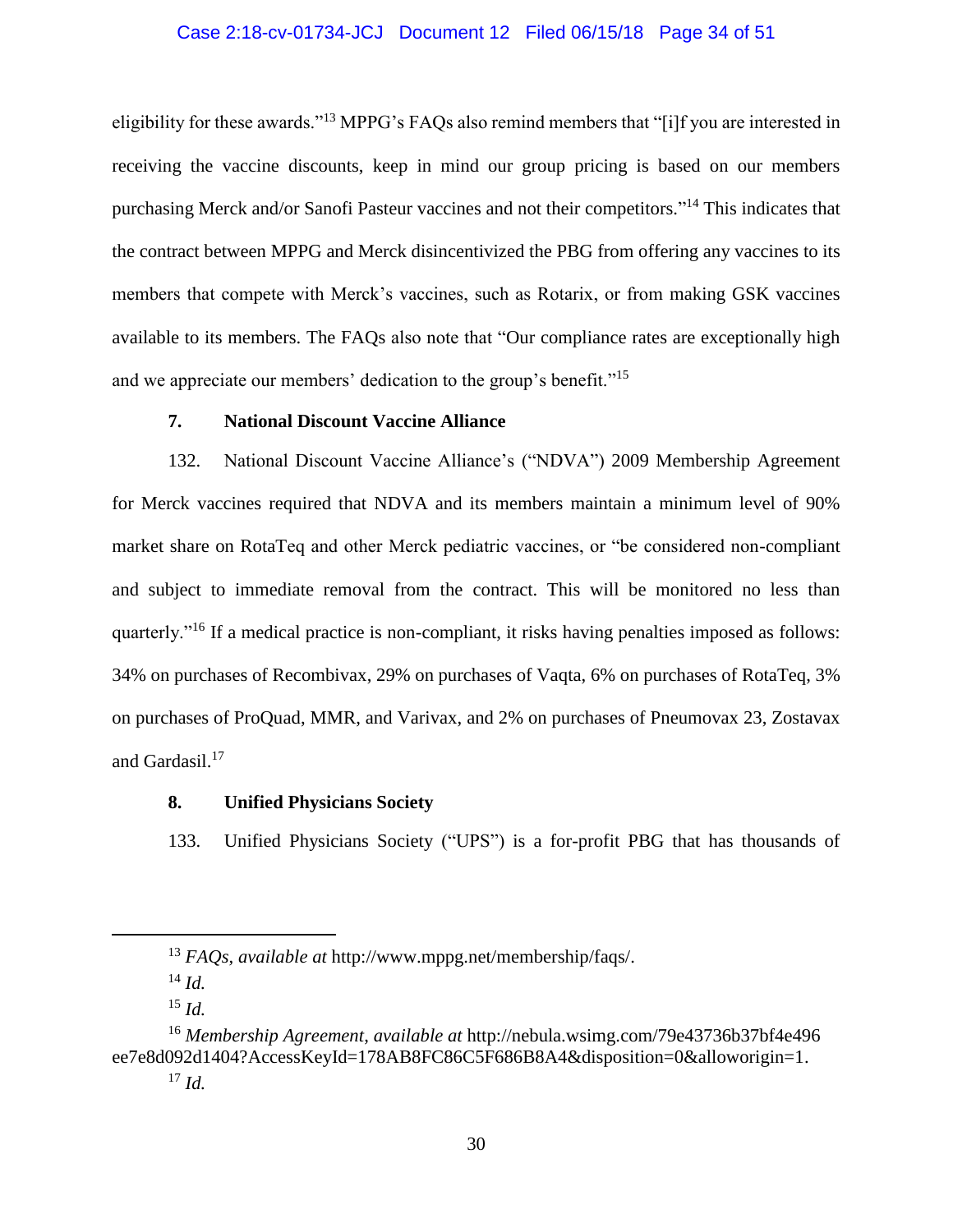## Case 2:18-cv-01734-JCJ Document 12 Filed 06/15/18 Page 35 of 51

pediatrician members. UPS has negotiated market share agreements with Merck and Sanofi. According to UPS' FAQs, "[i]n order to receive the highest discounts, our members have chosen to utilize these product lines exclusively. The only vaccine our members do not purchase on contract is Pneumococcal Conjugate Vaccine for Pediatric Use, which is not available through Sanofi Pasteur or Merck."<sup>18</sup>

### **9. PedsPal**

 $\overline{a}$ 

134. PedsPal, a GPO, has an agreement with Merck that is similar to CASA Physicians Alliance's agreement with Merck.<sup>19</sup>

#### **10. River Valley Pediatricians, Inc.**

135. River Valley Pediatricians, Inc. ("RVPI") is a group purchasing organization that serves 44 pediatric practices in greater Cincinnati, northern Kentucky, and southeast Indiana. It allows members to avoid penalties on their pricing on RotaTeq and other Merck vaccines in exchange for loyalty. RVPI's membership application "requires total purchasing support of those contracts that include 'loyalty/compliance' discount clauses that have been approved by the RVPI Board. These require achievement by all members collectively of market share purchases equal to or greater than 90% of total product purchases."<sup>20</sup> The agreement also states that "*[f]ailure to comply with these purchasing agreements will result in termination from the agreements*." 21

### **C. Merck Works with PBGs to Enforce the Merck Bundle**

136. Since 2008 and continuing to the present, Merck has worked together with PBGs to enforce the exclusionary terms of the Merck Bundle and to make sure that customers do not buy

<sup>18</sup> *FAQs*, *available at* http://www.unifiedphysicianssociety.com/index.php/faqs.

<sup>19</sup> *PedsPal Group Purchasing Program*, *available at* http://www.pedspal.org/ SiteCollectionDocuments/Join/PEDSPAL-JoinNow.pdf.

<sup>20</sup> *RVPI Membership Application* (as of June 16, 2016).  $^{21}$  *Id.*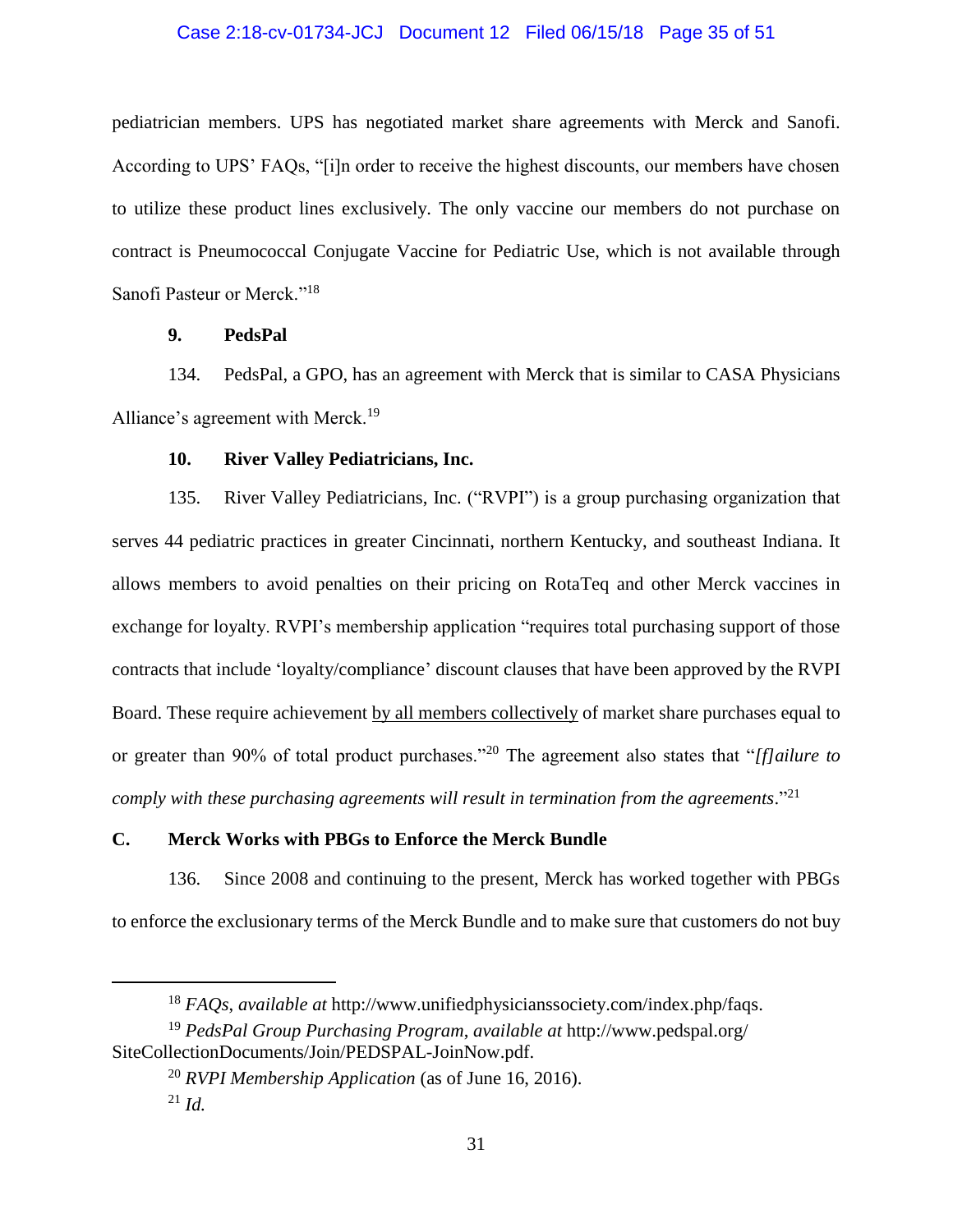#### Case 2:18-cv-01734-JCJ Document 12 Filed 06/15/18 Page 36 of 51

GSK's Rotarix. Merck enforces the contracts through the threat of higher prices for RotaTeq and other vaccines in the bundle as well as through the threat of withholding administrative fees and rebates from PBGs whose members purchase Rotarix from GSK. As a result, Merck incentivizes the PBG's to be coopted into helping Merck ensure that the PBG members do not buy Rotarix.

137. For example, CCPA Purchasing Partners' Vaccine Contracting Guide explains that "[b]ecause failure to meet contract compliance by practices may result in price increases and loss of administrative fees for ALL CCPAPP practices, we do not tolerate non-compliance within our contract terms. CCPAPP will notify your practice of any purchase activity that is not in compliance with our Merck agreement. If the non-compliance continues, we will promptly send written notice via certified mail to your practice informing you of your termination from our contract."<sup>22</sup>

138. Similarly, CASA Physicians Alliance's website explains that it "reviews individual member purchases on a continuous basis to insure individual clinic performance meets the participation requirements."<sup>23</sup> CNHN Vaccine Group explains that "[t]he closer our group comes to 100% contract purchase compliance, the better the pricing for all. CNHN will remove practices from CNHN contracts for failure to comply with contract terms."<sup>24</sup> A "Frequently Asked" Questions" page on the Main Street Vaccines website explains that "[w]e get rock bottom prices on Sanofi Pasteur and Merck Vaccines by agreeing to their exclusive use. Main Street Vaccines and its member practices may not use competing vaccines except for explicit reasons of medical

 $\overline{a}$ 

<sup>22</sup> *CCPA Purchasing Partners Vaccine Contracting Guide*, *available at* https://www.ccpapp.org/assets/1/7/CCPAPP\_Vaccine\_Contracting\_Guide\_2016.pdf.

<sup>23</sup> *Discount vaccines available to CASA Physician GPO members*, *available at*  http://www.casaalliance.net/merck.

<sup>24</sup> *Vaccine Group Purchase Programs*, *available at* https://childrensnational.org/ healthcare-providers/physician-networks/childrens-national-health-network-cnhn/benefits-ofcnhn-membership/vaccine-group-purchase-programs.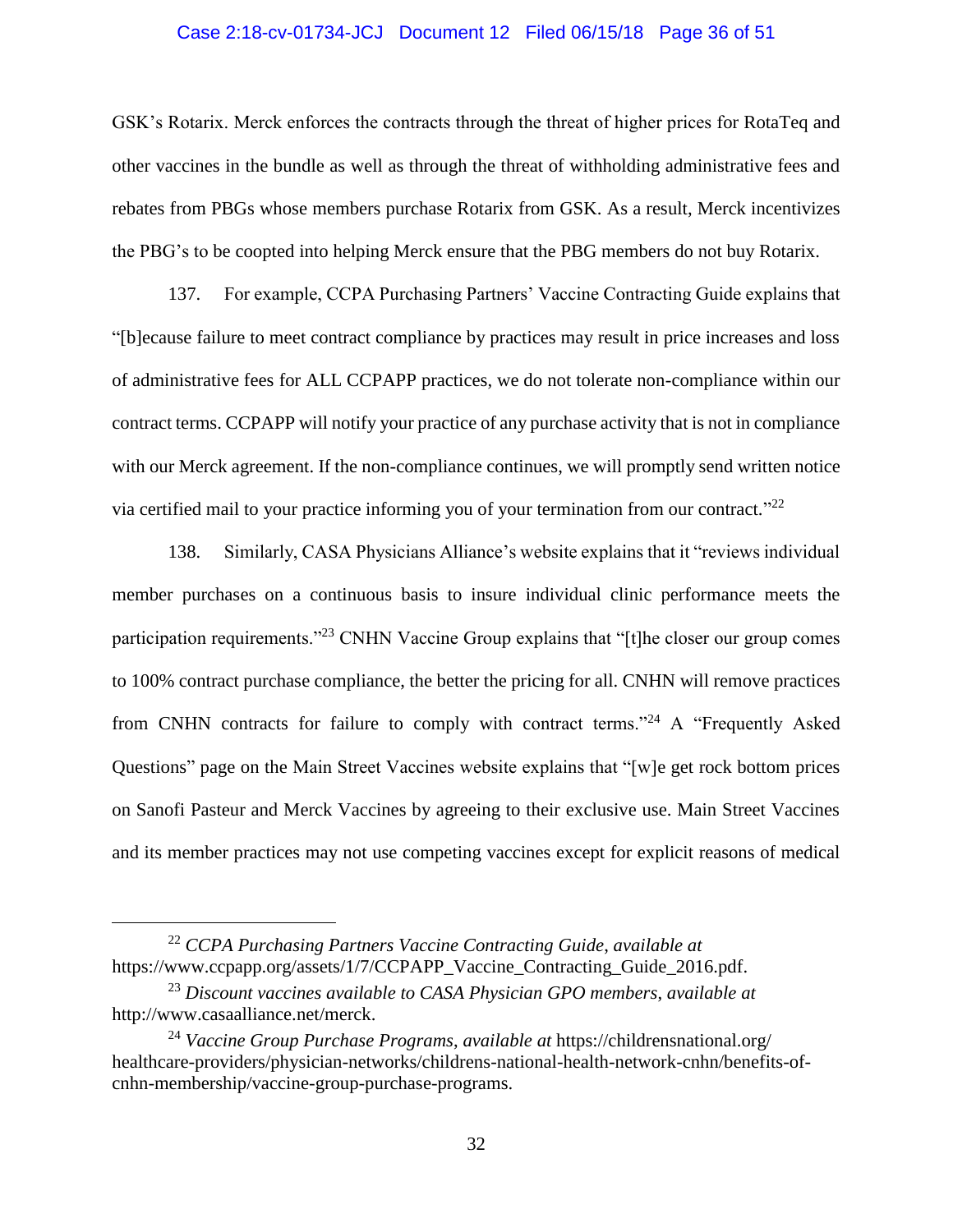necessity or product unavailability."<sup>25</sup>

139. PBGs also help Merck monitor their members' compliance with the Merck Bundle. For example, a question on the Main Street Vaccines "Frequently Asked Questions" page asks "Can you really tell if I am buying vaccines outside the contract?" The answer is "Yes, we can. When that happens you may receive a warning or a notice terminating your membership with the loss of all accrued benefits. Periodically, competing manufacturers 'advise' members of ways to skirt our agreements and use their products. This is almost always detected and results in removal from our contract(s)."<sup>26</sup> Similarly, Unified Physicians Society's "Frequently Asked Questions" page explains that "[o]ur contract member purchases are monitored by the manufacturers and our discounts/terms are based on members adhering to these guidelines."<sup>27</sup>

## **D. The Merck Bundle Has Substantially Foreclosed Competition in the Rotavirus Vaccine Market**

140. By requiring their customers to purchase all or nearly all of their rotavirus vaccines from Merck, Merck's RotaTeq Bundled Loyalty Condition substantially foreclosed competition in the Rotavirus Vaccine Market. On information and belief, Merck's contracts containing the RotaTeq Bundled Loyalty Condition have foreclosed competition in greater than 40% of the relevant market.

141. GSK is the only competitor to Merck in the Rotavirus Vaccine Market, having received a license for Rotarix in April 2008 and entered the market shortly thereafter.

142. Because failure to comply with the RotaTeq Bundled Loyalty Condition can lead

 $\overline{a}$ 

<sup>25</sup> Kevin W. Caves & Hal J. Singer, *Bundles in the Pharmaceutical Industry: A Case Study of Pediatric Vaccines* at 25 n.56 (2011) (quoting *Frequently Asked Questions*, http://www.mainstreetvacs.com/faq.html).

<sup>26</sup> *Id.*

<sup>27</sup> *FAQs*, *available at* http://unifiedphysicianssociety.com/index.php/faqs.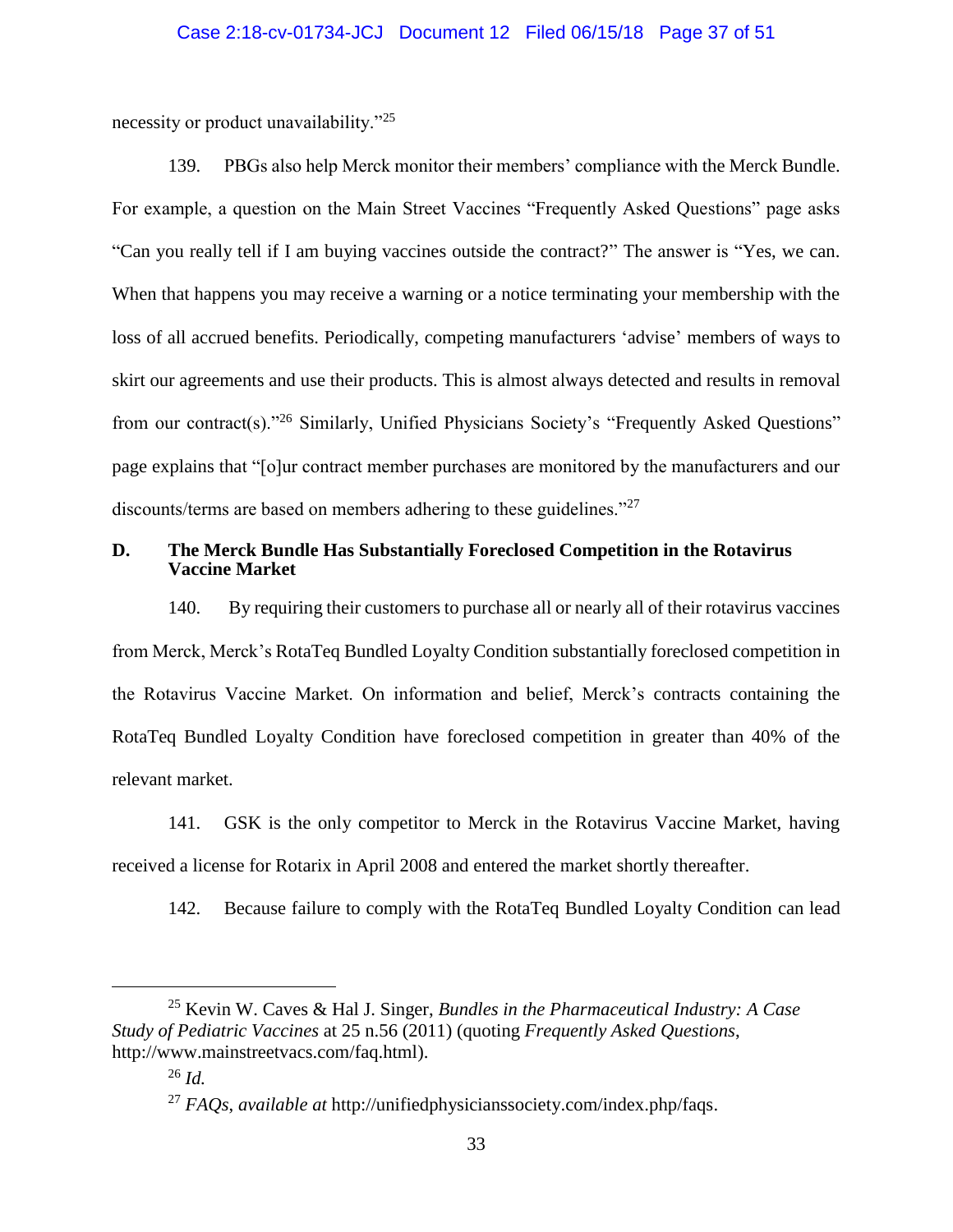## Case 2:18-cv-01734-JCJ Document 12 Filed 06/15/18 Page 38 of 51

to substantial penalties on a portfolio of other vaccines that physicians purchase from Merck (including those that they cannot get from anyone else), the contracts effectively raised the cost of purchasing Rotarix by a substantial degree. Even if GSK decided to counter the RotaTeq Bundled Loyalty Condition by offering Rotarix at a lower price than RotaTeq, physicians and hospital purchasers would have to weigh that difference against the penalty they would be forced to pay on *all* of their other vaccine purchases from Merck.

143. For example, assuming a physician practice purchased the ACIP recommended portfolio of pediatric vaccines for each of its patients, Merck's RotaTeq Bundled Loyalty Condition imposed penalties of \$25.91 per rotavirus dose, which represents approximately 40% of Merck's nominal loyal RotaTeq price (\$64.71). This means that GSK would have to price its competing rotavirus vaccine more than forty percent below Merck's Loyal price for RotaTeq in order to counterbalance the penalties the customer would have to pay on Merck's portfolio of vaccines. And GSK had no incentive to cut price in this way because the Merck Bundle was designed to, and did, ensure that even if Merck continued to price at monopoly levels, GSK could not gain sufficient sales from price cuts to foreclosed (Loyal) buyers to make such price cuts profitable.

144. GSK's ability to counter the RotaTeq Bundled Loyalty Condition with aggressive competition was made even more difficult because Merck offered multiple vaccines that GSK did not, including HPV, MMR, and Varicella vaccines. Given that these vaccines are required under the ACIP recommendations, physician buyers needed to purchase these products from Merck. GSK had no alternative to several of Merck's monopoly vaccines. Moreover, because ACIP recommends that patients complete their vaccination schedule using the same brand of vaccine for each dose, at any given point in time a substantial portion of the demand for Merck's vaccines by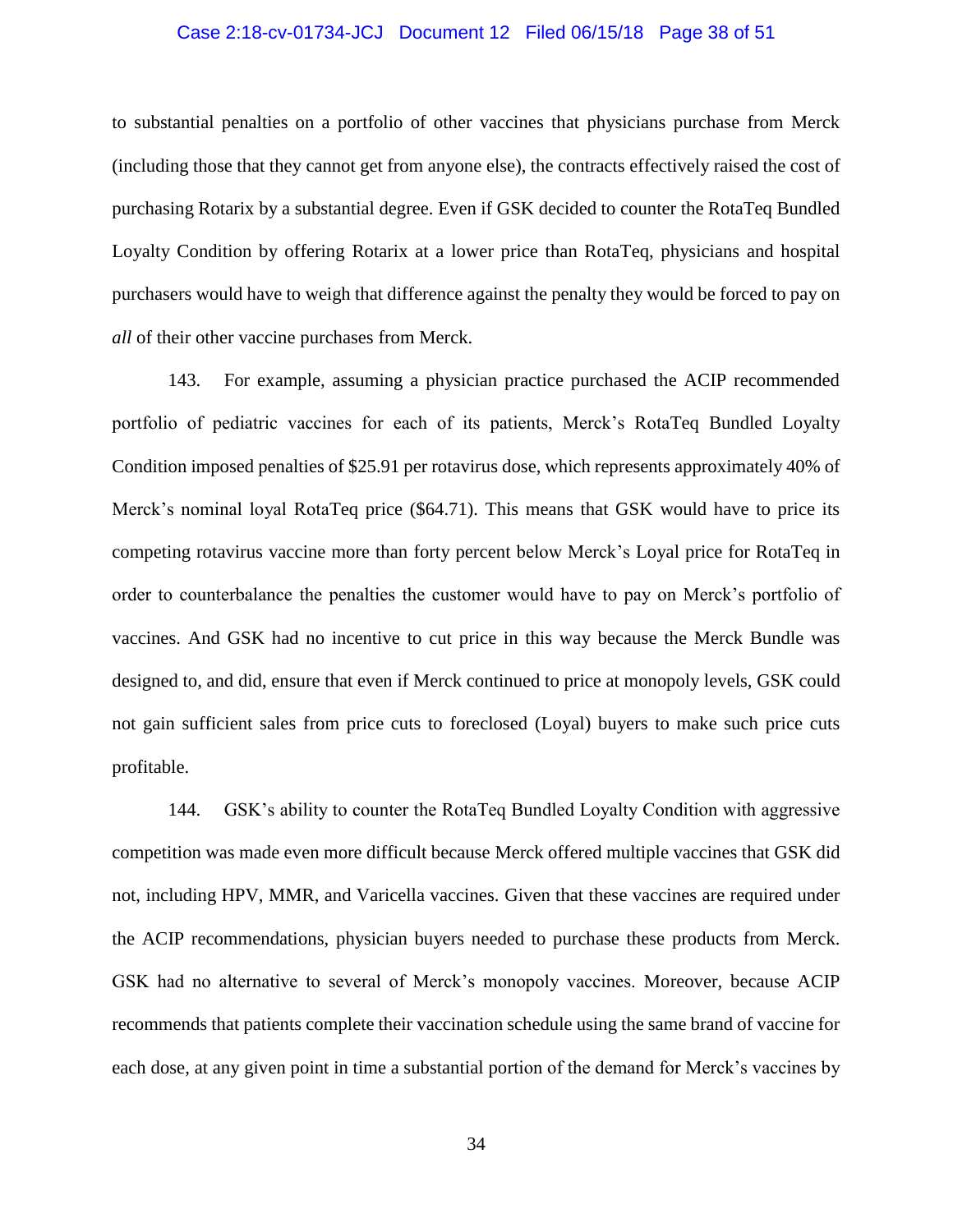## Case 2:18-cv-01734-JCJ Document 12 Filed 06/15/18 Page 39 of 51

physician practices and hospitals is incontestable, meaning that the customer cannot, consistent with good medical practice, switch *all* of its purchases to another supplier no matter what price is offered. Thus, the customer would still be forced to pay penalty prices on the remaining Merck vaccines that it could not switch to GSK.

145. As a result, the Merck Bundle reduced GSK's ability to compete for buyers foreclosed by the RotaTeq Bundled Loyalty Condition. This in turn reduced GSK's incentive to compete for market share in the Rotavirus Vaccine Market by reducing the price of Rotarix. The Merck Bundle prevented the erosion of Merck's market share and monopoly power, allowing Merck to foreclose a substantial share of the Rotavirus Vaccine Market and maintain high prices. Had Merck not used the Merck Bundle to foreclose competition in the Rotavirus Vaccine Market, GSK would have achieved greater sales at lower prices than it actually did and would have forced Merck to respond with lower prices to avoid losing substantial market share.

146. In addition, the Merck Bundle has prevented physician practices and hospital purchasers from making a free choice between RotaTeq and Rotarix based on price, quality, service, and clinical preference.

147. On information and belief, Merck has executed contracts containing the RotaTeq Bundled Loyalty Condition requiring *de facto* exclusivity or near exclusivity on RotaTeq, with PBGs and other GPOs and hospital networks covering the vast majority of private physician and hospital purchasers of rotavirus vaccines in the United States. Under the terms of these contracts, physicians and hospital purchasers must purchase all or nearly all of their rotavirus vaccines from Merck to avoid substantial pricing penalties on all of Merck's vaccines. On information and belief, these contracts collectively foreclosed more than 40% of the Rotavirus Vaccine Market, which is a substantial part of the available opportunities for the distribution of rotavirus vaccines in the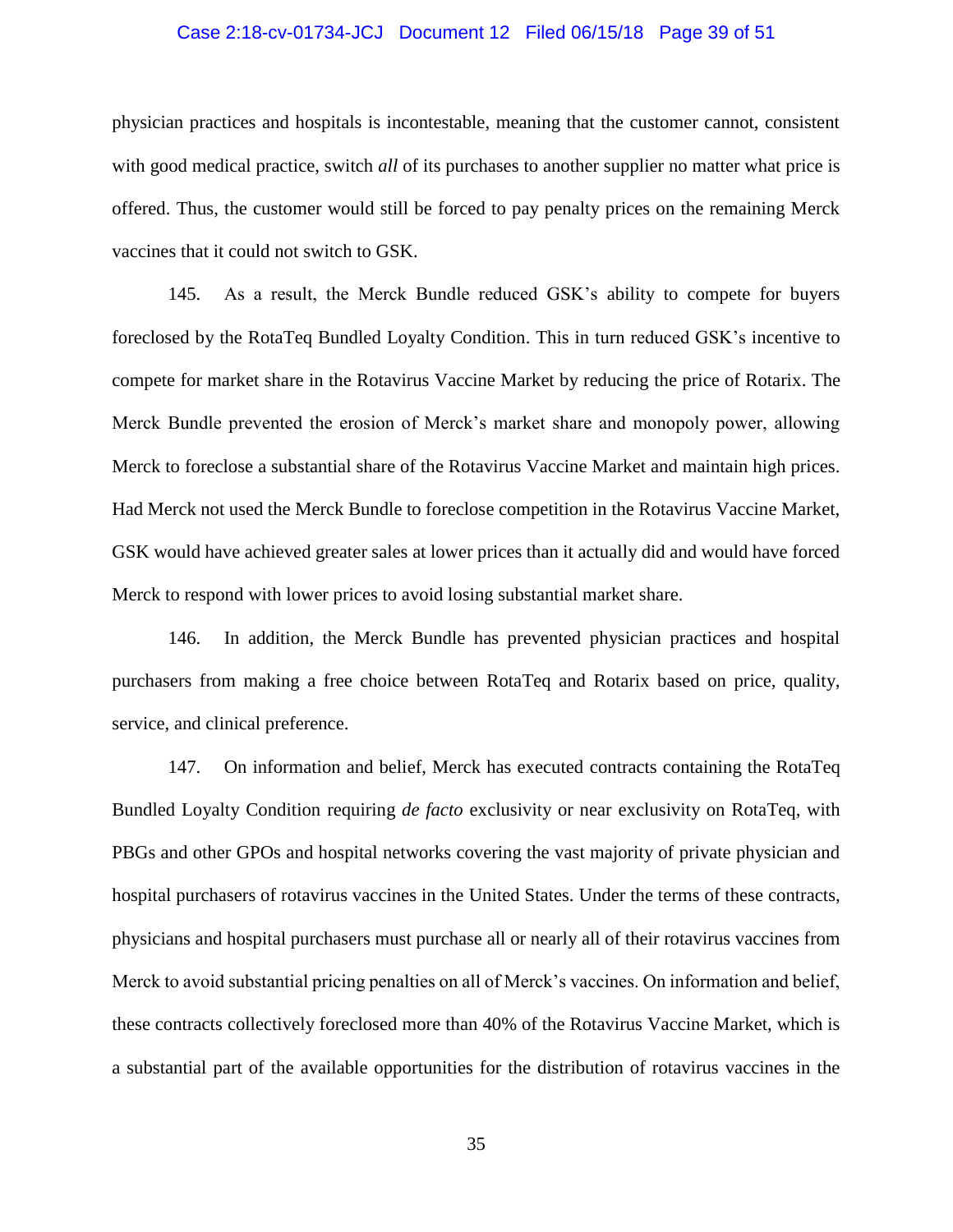United States.

 $\overline{a}$ 

### **IX. ANTICOMPETITIVE HARM AND ANTITRUST IMPACT**

148. The purpose and effect of the RotaTeq Bundled Loyalty Condition was to insulate Merck's RotaTeq from competition from GSK's Rotarix. By artificially dividing the Rotavirus market, the Merck Bundle prevented the price declines and market share erosion that would normally occur upon competitive entry into a market dominated by a monopolist. As a result, physicians and hospitals (Class members) paid substantially more for both RotaTeq and Rotarix than they otherwise would have.

149. As a result of the Merck Bundle, plaintiffs and members of the proposed class have repeatedly paid artificially inflated prices for rotavirus vaccines from the time Rotarix entered the market through the present.

### **A. Economic Theory Demonstrates How The Merck Bundle Leads to Higher Prices**

150. A number of economists have explained how bundled loyalty contracts can increase profits and anticompetitively raise prices, resulting in harm to purchasers. Bundled loyalty contracts effectively function as market allocation agreements because they can result in the same outcome as would occur from horizontal agreements to divide customers, for example through a geographic market allocation agreement.<sup>28</sup>

151. In a competitive marketplace without any bundled loyalty contracts, the entrance of a second product such as Rotarix to compete with a former monopolist would cause prices to drop. This is because, absent collusion, competing firms acting in their own rational self-interest

<sup>28</sup> *See* Einer Elhauge, *How Loyalty Discounts Can Perversely Discourage Discounting*, 5 J. COMP. L. & ECON. 189 (2009); Einer Elhauge, *Tying, Bundled Discounts, and the Death of the Single Monopoly Profit Theory*, 123 HARV. L. REV. 397, 459-61 (2009); Einer Elhauge & Abraham L. Wickelgren, *Robust Exclusion and Market Division Through Loyalty Discounts*, 43 INT'L J. INDUS. ORG. 111 (2015).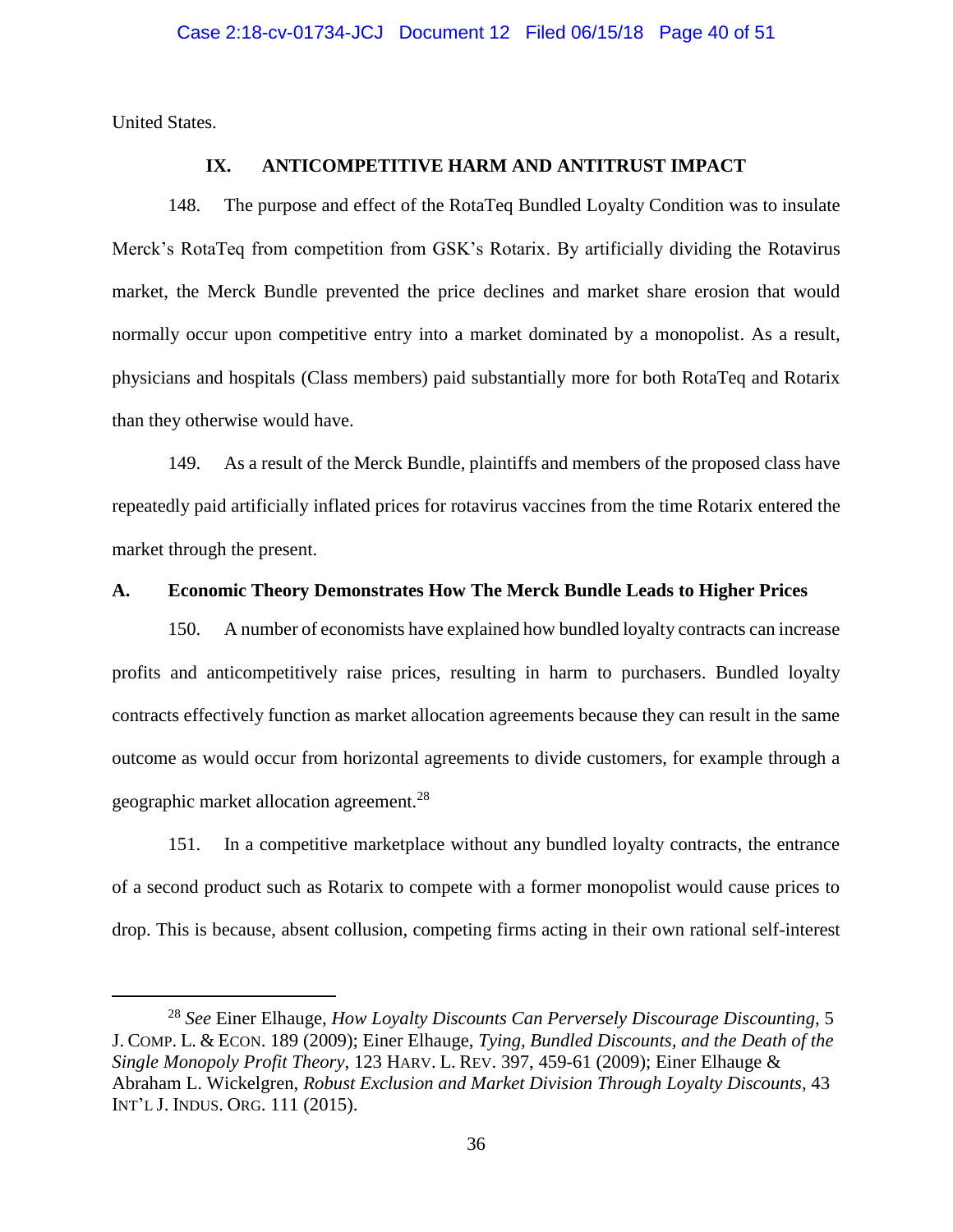## Case 2:18-cv-01734-JCJ Document 12 Filed 06/15/18 Page 41 of 51

will reduce their prices if by doing so they can gain or retain sufficient market share to offset the reduced profits on their existing sales due to the lower price. However, by imposing the RotaTeq Bundled Loyalty Condition in its contracts, Merck prevented this normal price competition from occurring by effectively bifurcating the Rotavirus Vaccine Market into two groups: (1) restrained (foreclosed) buyers who are subject to the RotaTeq Bundled Loyalty Condition who purchased many other Merck pediatric vaccines, and thus would face high penalties on those vaccines if they bought Rotarix (Merck Loyal Buyers), and (2) unrestrained buyers who were not subject to the bundled loyalty condition or did not buy other Merck vaccines, and thus faced little to no penalty for switching to Rotarix. As described above, the first group of restrained buyers was foreclosed from purchasing Rotarix due to Merck's bundled loyalty contracts, while the second group of unrestrained buyers was not foreclosed.

152. Because the RotaTeq Bundled Loyalty Condition effectively divided the market in this way, it changed GSK's profit-maximizing strategy from that which it would have employed under normal competitive circumstances. Because of the Merck Bundle, in order to convince a foreclosed (Merck Loyal) customer to purchase Rotarix, GSK would have to compensate the customer for the increased penalties that customer would be forced to pay on the other vaccines in the Merck Bundle. That limited the ability of GSK to compete for foreclosed customers and thus allowed Merck to retain a dominant share even as it continued to price at monopoly levels. Because GSK could not gain sufficient share from price cuts to such foreclosed (Loyal) buyers to make such price cuts profitable, the Merck Bundle decreased GSK's incentive to engage in price competition for such foreclosed buyers.

153. For unforeclosed buyers, the RotaTeq price was even higher than the monopoly price charged to Loyal Buyers, because Merck penalized customers with higher prices for not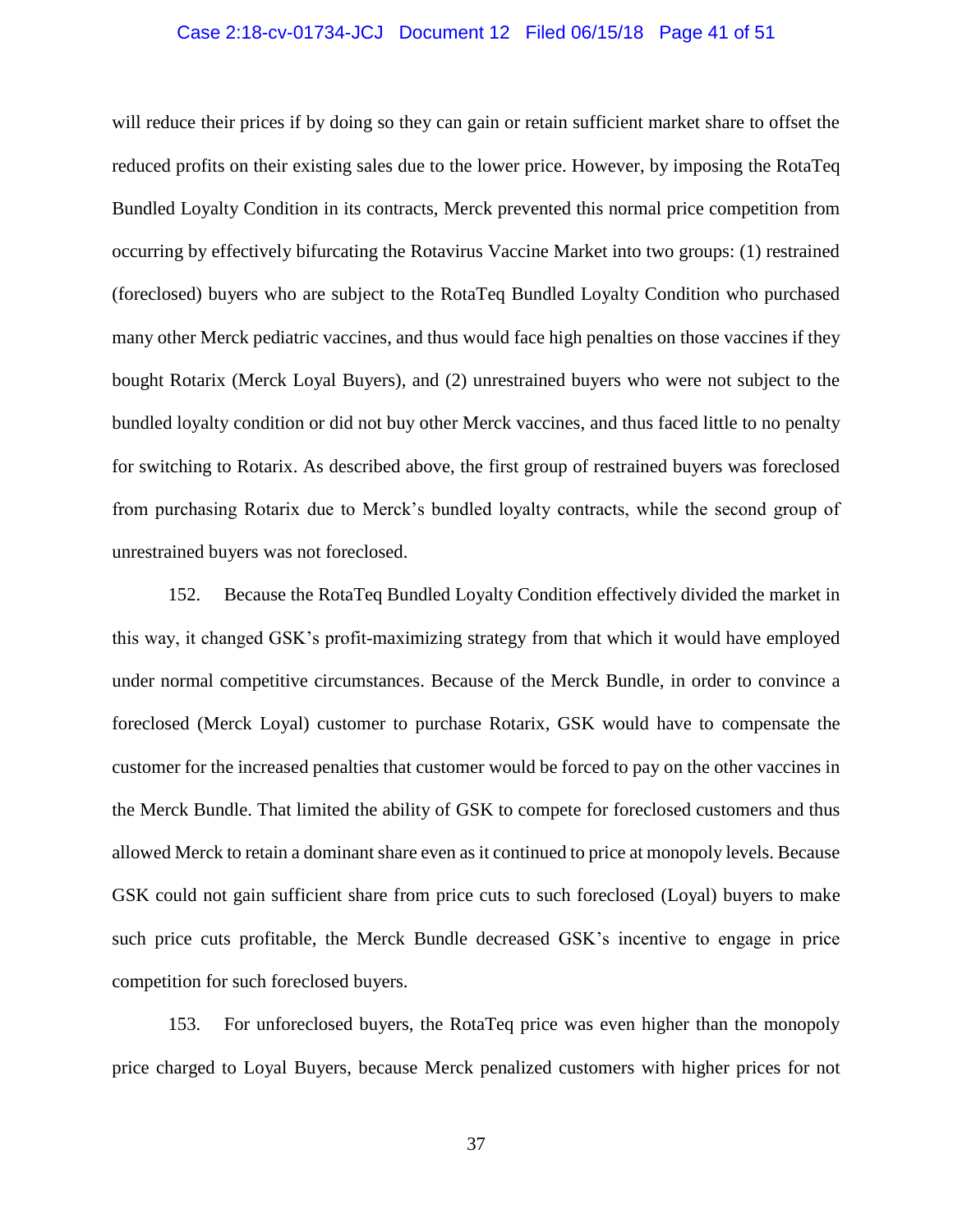## Case 2:18-cv-01734-JCJ Document 12 Filed 06/15/18 Page 42 of 51

committing to the Merck Bundle.

154. Given the size of the disloyalty penalties, and the fact that a significant portion of the demand for Merck's bundled vaccines is not subject to competition at least in the short run, the Merck Bundle was designed to, and did, foreclose a large enough share of the Rotavirus Vaccine Market to ensure that the profit-maximizing choice for GSK was to refrain from competing vigorously on price for both foreclosed and unforeclosed customers. As a result, purchasers of RotaTeq were robbed of the benefits of competition due to the Merck Bundle and forced to pay higher prices.

155. Because the Merck Bundle reduced GSK's ability to compete for foreclosed buyers, and thus reduced GSK's incentive to compete on price, it also led to increased Rotarix prices as well. That is, since the Merck Bundle effectively divided the market in a way that lessened the ability and incentive of GSK to compete with Merck, prices of both RotaTeq and Rotarix were higher than they would have been absent Merck's imposition of the Merck Bundle. Due to the conduct challenged herein, rotavirus vaccine prices were increased market-wide for foreclosed and un-foreclosed customers.

#### **B. Instead of Decreasing RotaTeq Prices After Rotarix Entered the Rotavirus Vaccine Market, Merck Increased Prices or Kept Them Constant**

156. Consistent with the economic theory discussed above, instead of significantly decreasing the price of RotaTeq when GSK entered the market, as would normally be expected to result from competitive entry into a monopoly market, Merck has maintained the price of RotaTeq at supracompetitive levels, actually *increasing* its list price over time.

157. The following table illustrates the private sector list price per dose for RotaTeq in each year since it was introduced in 2006. Merck's anticompetitive conduct insulated it from competition, preventing prices from falling in response to the introduction of Rotarix in 2008 and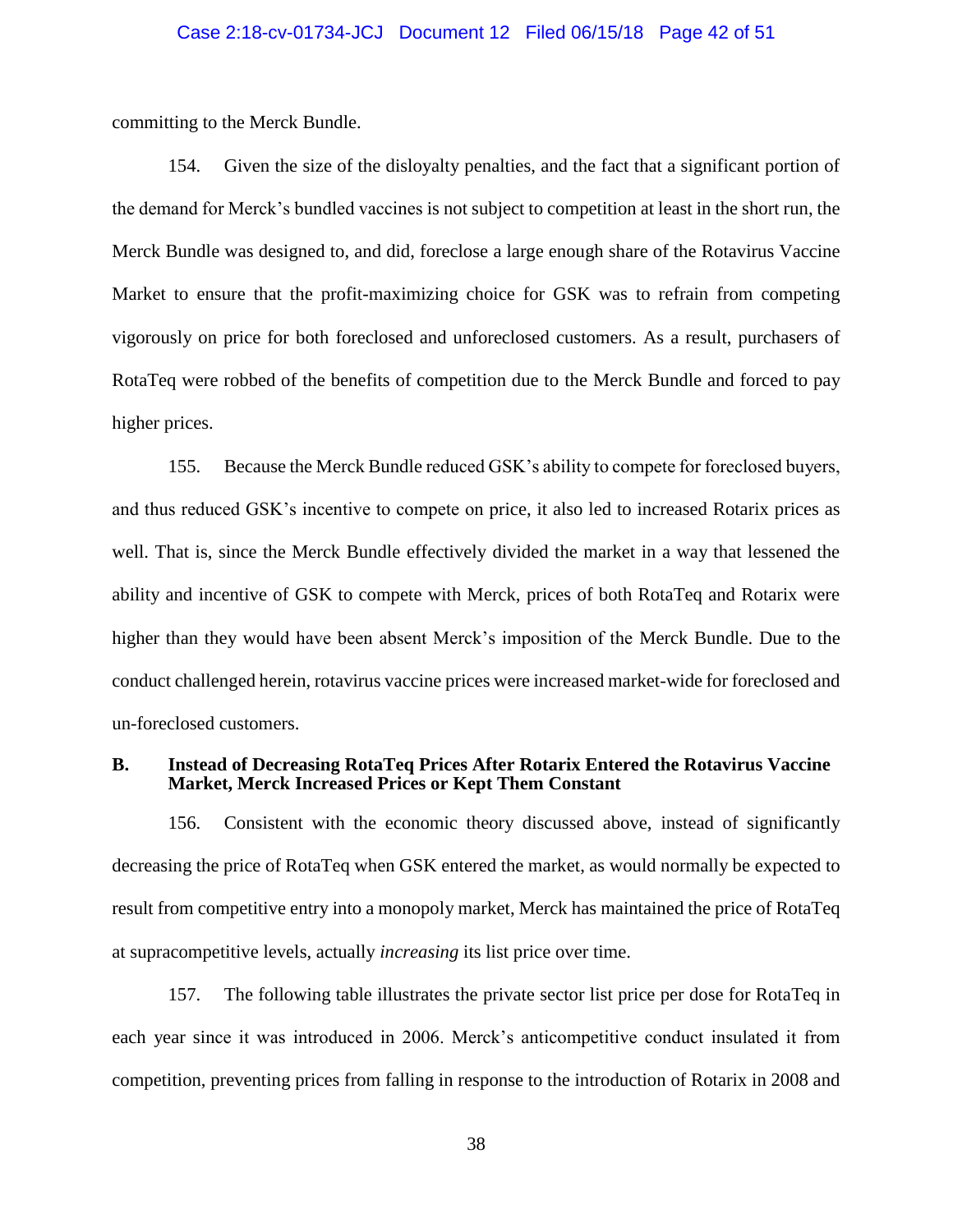**Date Price per dose** Apr. 2006 S63.25  $\text{May } 2007$   $\text{\$66.94}$ Sept. 2008 \$69.59 Dec. 2009 \$69.59 Dec. 2010 \$69.59 Dec.  $2011$  \$69.59 Nov. 2012 \$72.34 Nov. 2013 **\$75.20** Dec. 2014 \$75.20 Nov. 2015 **\$78.18** Dec. 2016 \$81.28 Dec. 2017 882.89

instead allowing Merck to *increase* list prices:

## **X. CONTINUING VIOLATION**

158. From 2008 and continuing to the present day, Merck has entered into new contracts containing the exclusionary RotaTeq Bundled Loyalty Condition.

159. From 2008 and continuing to the present day, Merck has enforced and threatened to enforce the terms of the RotaTeq Bundled Loyalty Condition.

160. From 2008 and continuing to the present day, Merck's anticompetitive scheme has allowed it to repeatedly overcharge Class members throughout the United States for RotaTeq, with each sale causing additional anticompetitive harm.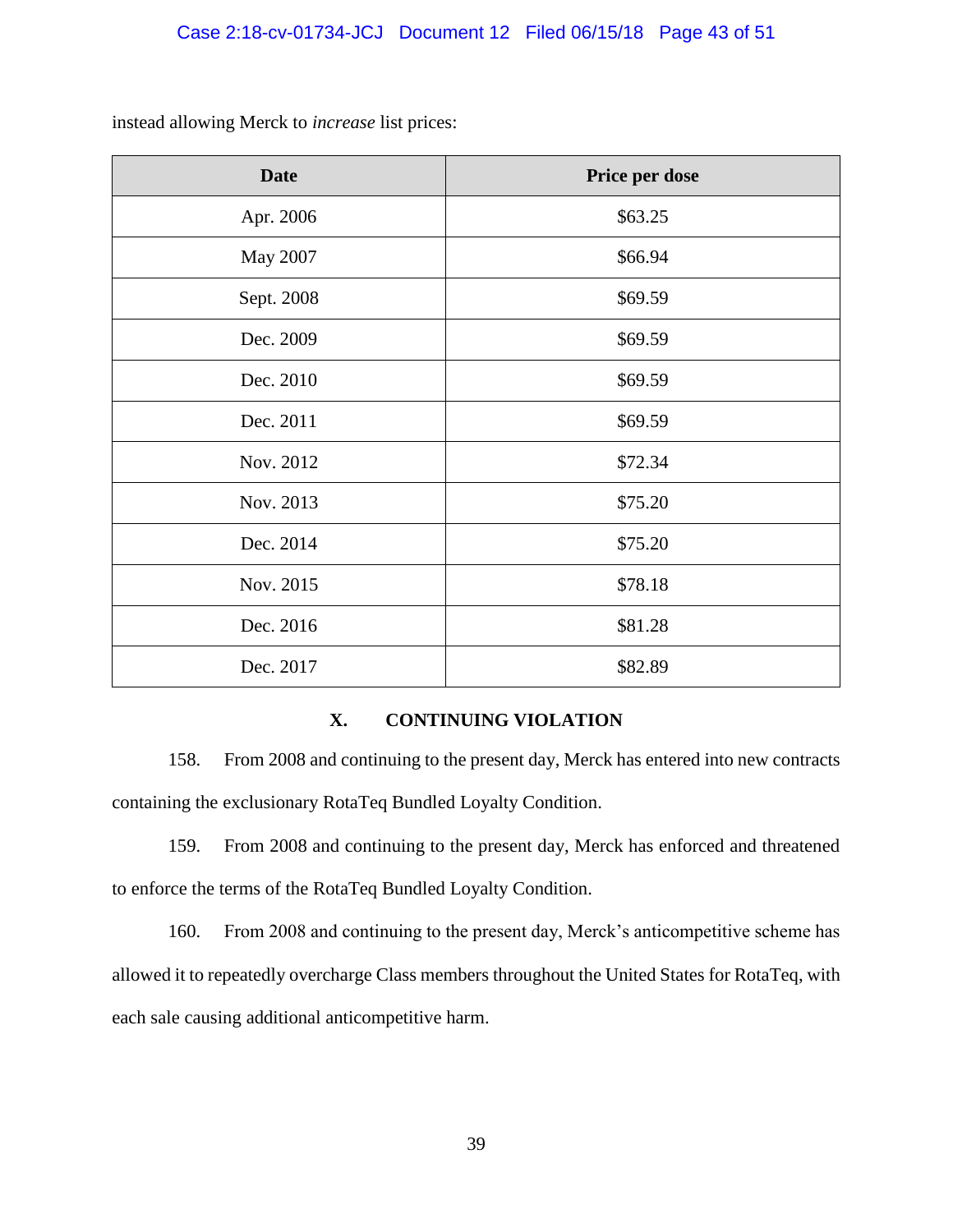## **XI. CLASS ACTION ALLEGATIONS**

161. Plaintiffs bring this action on behalf of themselves and all others similarly situated

pursuant to Rule 23 of the Federal Rules of Civil Procedure as representative of a class defined as follows:

All persons or entities in the United States and its territories that purchased RotaTeq directly from Merck or any of its divisions, subsidiaries, predecessors, or affiliates, during the period from April 25, 2014 through such time as the effects of Merck's illegal conduct have ceased, and excluding all governmental entities, Merck, and Merck's divisions, subsidiaries, predecessors, and any purchases by entities buying RotaTeq pursuant to a publicly-negotiated price (*i.e*., governmental purchasers).

162. On information and belief, hundreds or thousands of entities in the United States have purchased rotavirus vaccines directly from Merck. Thus, the class is so numerous and geographically dispersed that joinder is impracticable.

163. Plaintiffs' claims are typical of those of the class.

164. Plaintiffs and all members of the class were injured in the form of overcharges by the same conduct of the defendant.

165. Plaintiffs will fairly and adequately protect and represent the interests of the class. The interests of the plaintiffs are not antagonistic to the class.

166. Plaintiffs are represented by counsel who are experienced and competent in the prosecution of complex class action antitrust litigation.

167. Questions of law and fact common to the members of the class predominate over questions, if any, that may affect only individual members because Merck has acted and refused to act on grounds generally applicable to the entire class. Such generally applicable conduct is inherent in Merck's exclusionary and anticompetitive conduct in monopolizing and attempting to monopolize the Rotavirus Vaccine Market, as more fully alleged herein.

168. Questions of law and fact common to the class include: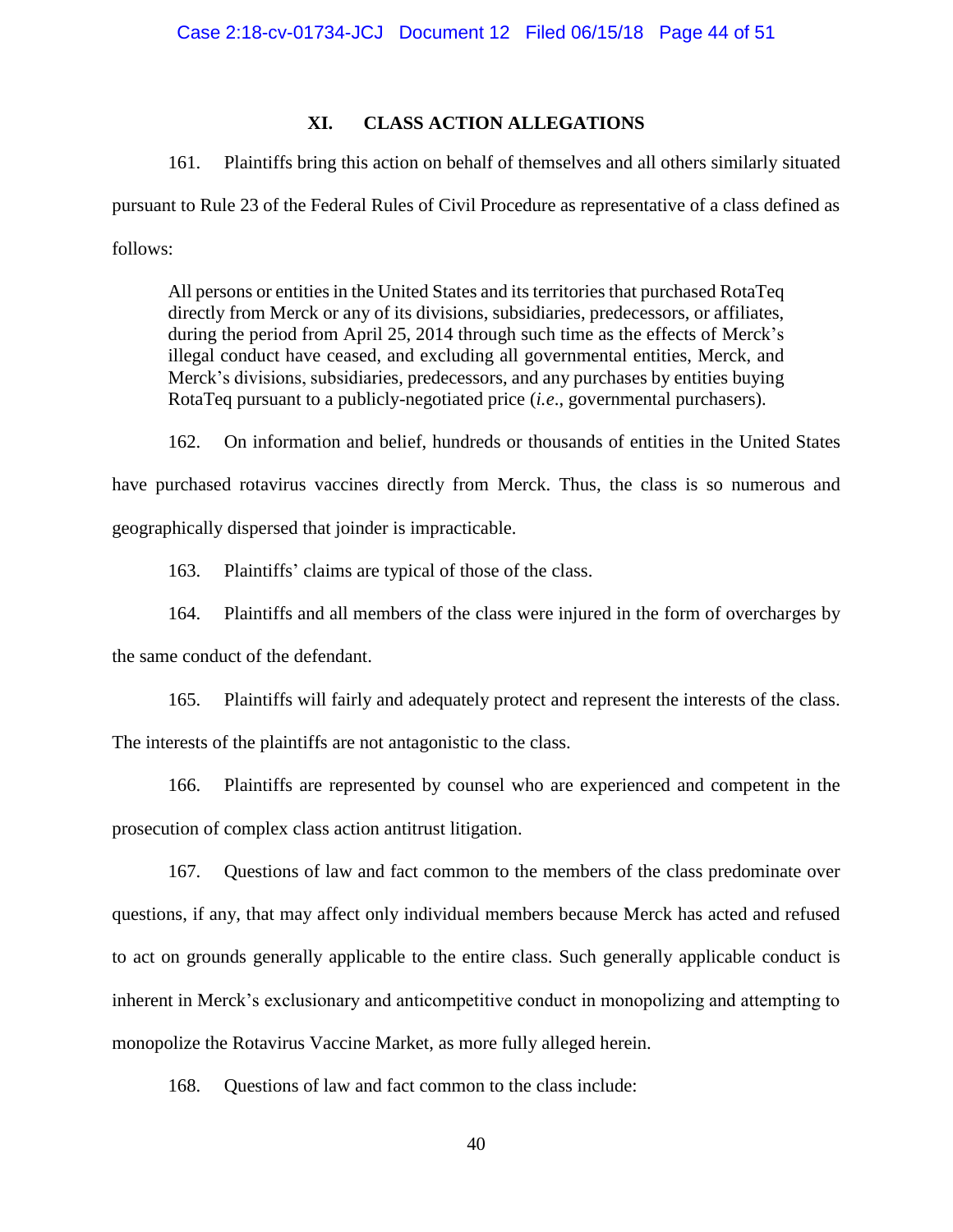- a. whether Merck intentionally and unlawfully impaired or impeded competition in the Rotavirus Vaccine Market;
- b. whether Merck maintained or enhanced monopoly power in the Rotavirus Vaccine Market;
- c. whether Merck engaged in anticompetitive conduct in order to unlawfully disadvantage its competitors and maintain monopoly power in the Rotavirus Vaccine Market;
- d. whether Merck had and has monopoly power in the MMR, Varicella, HPV, and Rotavirus Vaccine Markets;
- e. whether Merck had procompetitive reasons for its conduct;
- f. the effects of Merck's anticompetitive conduct on rotavirus vaccine prices;
- g. whether plaintiffs and other members of the class have been overcharged and thus damaged by paying artificially inflated prices for rotavirus vaccines as a result of Merck's unlawful behavior; and
- h. the proper measure of damages.

169. Class action treatment is a superior method for the fair and efficient adjudication of the controversy in that, among other things, such treatment will permit a large number of similarly situated persons to prosecute their common claims in a single forum simultaneously, efficiently, and without the unnecessary duplication of effort and expense that numerous individual actions would engender. The benefits of proceeding through the class mechanism, including providing injured persons or entities with a method for obtaining redress for claims that might not be practicable for them to pursue individually, substantially outweigh any difficulties that may arise in management of this class action.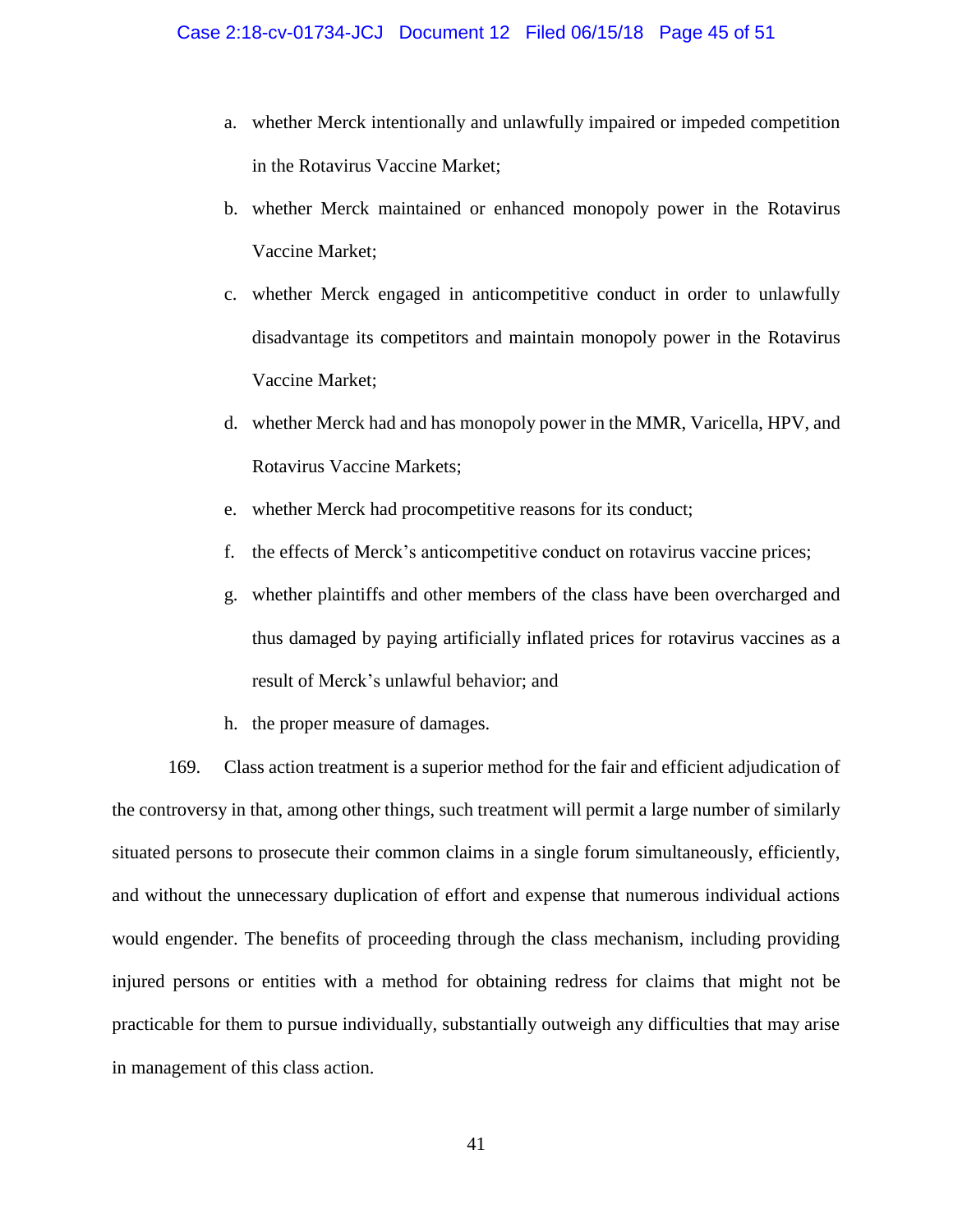## Case 2:18-cv-01734-JCJ Document 12 Filed 06/15/18 Page 46 of 51

170. Plaintiffs know of no difficulty to be encountered in the maintenance of this action as a class action.

## **FIRST CAUSE OF ACTION Monopolization of the Rotavirus Vaccine Market (15 U.S.C. § 2)**

171. Plaintiffs incorporate by reference the above allegations.

172. At all relevant times, Merck had monopoly power in the MMR, Varicella, HPV, and Rotavirus Vaccine Markets. During much of the relevant period, Merck had market power in the Hepatitis A and Hepatitis B Pediatric Vaccine Markets.

173. Merck has willfully maintained its monopoly power in the Rotavirus Vaccine Market through exclusionary and anticompetitive means. Merck leveraged its monopoly power in the MMR, Varicella, HPV, and Rotavirus Vaccine Markets by imposing contractual terms on purchasers of its vaccines that penalized customers for buying rotavirus vaccines from rivals such as GSK. Since at least 2008, Merck's RotaTeq Bundled Loyalty Condition unfairly impaired the incentive of rivals such as GSK to compete for market share, and has thus preserved Merck's monopoly power in the market for rotavirus vaccines.

174. By engaging in this exclusionary conduct as alleged herein, Merck has gained an artificial and unlawful advantage in the Rotavirus Vaccine Market from its monopoly power in a variety of vaccine markets, as opposed to by offering products with lower prices or higher quality. As a result, Merck has unfairly impeded competition in the Rotavirus Vaccine Market. The purpose and effect of Merck's conduct has been to suppress competition rather than to promote it.

175. By suppressing competition and maintaining its monopoly power, Merck has been able to artificially inflate the price of RotaTeq above levels that would have prevailed in a world without Merck's anticompetitive conduct alleged herein. In addition, because Merck's conduct removed price cutting as an effective competitive response for GSK, Rotarix's price was higher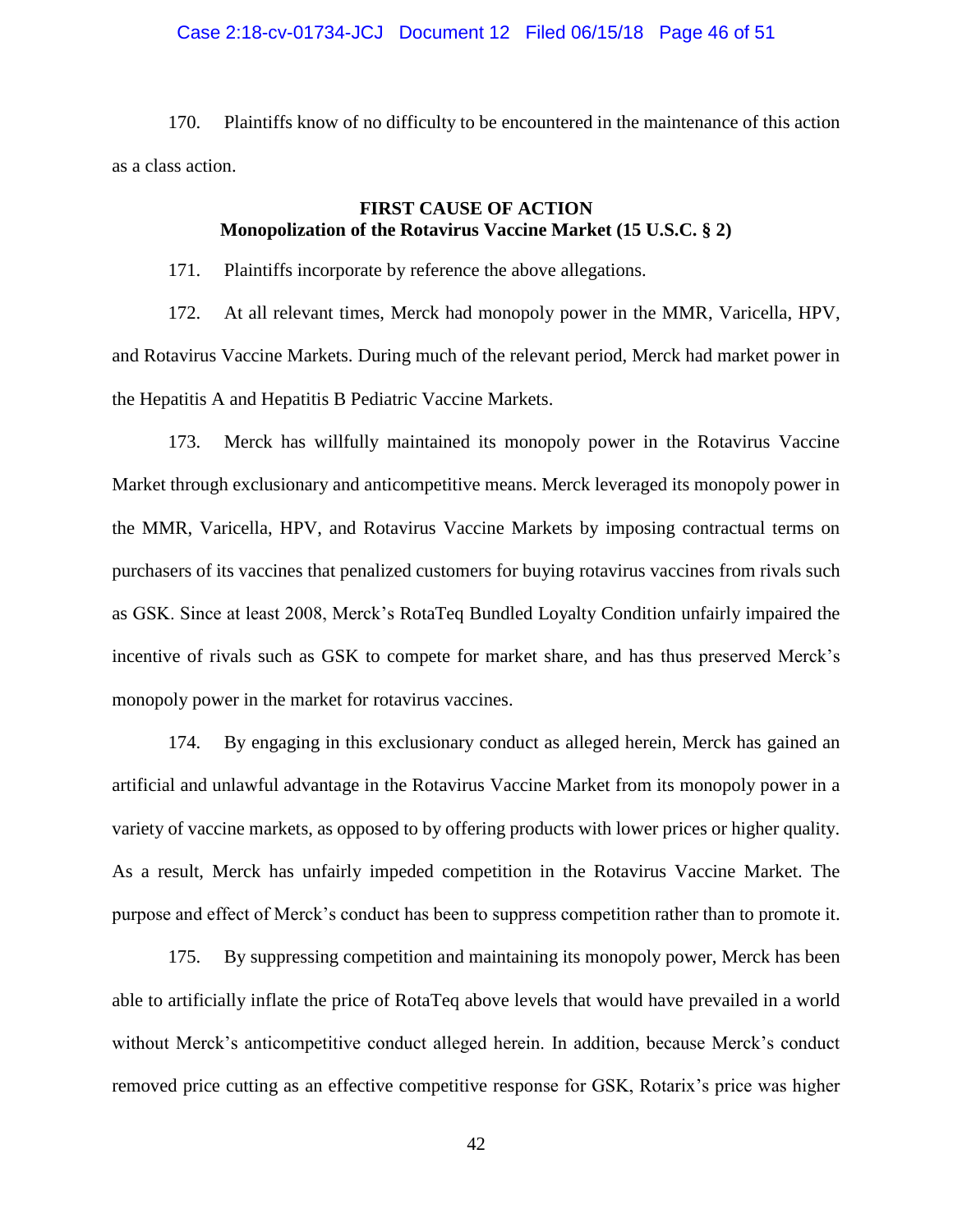#### Case 2:18-cv-01734-JCJ Document 12 Filed 06/15/18 Page 47 of 51

than it otherwise would have been. Accordingly, the challenged conduct caused plaintiffs and members of the proposed class to pay artificially inflated prices for rotavirus vaccines sold into the private market.

176. There are no procompetitive justifications for Merck's conduct.

177. Plaintiffs have been injured in their business and property by reason of Merck's unlawful monopolization. Plaintiffs' injuries consist of paying higher prices to purchase rotavirus vaccines than they would have paid absent Merck's unlawful conduct as alleged herein. Plaintiffs' injuries are of the type the antitrust laws were designed to prevent and flow from that which makes Merck's conduct unlawful.

## **SECOND CAUSE OF ACTION Anticompetitive Agreements in Unreasonable Restraint of Trade (15 U.S.C. § 1)**

178. Plaintiffs incorporate by reference the above allegations.

179. At all relevant times, Merck had monopoly power in the MMR, Varicella, HPV, and Rotavirus Vaccine Markets. During much of the relevant period, Merck had market power in the Hepatitis A and Hepatitis B Pediatric Vaccine Markets.

180. Merck entered into a series of unlawful exclusionary agreements with PBGs, hospital groups, and other GPOs whose purpose and effect was to unreasonably restrain competition in the Rotavirus Vaccine Market by penalizing customers with high prices on a portfolio of vaccines if the customer did not agree to refrain from purchasing rotavirus vaccines from Merck's rivals.

181. Merck entered into agreements with PBGs to enforce the RotaTeq Bundled Loyalty Condition. These agreements included written exclusionary agreements in unreasonable restraint of trade.

182. There was no legitimate business justification for these agreements and these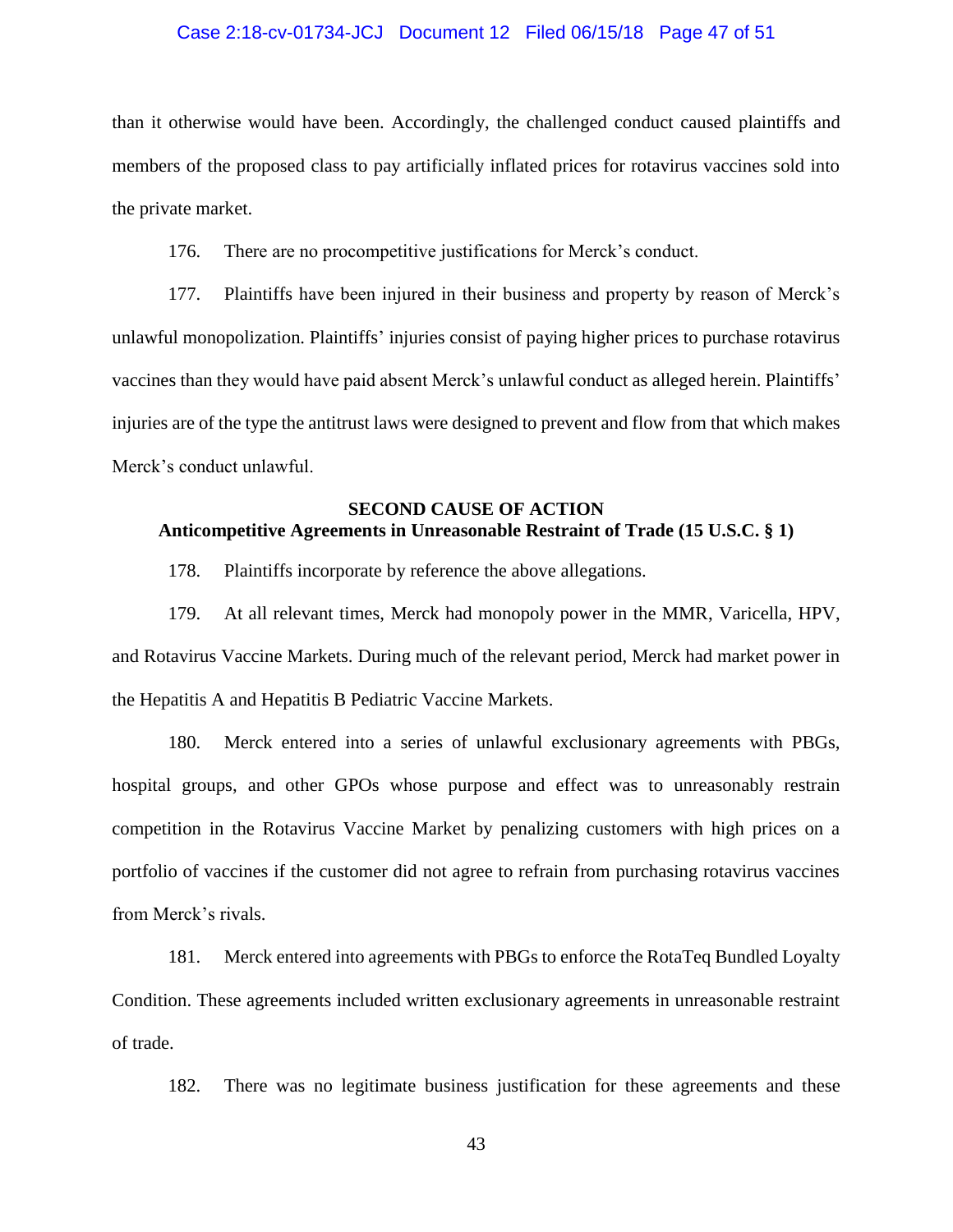## Case 2:18-cv-01734-JCJ Document 12 Filed 06/15/18 Page 48 of 51

agreements: (a) substantially foreclosed and excluded competition from rotavirus vaccine manufacturers; and (b) resulted in Merck's willful maintenance and unlawful exercise of monopoly power in the Rotavirus Vaccine Market.

183. At all relevant times, Merck's exclusionary agreements assisted Merck in: (a) effectively excluding less expensive competitive products from the Rotavirus Vaccine Market; (b) maintaining Merck's dominant market share and monopoly power in the Rotavirus Vaccine Market; (c) maintaining prices at artificially high levels for RotaTeq; and (d) otherwise reaping the benefits of its illegal monopoly power.

184. None of the claims of plaintiffs or class members in this matter flows from provisions of its particular contract with a PBG standing alone, or from provisions in any PBG or GPO contract with Merck standing alone. Rather, plaintiffs allege here that all of the contracts at issue that contain or pertain to enforcing the RotaTeq Bundled Loyalty Condition *taken together* form part of the anticompetitive bundling scheme at issue.

185. There is no procompetitive justification for Merck's conduct.

186. Plaintiffs have been injured in its businesses and property by reason of the alleged collusion and conspiracy, which facilitated, enabled, assisted, and furthered Merck's substantial foreclosure and exclusion of competition and monopolization of the Rotavirus Vaccine Market. Plaintiffs' injuries consist of paying higher prices to purchase RotaTeq and Rotarix than they would have paid absent Merck's unlawful conduct. Plaintiffs' injuries are of the type the antitrust laws were designed to prevent and flow from that which makes Merck's conduct unlawful.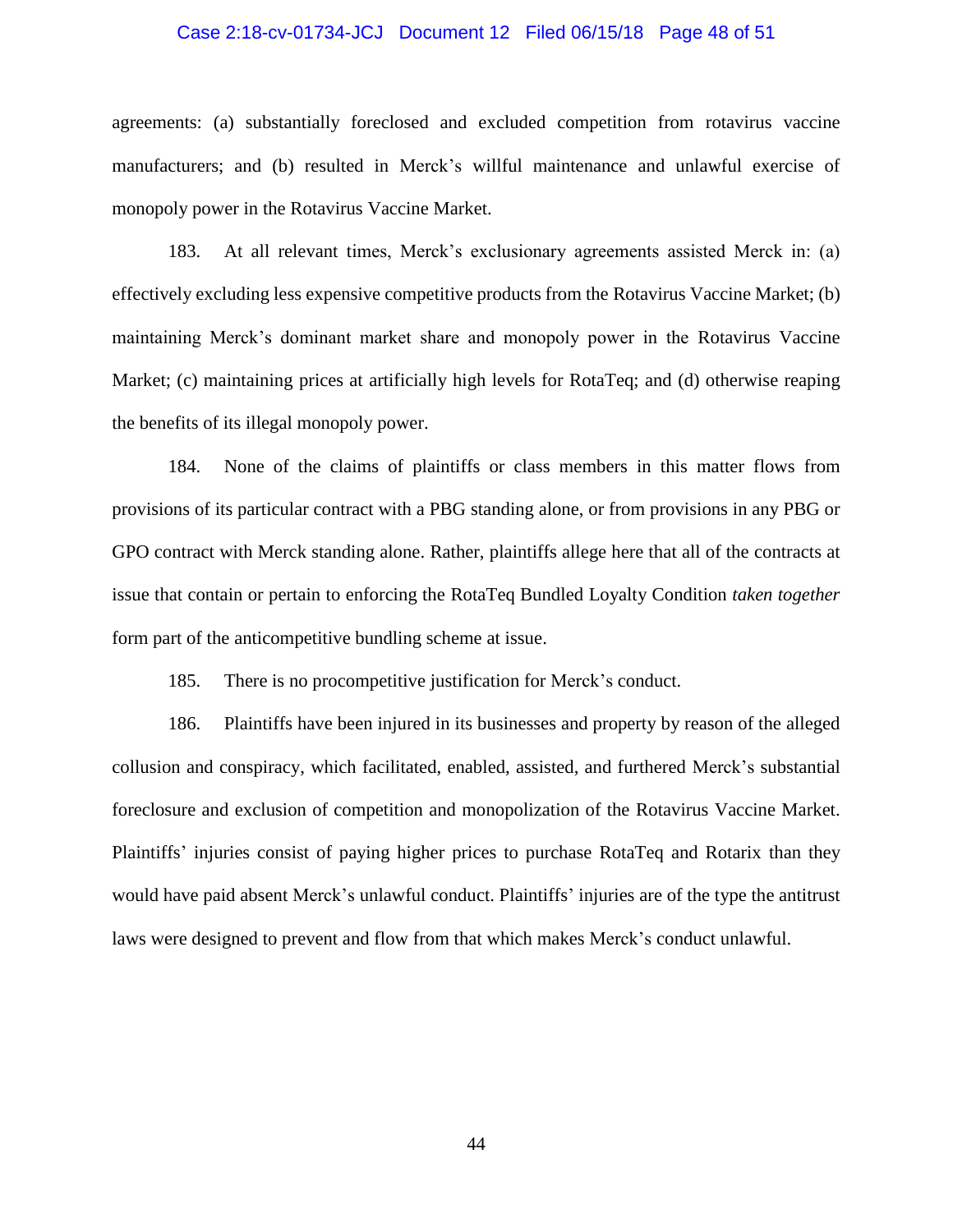#### **XII. PETITION FOR RELIEF**

WHEREFORE, plaintiffs petition that:

187. The Court determine that this action may be maintained as a class action pursuant to Federal Rule of Civil Procedure 23, that plaintiffs be appointed as class representatives, and that plaintiffs' counsel be appointed as counsel for the class;

188. The conduct alleged herein be declared, adjudged, and/or decreed to be unlawful under Section 1 and Section 2 of the Sherman Act, 15 U.S.C. §§ 1 and 2;

189. Plaintiffs and the class recover their overcharge damages on their purchases of RotaTeq and Rotarix, trebled, and the costs of the suit, including reasonable attorneys' fees as provided by law; and

190. Plaintiffs and the class be granted such other and different relief as the nature of the case may require or as may be determined to be just, equitable, and proper by this Court.

#### **XIII. JURY TRIAL DEMANDED**

Plaintiffs demand a trial by jury of all of the claims asserted in this complaint so triable.

Respectfully submitted, Dated: June 15, 2018

BERGER & MONTAGUE, P.C.

Eric L. Cramer (PA ID 69289) Zachary D. Caplan Karissa Sauder 1622 Locust Street Philadelphia, PA 19103

## COHEN MILSTEIN SELLERS & TOLL PLLC Daniel A. Small 1100 New York Ave. NW Suite 500 Washington, DC 20005 Tel: (202) 408-4600 Fax: (202) 408-4699 dsmall@cohenmilstein.com

Daniel H. Silverman 190 South LaSalle Street, Suite 1705 Chicago, IL 60603 Tel: (202) 408-4600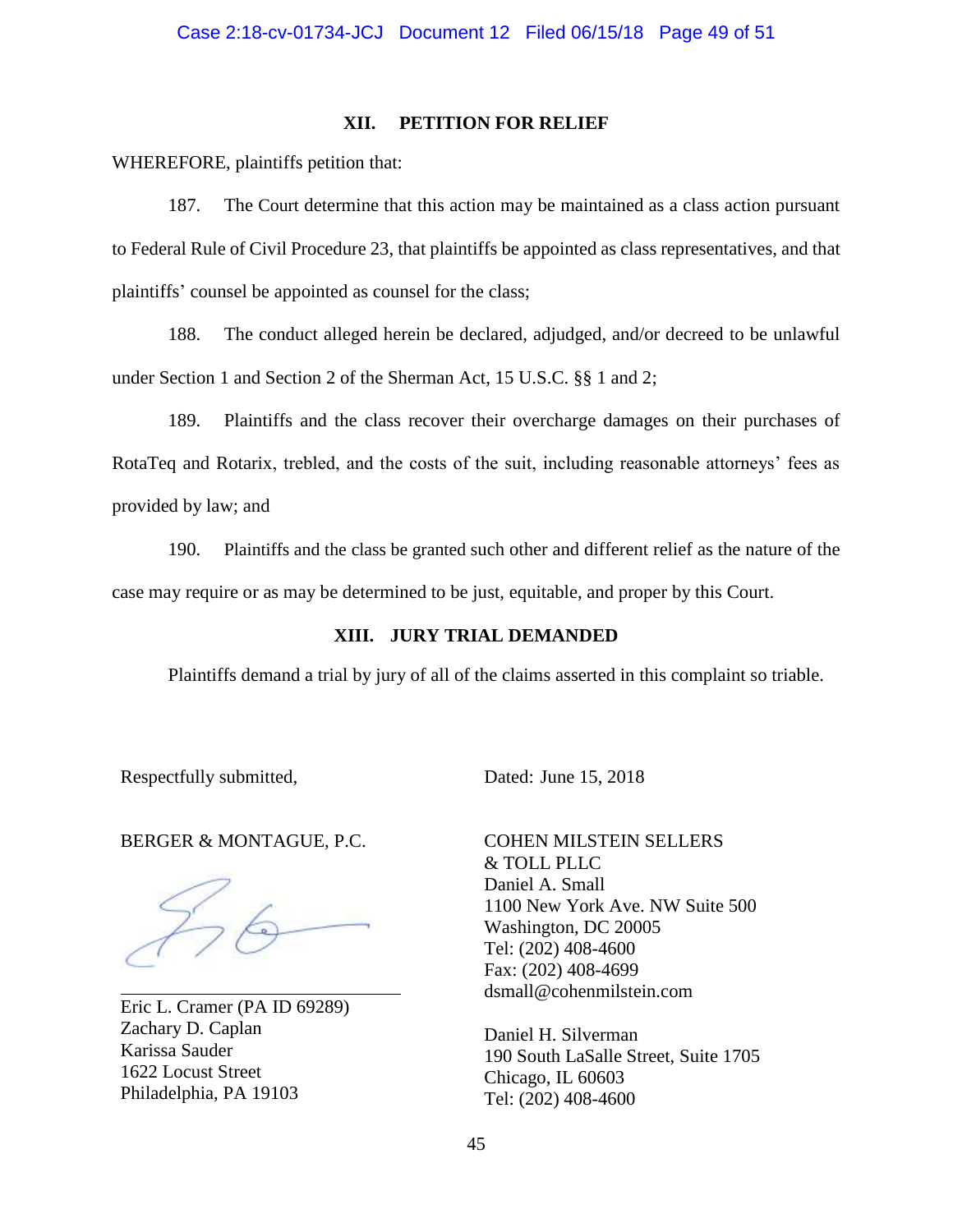#### Case 2:18-cv-01734-JCJ Document 12 Filed 06/15/18 Page 50 of 51

Tel: (215) 875-3000 Fax: (215) 875-4604 ecramer@bm.net zcaplan@bm.net ksauder@bm.net

Daniel J. Walker 2001 Pennsylvania Avenue, N.W., Suite 300 Washington, DC 20006 Tel: (202) 559-9745 dwalker@bm.net

*Interim Co-Lead and Liaison Counsel for the Proposed Class*

HAUSFELD LLP Brent W. Landau Gary I. Smith 325 Chestnut Street, Suite 900 Philadelphia, PA 19106 Tel: (215) 985-3270 blandau@hausfeld.com gsmith@hausfeld.com

GAVIN LAW LLC Michael Gavin 855 Hillsdale Road West Chester, PA 19382 Tel: (610) 918-7271 mgavin@gavinlaw.net

dsilverman@cohenmilstein.com

Gary L. Azorsky 1717 Arch Street, Suite 3610 Philadelphia, PA 19103 Tel: (267) 479-5700 gazorsky@cohenmilstein.com

*Interim Co-Lead Counsel for the Proposed Class*

NUSSBAUM LAW GROUP, P.C. Linda P. Nussbaum Hugh D. Sandler 1211 Avenue of the Americas, 40th Floor New York, NY 10036 Tel: (917) 438-9102 lnussbaum@nussbaumpc.com hsandler@nussbaumpc.com

*Additional Counsel for the Proposed Class*